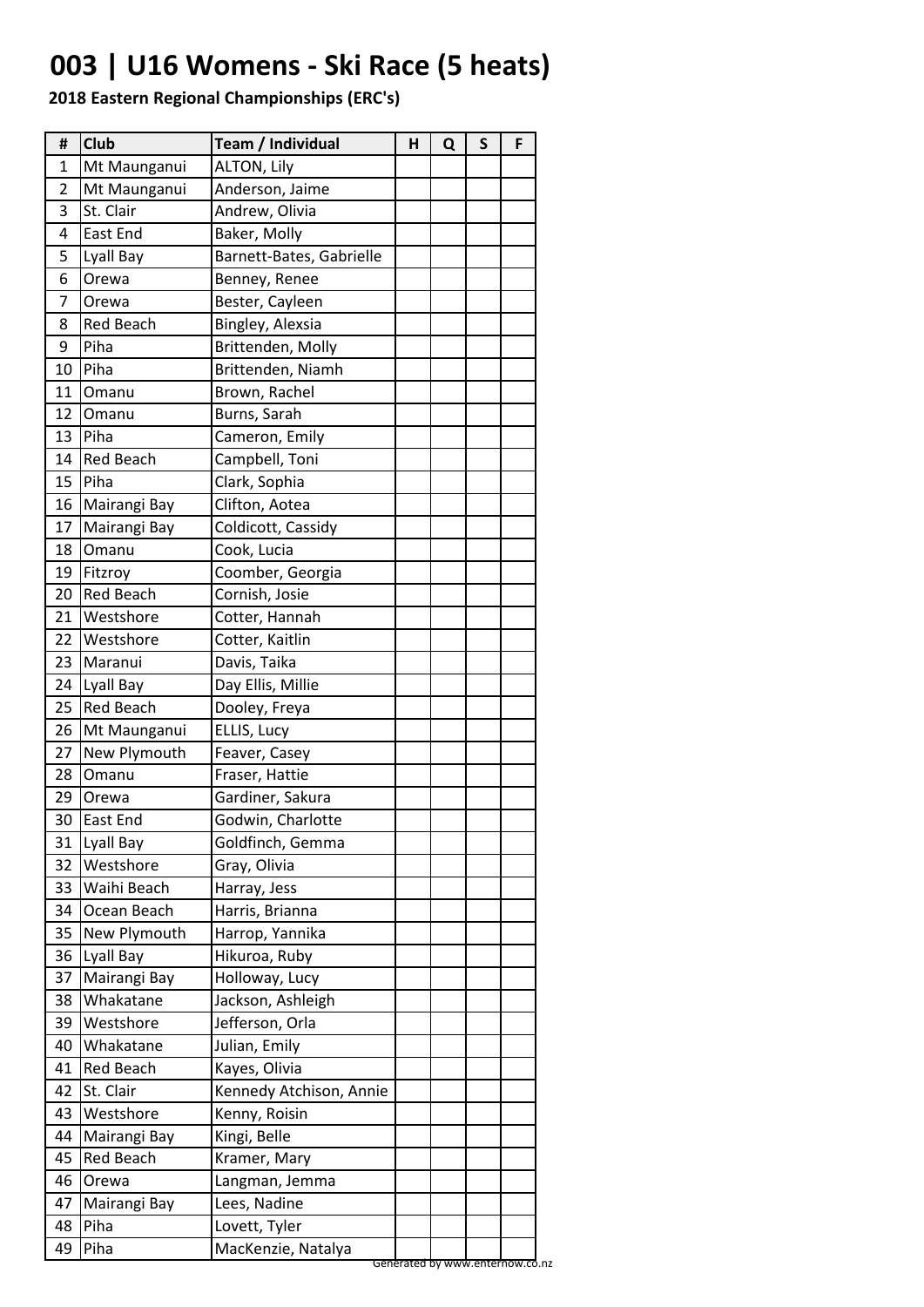| 50 | Whakatane        | Manning, Anna         |  |  |
|----|------------------|-----------------------|--|--|
| 51 | Lyall Bay        | McIntosh-Oakley, Clem |  |  |
| 52 | Waihi Beach      | Meade, Jessica        |  |  |
| 53 | Westshore        | Minor, Charlotte      |  |  |
| 54 | Omanu            | Mitchell, Joy         |  |  |
| 55 | East End         | Old, Scarlett         |  |  |
| 56 | Fitzroy          | Padrutt, Julia        |  |  |
| 57 | Waimarama        | Pattison, Cydney      |  |  |
| 58 | Waikanae         | Pitkethley, Georgie   |  |  |
| 59 | Mt Maunganui     | Pomare, Ella          |  |  |
| 60 | Omanu            | Redshaw, Ayla         |  |  |
| 61 | Whangamata       | Robinson, Paige       |  |  |
| 62 | Westshore        | Ross, Mahina          |  |  |
| 63 | Waimarama        | Sanko, Bianca         |  |  |
| 64 | Omanu            | Shivnan, Molly        |  |  |
| 65 | Omanu            | Simpson, Bridget      |  |  |
| 66 | Papamoa          | Stephenson, Jenna     |  |  |
| 67 | Omaha Beach      | Stevenson, Claudia    |  |  |
| 68 | Whangamata       | Sussock, Ruby         |  |  |
| 69 | Waikanae         | Tate, Christy         |  |  |
| 70 | East End         | Taylor, Sophia        |  |  |
| 71 | Mairangi Bay     | Teaukura, Astaria     |  |  |
| 72 | <b>Red Beach</b> | Thompson, Aria        |  |  |
| 73 | Lyall Bay        | Unsworth, Loredana    |  |  |
| 74 | Papamoa          | West, Chanelle        |  |  |
| 75 | Orewa            | Wignell, Kate         |  |  |
| 76 | Waikanae         | Willock, Brooke       |  |  |
|    | 77 Waimarama     | Wilson, Connie        |  |  |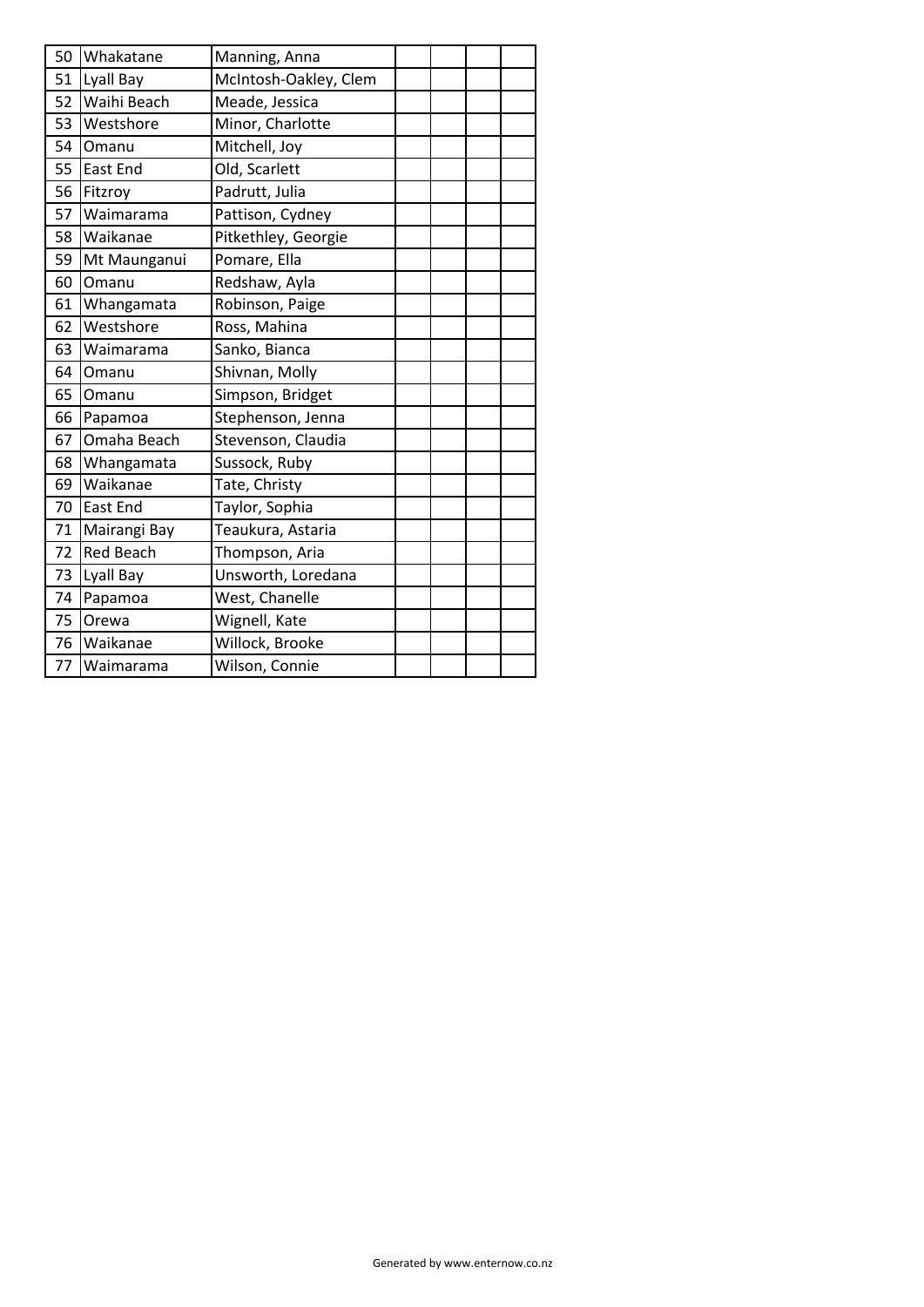### **002 | U19 Womens - Ski Race (5 heats)**

| #  | <b>Club</b>      | Team / Individual      | н | Q | S | F |  |
|----|------------------|------------------------|---|---|---|---|--|
| 1  | Lyall Bay        | Albiston, Eva          |   |   |   |   |  |
| 2  | Mt Maunganui     | <b>ALTON, Lily</b>     |   |   |   |   |  |
| 3  | Mt Maunganui     | <b>ALTON, Molly</b>    |   |   |   |   |  |
| 4  | East End         | Baker, Hannah          |   |   |   |   |  |
| 5  | Mt Maunganui     | BARRON, Rebecca        |   |   |   |   |  |
| 6  | Waimarama        | Bassett-Foss, Daisy    |   |   |   |   |  |
| 7  | Waimarama        | Bassett-Foss, Isabella |   |   |   |   |  |
| 8  | Midway           | Bermingham, Alex       |   |   |   |   |  |
| 9  | Midway           | Blakeman, Jessica      |   |   |   |   |  |
| 10 | Midway           | Blakeman, Kate         |   |   |   |   |  |
| 11 | Mt Maunganui     | <b>BRADLEY, Libby</b>  |   |   |   |   |  |
| 12 | Mt Maunganui     | <b>BRADLEY, Tessa</b>  |   |   |   |   |  |
| 13 | Mairangi Bay     | Clifton, Samalulu      |   |   |   |   |  |
| 14 | Omanu            | Cook, Zara             |   |   |   |   |  |
| 15 | Midway           | Corrin, Olivia         |   |   |   |   |  |
| 16 | East End         | Daniels, Aimee         |   |   |   |   |  |
| 17 | <b>Red Beach</b> | Denvir, Tania          |   |   |   |   |  |
| 18 | St. Clair        | Donegan, Carina        |   |   |   |   |  |
| 19 | <b>Red Beach</b> | Downey, Brie           |   |   |   |   |  |
| 20 | Piha             | Drinnan, Ella          |   |   |   |   |  |
| 21 | Piha             | Drinnan, Kara          |   |   |   |   |  |
| 22 | Lyall Bay        | Edmonds, Alexandra     |   |   |   |   |  |
| 23 | Omanu            | Edwardes, Phoebe       |   |   |   |   |  |
| 24 | Omanu            | Elisara, Grace         |   |   |   |   |  |
| 25 | Mt Maunganui     | FERBER, Lola May       |   |   |   |   |  |
| 26 | Orewa            | Franich, Macey         |   |   |   |   |  |
| 27 | Mt Maunganui     | GADSBEY, Katrina       |   |   |   |   |  |
| 28 | Mairangi Bay     | Gilbert, Kathryne      |   |   |   |   |  |
| 29 | East End         | Godwin, Nicola         |   |   |   |   |  |
| 30 | St. Clair        | Gold, Olivia           |   |   |   |   |  |
| 31 | East End         | Harrop, Claudia        |   |   |   |   |  |
| 32 | Papamoa          | Hayden, Sophie         |   |   |   |   |  |
| 33 | Midway           | Higgins, Annabel       |   |   |   |   |  |
| 34 | <b>Red Beach</b> | Hildesley, Emma        |   |   |   |   |  |
| 35 | Red Beach        | Hildesley, Sophie      |   |   |   |   |  |
| 36 | Waikanae         | Hope, Holly            |   |   |   |   |  |
| 37 | <b>Red Beach</b> | Hughes, Jade           |   |   |   |   |  |
| 38 | Red Beach        | Johnston, Shanae       |   |   |   |   |  |
| 39 | East End         | Kelly, Claudia         |   |   |   |   |  |
| 40 | East End         | Kelly, Isabella        |   |   |   |   |  |
| 41 | Lyall Bay        | Kingi, Ella            |   |   |   |   |  |
| 42 | Lyall Bay        | Kingi, Grace           |   |   |   |   |  |
| 43 | Westshore        | Lloyd-Jones, Harriet   |   |   |   |   |  |
| 44 | Waikanae         | Lockwood, Sarah        |   |   |   |   |  |
| 45 | Piha             | Makaia, Lucy           |   |   |   |   |  |
| 46 | Mairangi Bay     | Makepeace, Erin        |   |   |   |   |  |
| 47 | Papamoa          | Miller, Kate           |   |   |   |   |  |
| 48 | Whakatane        | Moir, Courtney Jane    |   |   |   |   |  |
| 49 | <b>Red Beach</b> | Moratti, Ella          |   |   |   |   |  |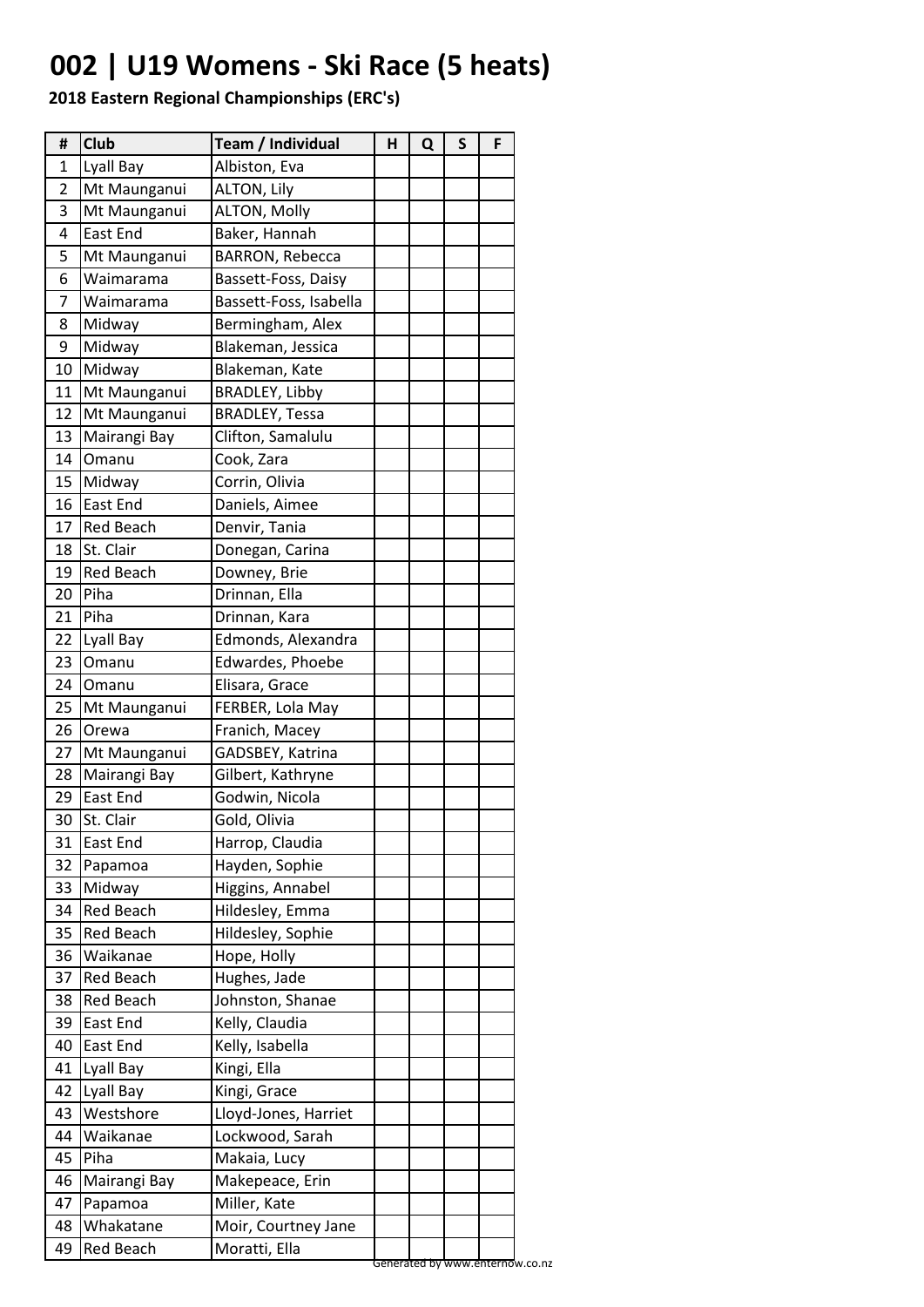| 50 | Paekakariki      | Norris, Brianna    |  |  |
|----|------------------|--------------------|--|--|
| 51 | Westshore        | Page, Bridget      |  |  |
| 52 | Mairangi Bay     | Phipps, Ashleigh   |  |  |
| 53 | Omanu            | Piceno, Francesca  |  |  |
| 54 | Waikanae         | Pickett, Lauren    |  |  |
| 55 | Omanu            | Pollock, Ella      |  |  |
| 56 | South Brighton   | Redmond, Ella      |  |  |
| 57 | Mt Maunganui     | REEDER, Samantha   |  |  |
| 58 | Whakatane        | Reid, Carla        |  |  |
| 59 | Whakatane        | Reid, Kaitlin      |  |  |
| 60 | Mairangi Bay     | Reiser, Sashenka   |  |  |
| 61 | East End         | Robinson, Reebekaa |  |  |
| 62 | South Brighton   | Rowland, Grace     |  |  |
| 63 | Midway           | Scott, Danielle    |  |  |
| 64 | <b>Red Beach</b> | Small, Camille     |  |  |
| 65 | Waikanae         | Tate, Christy      |  |  |
| 66 | Waikanae         | Van Kregten, Ella  |  |  |
| 67 | Piha             | Walker, Emma       |  |  |
| 68 | Fitzroy          | Walsh, Natalie     |  |  |
| 69 | Mairangi Bay     | Williamson, Tiana  |  |  |
| 70 | Mt Maunganui     | Wilson, Alicia     |  |  |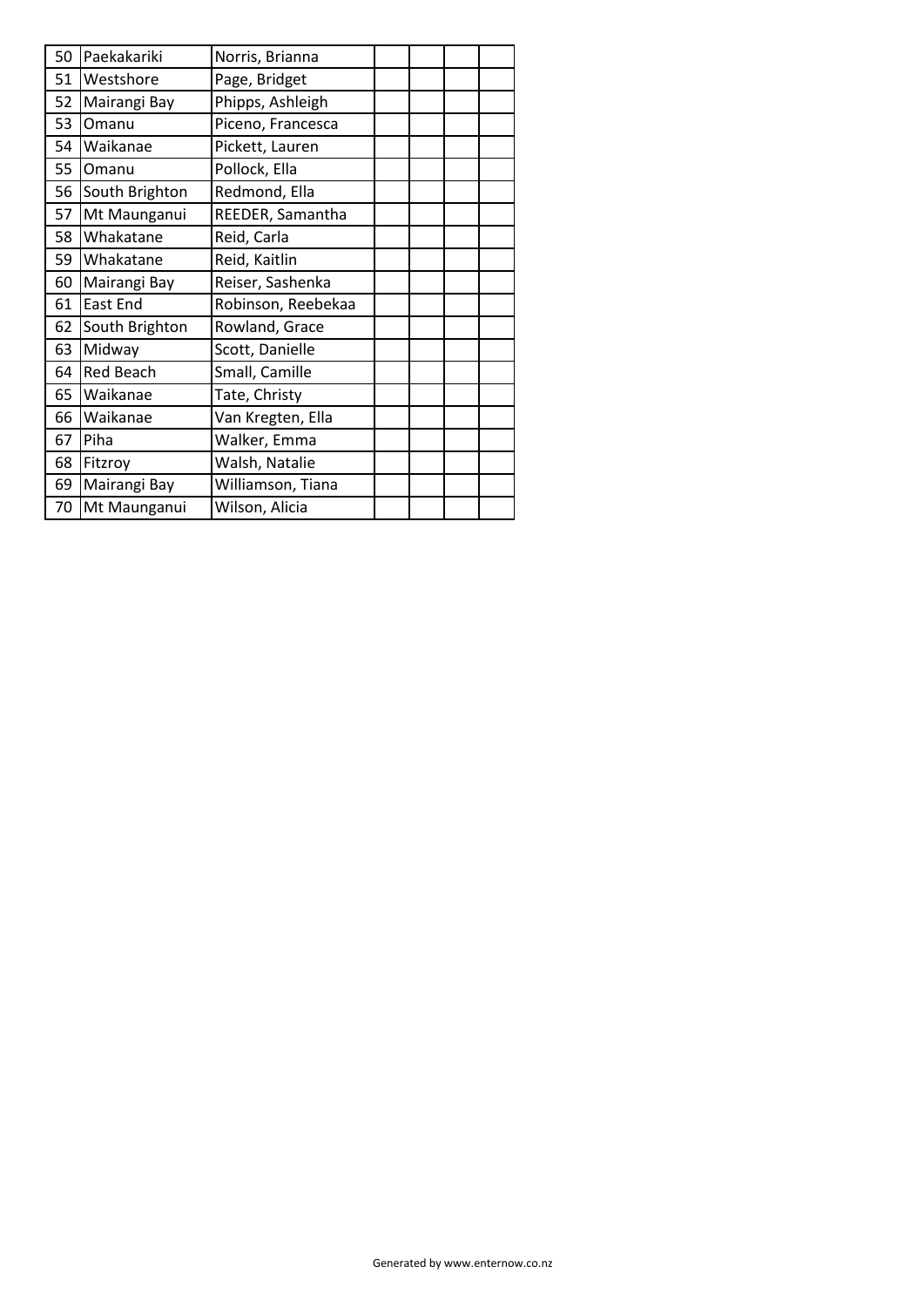## **001 | Open Womens - Ski Race (3 heats)**

| #  | <b>Club</b>      | Team / Individual           | н | Q | S | F |
|----|------------------|-----------------------------|---|---|---|---|
| 1  | Waikanae         | Andrew, Ella                |   |   |   |   |
| 2  | Mt Maunganui     | Assink, Lauren              |   |   |   |   |
| 3  | East End         | Baker, Hannah               |   |   |   |   |
| 4  | Mt Maunganui     | Barron, Amy                 |   |   |   |   |
| 5  | Mairangi Bay     | Bell, Libby                 |   |   |   |   |
| 6  | Mt Maunganui     | Bentaouza, Claire           |   |   |   |   |
| 7  | Mt Maunganui     | BIRD, Adriana               |   |   |   |   |
| 8  | Mt Maunganui     | CAMPBELL, Emily             |   |   |   |   |
| 9  | Mairangi Bay     | Clarke, Rachel              |   |   |   |   |
| 10 | Mairangi Bay     | Clifton, Samalulu           |   |   |   |   |
| 11 | Mt Maunganui     | Corin, Emily                |   |   |   |   |
| 12 | Mt Maunganui     | Courteau-Godmaire, Claudine |   |   |   |   |
| 13 | Orewa            | Crncevic, Stefanie          |   |   |   |   |
| 14 | <b>Red Beach</b> | Downey, Brie                |   |   |   |   |
| 15 | Papamoa          | Dykes, Michelle             |   |   |   |   |
| 16 | Orewa            | Franich, Macey              |   |   |   |   |
| 17 | Omanu            | Halligan, Devon             |   |   |   |   |
| 18 | Mt Maunganui     | Harvey, Andrea              |   |   |   |   |
| 19 | Piha             | Hatton, Teneale             |   |   |   |   |
| 20 | <b>Red Beach</b> | Hildesley, Emma             |   |   |   |   |
| 21 | Waikanae         | Hoskin, Courtney            |   |   |   |   |
| 22 | <b>Red Beach</b> | Hughes, Jade                |   |   |   |   |
| 23 | <b>Red Beach</b> | Johnson, Lauren             |   |   |   |   |
| 24 | Paekakariki      | Jones, Mckenzie             |   |   |   |   |
| 25 | Fitzroy          | Kereopa, Ariana             |   |   |   |   |
| 26 | Mairangi Bay     | McKenzie, Kayla             |   |   |   |   |
| 27 | Mt Maunganui     | Miller, Jessica             |   |   |   |   |
| 28 | <b>Red Beach</b> | Moratti, Ella               |   |   |   |   |
| 29 | Mt Maunganui     | O'Connor-Stratton, Kaydi    |   |   |   |   |
| 30 | Fitzroy          | O'Keeffe, Keely             |   |   |   |   |
| 31 | Papamoa          | Peat, Natalie               |   |   |   |   |
| 32 | Mairangi Bay     | Phipps, Ashleigh            |   |   |   |   |
| 33 | Mt Maunganui     | Rosa-Perotteau, Camille     |   |   |   |   |
| 34 | Mairangi Bay     | Rowe, Samantha              |   |   |   |   |
| 35 | Mt Maunganui     | SHERGOLD, Brooke            |   |   |   |   |
| 36 | Papamoa          | Stewart, Kathryn            |   |   |   |   |
| 37 | Mairangi Bay     | Strickland, Penelope        |   |   |   |   |
| 38 | Waikanae         | Tate, Christy               |   |   |   |   |
| 39 | Piha             | Walker, Emma                |   |   |   |   |
| 40 | Piha             | Wannan, Kirsty              |   |   |   |   |
| 41 | Mt Maunganui     | <b>WESTON, Laura</b>        |   |   |   |   |
| 42 | Piha             | Williams, Hannah            |   |   |   |   |
| 43 | Fitzroy          | Wilson, Cassie              |   |   |   |   |
| 44 | Fitzroy          | Wilson, Sarah               |   |   |   |   |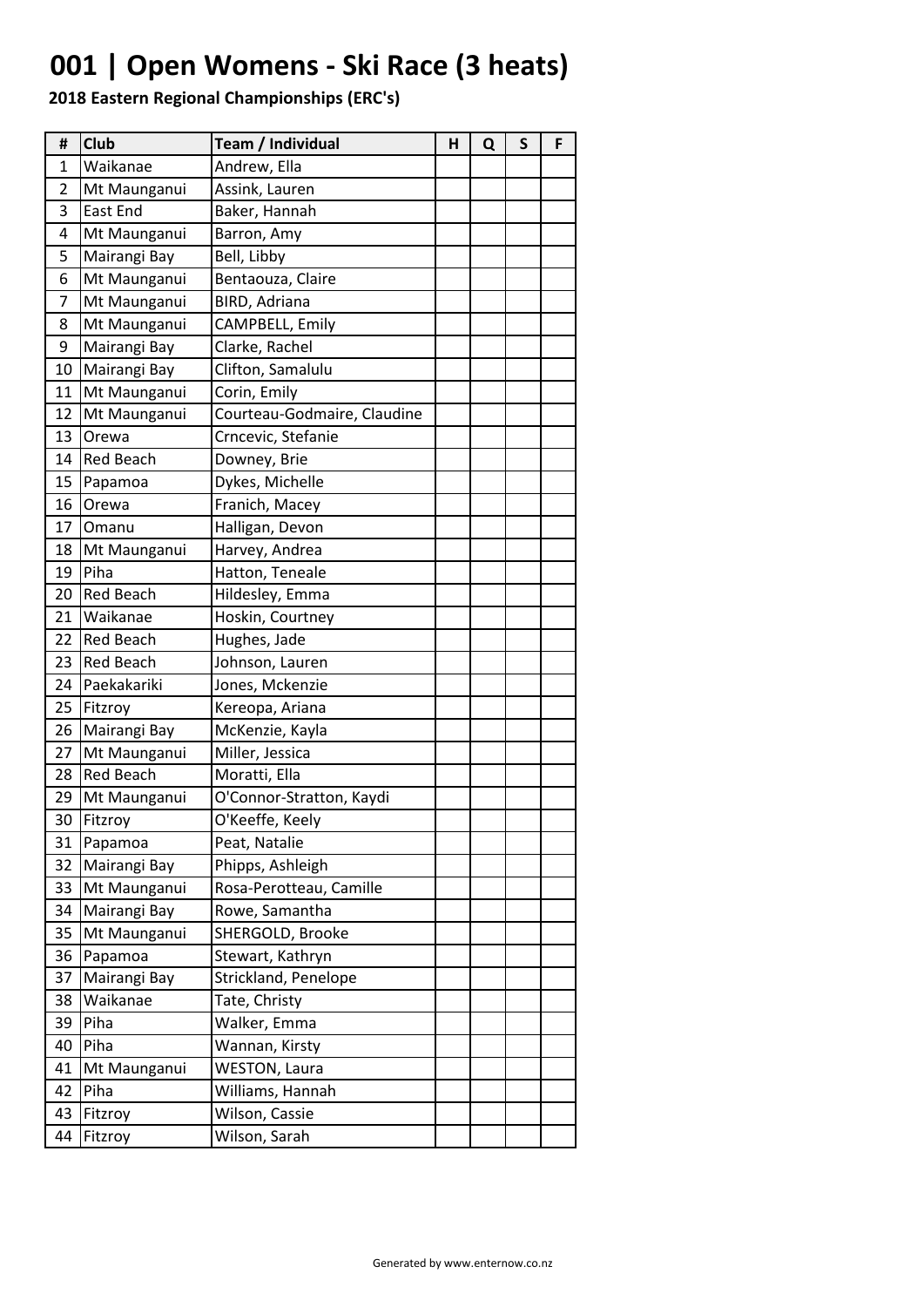## **003 | U16 Womens - Surf Race (3 heats)**

| #  | Club             | Team / Individual        | Н | Q | S | F |
|----|------------------|--------------------------|---|---|---|---|
| 1  | New Plymouth     | Albers, Evette           |   |   |   |   |
| 2  | St. Clair        | Andrew, Olivia           |   |   |   |   |
| 3  | East End         | Baker, Molly             |   |   |   |   |
| 4  | Lyall Bay        | Barnett-Bates, Gabrielle |   |   |   |   |
| 5  | Orewa            | Benney, Renee            |   |   |   |   |
| 6  | Orewa            | Bester, Cayleen          |   |   |   |   |
| 7  | <b>Red Beach</b> | Bingley, Alexsia         |   |   |   |   |
| 8  | Ocean Beach      | Birkett, Sarah-Kate      |   |   |   |   |
| 9  | Piha             | Brittenden, Molly        |   |   |   |   |
| 10 | Piha             | Brittenden, Niamh        |   |   |   |   |
| 11 | Omanu            | Brown, Rachel            |   |   |   |   |
| 12 | Muriwai          | Burgess, Hazel           |   |   |   |   |
| 13 | Omanu            | Burns, Sarah             |   |   |   |   |
| 14 | Piha             | Cameron, Emily           |   |   |   |   |
| 15 | Piha             | Clark, Sophia            |   |   |   |   |
| 16 | Mairangi Bay     | Coldicott, Cassidy       |   |   |   |   |
| 17 | Omanu            | Cook, Lucia              |   |   |   |   |
| 18 | Fitzroy          | Coomber, Georgia         |   |   |   |   |
| 19 | <b>Red Beach</b> | Cornish, Josie           |   |   |   |   |
| 20 | Westshore        | Cotter, Hannah           |   |   |   |   |
| 21 | Westshore        | Cotter, Kaitlin          |   |   |   |   |
| 22 | Mairangi Bay     | Dalton, Tayla            |   |   |   |   |
| 23 | Maranui          | Davis, Taika             |   |   |   |   |
| 24 | Lyall Bay        | Day Ellis, Millie        |   |   |   |   |
| 25 | <b>Red Beach</b> | Dooley, Freya            |   |   |   |   |
| 26 | Paekakariki      | Downs, Sarah             |   |   |   |   |
| 27 | Ocean Beach      | Ebbett-Watt, Frances     |   |   |   |   |
| 28 | Mt Maunganui     | ELLIS, Lucy              |   |   |   |   |
| 29 | New Plymouth     | Feaver, Casey            |   |   |   |   |
| 30 | Fitzroy          | Fraser, Alex             |   |   |   |   |
| 31 | Omanu            | Fraser, Hattie           |   |   |   |   |
| 32 | Orewa            | Gardiner, Sakura         |   |   |   |   |
| 33 | Lyall Bay        | Goldfinch, Gemma         |   |   |   |   |
| 34 | Westshore        | Gray, Olivia             |   |   |   |   |
| 35 | New Plymouth     | Grylls, Jordan           |   |   |   |   |
| 36 | Whiritoa         | Hanner, Jayde            |   |   |   |   |
| 37 | Waihi Beach      | Harray, Jess             |   |   |   |   |
| 38 | Ocean Beach      | Harris, Brianna          |   |   |   |   |
| 39 | New Plymouth     | Harrop, Yannika          |   |   |   |   |
| 40 | Waikanae         | Hatwell, Devon           |   |   |   |   |
| 41 | Lyall Bay        | Hikuroa, Ruby            |   |   |   |   |
| 42 | Mairangi Bay     | Holloway, Lucy           |   |   |   |   |
| 43 | Lyall Bay        | Irving, Sophie           |   |   |   |   |
| 44 | Westshore        | Jefferson, Orla          |   |   |   |   |
| 45 | Whakatane        | Julian, Emily            |   |   |   |   |
| 46 | <b>Red Beach</b> | Kayes, Olivia            |   |   |   |   |
| 47 | Pukehina         | Kelly, Eden              |   |   |   |   |
| 48 | St. Clair        | Kennedy Atchison, Annie  |   |   |   |   |
| 49 | Westshore        | Kenny, Roisin            |   |   |   |   |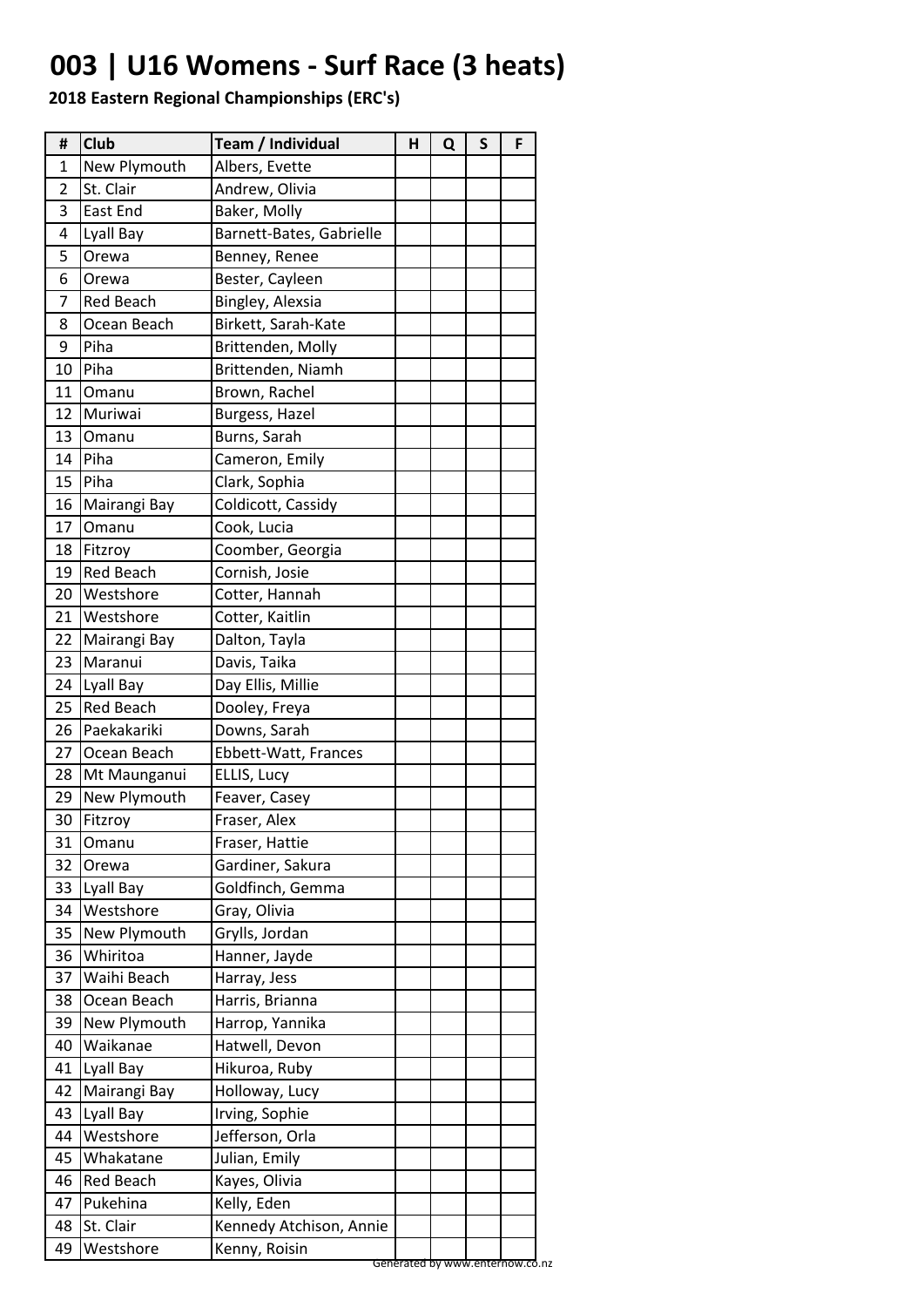| 50 | Mairangi Bay     | Kingi, Belle          |  |  |
|----|------------------|-----------------------|--|--|
| 51 | <b>Red Beach</b> | Kramer, Mary          |  |  |
| 52 | Orewa            | Langman, Jemma        |  |  |
| 53 | Mairangi Bay     | Lees, Nadine          |  |  |
| 54 | Piha             | Lovett, Tyler         |  |  |
| 55 | Piha             | MacKenzie, Natalya    |  |  |
| 56 | Papamoa          | Mano, Lucy            |  |  |
| 57 | Waikuku          | Marsh, Aria           |  |  |
| 58 | Ocean Beach      | Mason, Louisa         |  |  |
| 59 | Whiritoa         | McClennan, Mikayla    |  |  |
| 60 | Waihi Beach      | McGirr, Grace         |  |  |
| 61 | Lyall Bay        | McIntosh-Oakley, Clem |  |  |
| 62 | Papamoa          | McLaren, Nicole       |  |  |
| 63 | Omanu            | McSweeney, Ruby       |  |  |
| 64 | Westshore        | Minor, Charlotte      |  |  |
| 65 | Omanu            | Mitchell, Joy         |  |  |
| 66 | Waimarama        | Morgan, Annabel       |  |  |
| 67 | Mt Maunganui     | Munro, Milla          |  |  |
| 68 | <b>East End</b>  | North, Lucy           |  |  |
| 69 | Papamoa          | O'Donnell, Saffron    |  |  |
| 70 | Fitzroy          | Padrutt, Julia        |  |  |
| 71 | Waimarama        | Park, Harriet         |  |  |
| 72 | Waimarama        | Pattison, Cydney      |  |  |
| 73 | Mt Maunganui     | Pearce, Olive         |  |  |
| 74 | Waikanae         | Pitkethley, Georgie   |  |  |
| 75 | Papamoa          | Pol, Emily            |  |  |
| 76 | Piha             | Quirke, Andie         |  |  |
| 77 | Omanu            | Redshaw, Ayla         |  |  |
| 78 | Fitzroy          | Reid, Sasha           |  |  |
| 79 | Whangamata       | Robinson, Paige       |  |  |
| 80 | Westshore        | Ross, Mahina          |  |  |
| 81 | Waimarama        | Russell, Meg          |  |  |
| 82 | Waimarama        | Sanko, Bianca         |  |  |
|    |                  |                       |  |  |
| 83 | Omanu            | Shivnan, Molly        |  |  |
| 84 | Omanu            | Simpson, Bridget      |  |  |
| 85 | Wainui           | Smith, Ava            |  |  |
| 86 | Mairangi Bay     | Smith, Olivia         |  |  |
| 87 | Papamoa          | Stephenson, Jenna     |  |  |
| 88 | Omaha Beach      | Stevenson, Claudia    |  |  |
| 89 | Orewa            | Stinson, Kendra       |  |  |
| 90 | Whangamata       | Sussock, Ruby         |  |  |
| 91 | Orewa            | Sutherland, Emma      |  |  |
| 92 | East End         | Taylor, Sophia        |  |  |
| 93 | Mairangi Bay     | Teaukura, Astaria     |  |  |
| 94 | <b>Red Beach</b> | Thompson, Aria        |  |  |
| 95 | Lyall Bay        | Unsworth, Loredana    |  |  |
| 96 | Mt Maunganui     | VAN LYE, McKeelie     |  |  |
| 97 | Mt Maunganui     | Wagner, Siersha       |  |  |
| 98 | Tairua           | Warner, Terri         |  |  |
| 99 | Tairua           | Waterworth, Annabelle |  |  |
|    | 100 Papamoa      | West, Chanelle        |  |  |
|    | 101 Orewa        | Wignell, Kate         |  |  |
|    | 102 Waikanae     | Willock, Brooke       |  |  |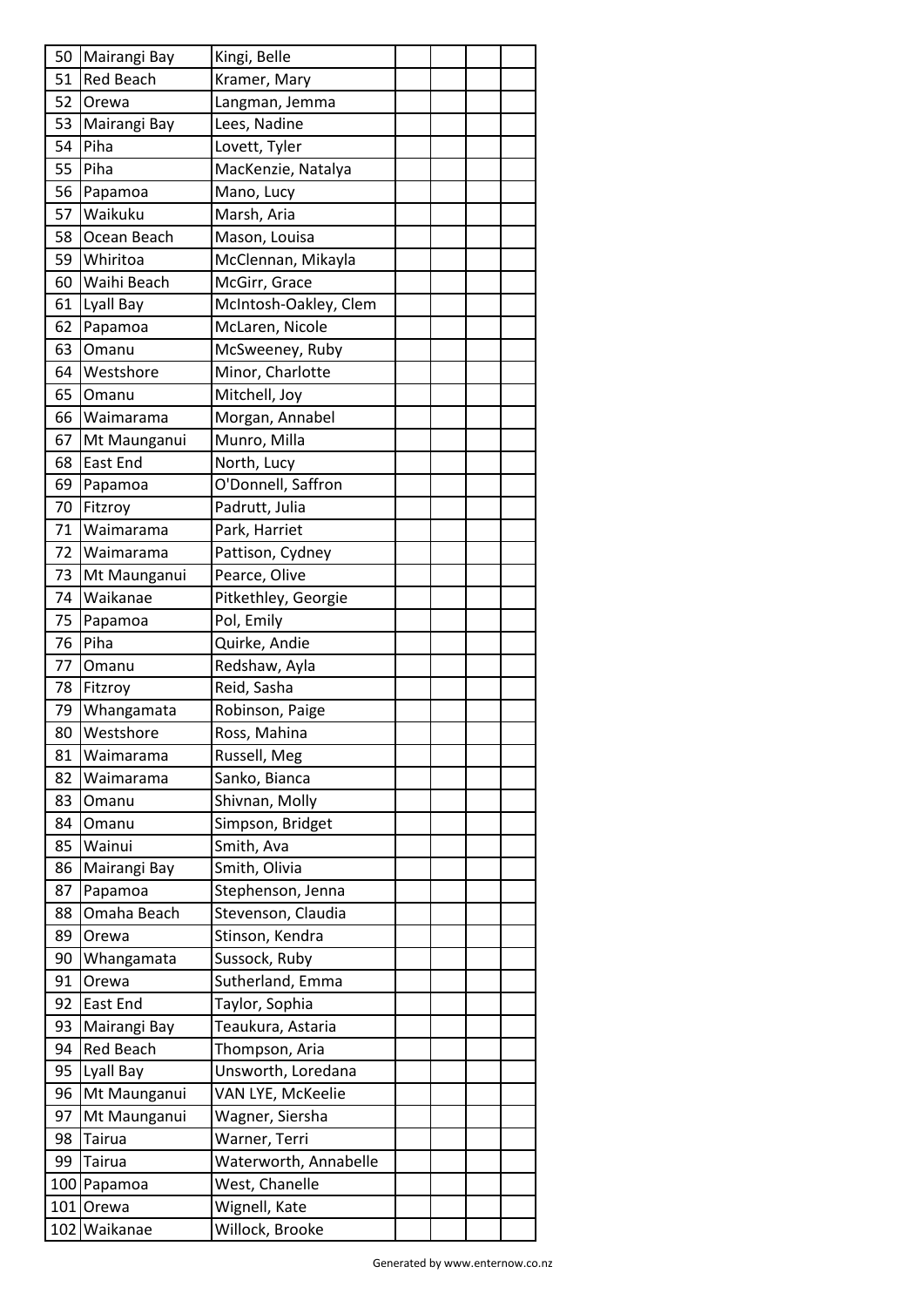| 103 Waimarama | Wilson, Connie |  |  |
|---------------|----------------|--|--|
| 104 Waikanae  | Wilson, Edan   |  |  |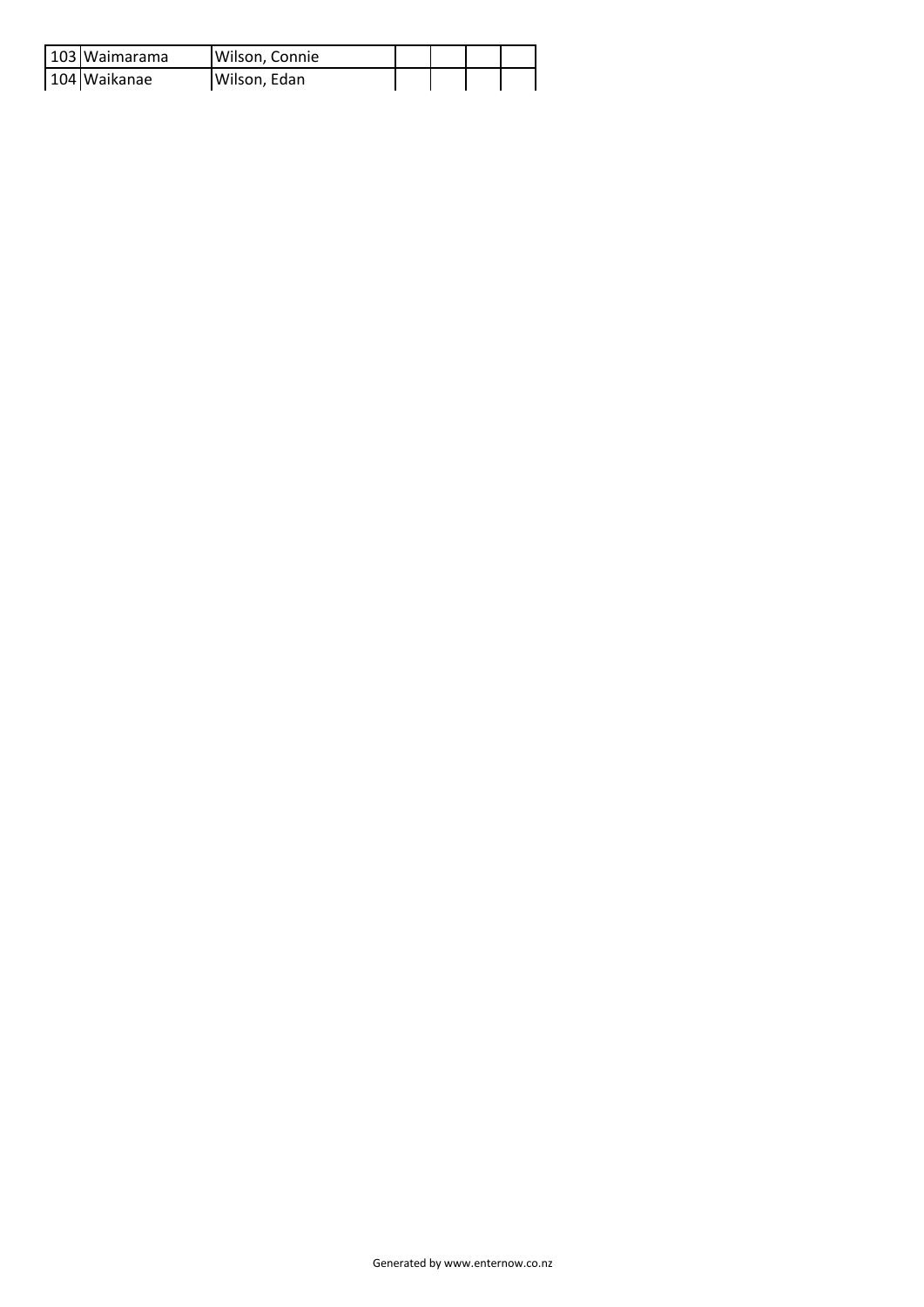## **002 | U19 Womens - Surf Race (2 heats)**

| #            | Club             | Team / Individual               | н | Q | S | F |
|--------------|------------------|---------------------------------|---|---|---|---|
| $\mathbf{1}$ | Lyall Bay        | Albiston, Eva                   |   |   |   |   |
| 2            | Mt Maunganui     | ALTON, Molly                    |   |   |   |   |
| 3            | South Brighton   | Archer, Ashleigh                |   |   |   |   |
| 4            | <b>East End</b>  | Baker, Hannah                   |   |   |   |   |
| 5            | Mt Maunganui     | <b>BARRON, Rebecca</b>          |   |   |   |   |
| 6            | Waimarama        | Bassett-Foss, Daisy             |   |   |   |   |
| 7            | Waimarama        | Bassett-Foss, Isabella          |   |   |   |   |
| 8            | Midway           | Blakeman, Jessica               |   |   |   |   |
| 9            | Midway           | Blakeman, Kate                  |   |   |   |   |
| 10           | Mt Maunganui     | <b>BRADLEY, Libby</b>           |   |   |   |   |
| 11           | Mt Maunganui     | <b>BRADLEY, Tessa</b>           |   |   |   |   |
| 12           | Lyall Bay        | Burns, Macy                     |   |   |   |   |
| 13           | Piha             | Cameron, Emily                  |   |   |   |   |
| 14           | Mairangi Bay     | Coldicott, Cassidy              |   |   |   |   |
| 15           | Omanu            | Cook, Zara                      |   |   |   |   |
| 16           | Midway           | Corrin, Olivia                  |   |   |   |   |
| 17           | <b>East End</b>  | Daniels, Aimee                  |   |   |   |   |
| 18           | <b>Red Beach</b> | Denvir, Tania                   |   |   |   |   |
| 19           | St. Clair        | Donegan, Carina                 |   |   |   |   |
| 20           | Piha             | Drinnan, Ella                   |   |   |   |   |
| 21           | Piha             | Drinnan, Kara                   |   |   |   |   |
| 22           | Lyall Bay        | Edmonds, Alexandra              |   |   |   |   |
| 23           | Omanu            | Edwardes, Phoebe                |   |   |   |   |
| 24           | Omanu            | Elisara, Grace                  |   |   |   |   |
| 25           | St. Clair        | Familton, Devon                 |   |   |   |   |
| 26           | Orewa            | Franich, Macey                  |   |   |   |   |
| 27           | St. Clair        | Gold, Olivia                    |   |   |   |   |
| 28           | East End         | Harrop, Claudia                 |   |   |   |   |
| 29           | Papamoa          | Hayden, Sophie                  |   |   |   |   |
| 30           | <b>Red Beach</b> | Johnston, Shanae                |   |   |   |   |
| 31           | Paekakariki      | Jordan, Charlotte               |   |   |   |   |
| 32           | <b>East End</b>  | Kelly, Claudia                  |   |   |   |   |
| 33           | <b>East End</b>  | Kelly, Isabella                 |   |   |   |   |
| 34           | Papamoa          | Kerr-Aim, Islah                 |   |   |   |   |
| 35           | Lyall Bay        | Kingi, Ella                     |   |   |   |   |
| 36           | Lyall Bay        | Kingi, Grace                    |   |   |   |   |
| 37           | Westshore        | Lloyd-Jones, Harriet            |   |   |   |   |
| 38           | <b>Red Beach</b> | Lyndon, Emily                   |   |   |   |   |
| 39           | Mt Maunganui     | Magner, Anais                   |   |   |   |   |
| 40           | Piha             | Makaia, Lucy                    |   |   |   |   |
| 41           | Mairangi Bay     | Makepeace, Erin                 |   |   |   |   |
| 42           | Mt Maunganui     | MARSHALL, Tabitha               |   |   |   |   |
| 43           | Whiritoa         | McClennan, Alexis               |   |   |   |   |
| 44           | Paekakariki      | Meyer, Charlotte                |   |   |   |   |
| 45           | Whakatane        | Moir, Courtney Jane             |   |   |   |   |
| 46           | Westshore        | Page, Bridget                   |   |   |   |   |
| 47           | Omanu            | Piceno, Francesca               |   |   |   |   |
| 48           | Waikanae         | Pickett, Lauren                 |   |   |   |   |
| 49           | Mairangi Bay     | Platt, Grace                    |   |   |   |   |
|              |                  | Generated by www.enternow.co.nz |   |   |   |   |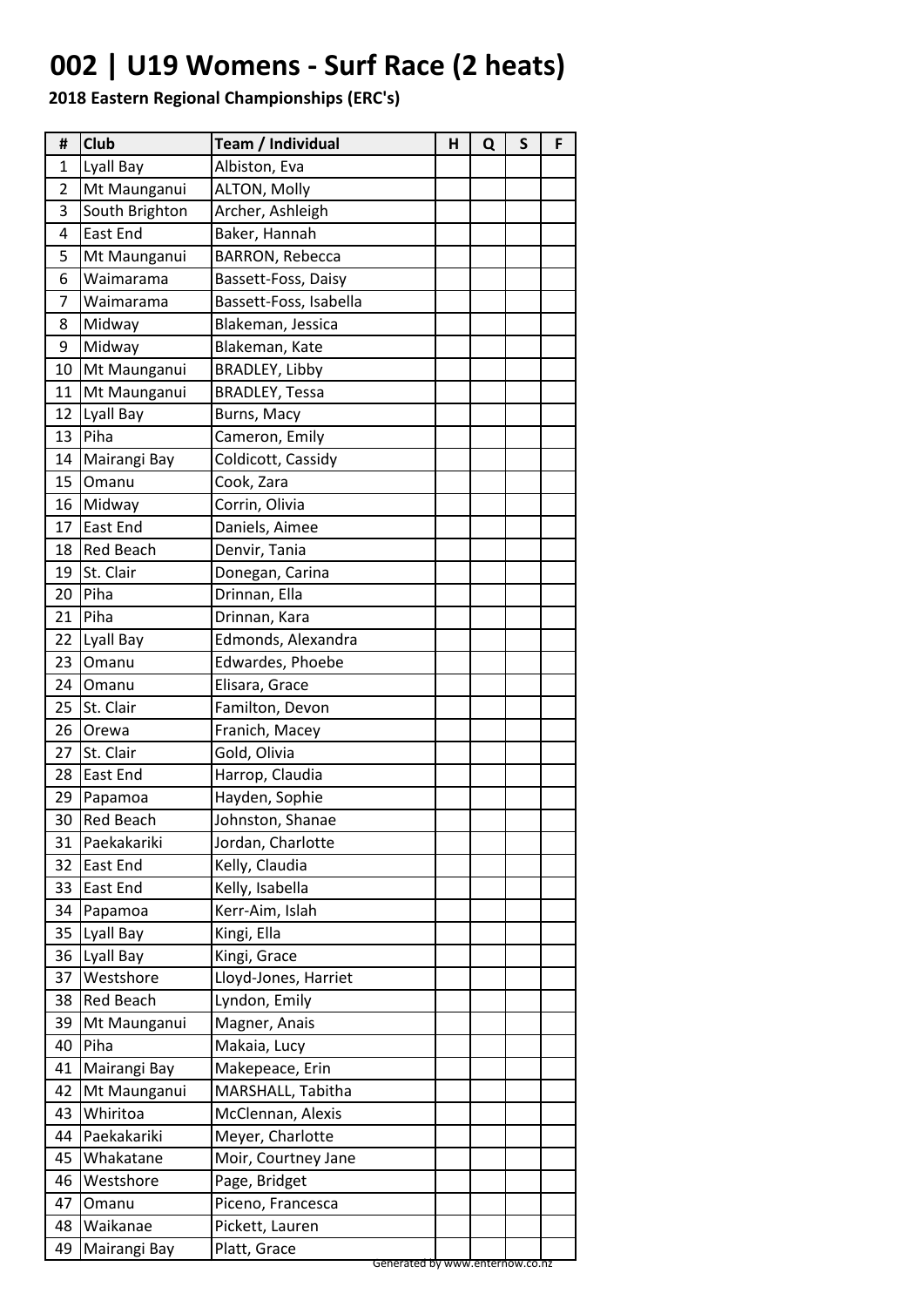| 50 | Omanu            | Pollock, Ella                |  |  |
|----|------------------|------------------------------|--|--|
| 51 | Piha             | Quirke, Andie                |  |  |
| 52 | South Brighton   | Redmond, Ella                |  |  |
| 53 | Mt Maunganui     | REEDER, Samantha             |  |  |
| 54 | Fitzroy          | Reid, Sasha                  |  |  |
| 55 | East End         | Robinson, Reebekaa           |  |  |
| 56 | Piha             | Rose, Tyla                   |  |  |
| 57 | South Brighton   | Rowland, Grace               |  |  |
| 58 | Midway           | Scott, Danielle              |  |  |
| 59 | <b>Red Beach</b> | Small, Camille               |  |  |
| 60 | Paekakariki      | Van De Coolwijk, Bayley-Rose |  |  |
| 61 | Piha             | Walker, Emma                 |  |  |
| 62 | Fitzroy          | Walsh, Natalie               |  |  |
| 63 | Mairangi Bay     | Williamson, Tiana            |  |  |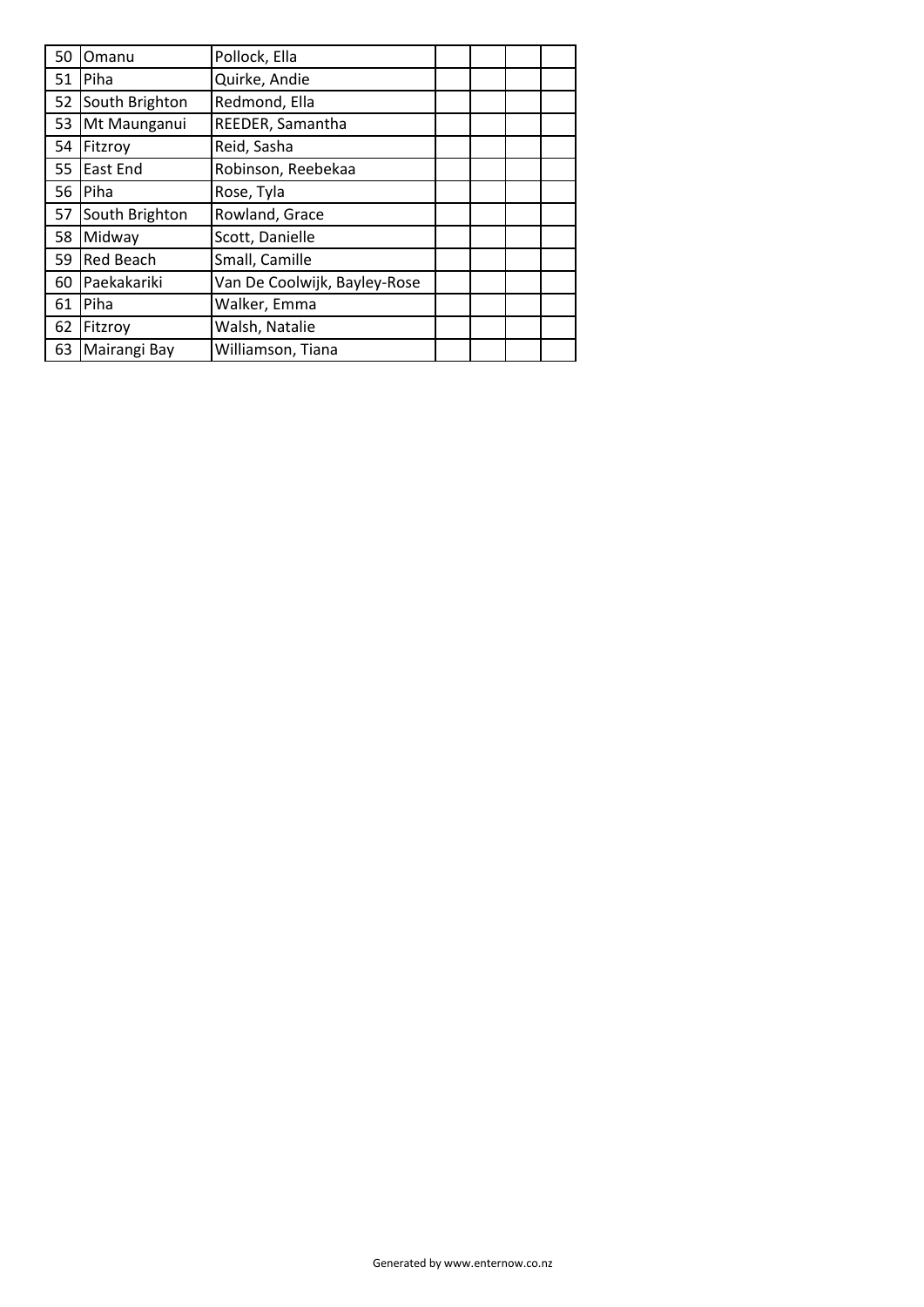## **001 | Open Womens - Surf Race**

| #  | <b>Club</b>      | Team / Individual           | н | Q | $\mathsf{s}$ | F |
|----|------------------|-----------------------------|---|---|--------------|---|
| 1  | Mt Maunganui     | Assink, Lauren              |   |   |              |   |
| 2  | Mt Maunganui     | Barron, Amy                 |   |   |              |   |
| 3  | Mt Maunganui     | Bentaouza, Claire           |   |   |              |   |
| 4  | <b>Red Beach</b> | Boocock, Kelsi              |   |   |              |   |
| 5  | Mt Maunganui     | BRADLEY, Libby              |   |   |              |   |
| 6  | Lyall Bay        | Burns, Macy                 |   |   |              |   |
| 7  | Mairangi Bay     | Clark, Victoria             |   |   |              |   |
| 8  | Mairangi Bay     | Clarke, Rachel              |   |   |              |   |
| 9  | Mt Maunganui     | CONWAY, Julia               |   |   |              |   |
| 10 | Mt Maunganui     | Courteau-Godmaire, Claudine |   |   |              |   |
| 11 | St. Clair        | Crawford, Maddison          |   |   |              |   |
| 12 | St. Clair        | Doyle, Carina               |   |   |              |   |
| 13 | Piha             | Drinnan, Ella               |   |   |              |   |
| 14 | Piha             | Drinnan, Kara               |   |   |              |   |
| 15 | Papamoa          | Dykes, Michelle             |   |   |              |   |
| 16 | Mt Maunganui     | <b>EGLINTON, Grace</b>      |   |   |              |   |
| 17 | Omanu            | Halligan, Devon             |   |   |              |   |
| 18 | <b>Red Beach</b> | Hare, Rachel                |   |   |              |   |
| 19 | Mt Maunganui     | Harvey, Andrea              |   |   |              |   |
| 20 | Lyall Bay        | Irving, Sophie              |   |   |              |   |
| 21 | Paekakariki      | Jones, Mckenzie             |   |   |              |   |
| 22 | East End         | Kelly, Claudia              |   |   |              |   |
| 23 | Lyall Bay        | Lee, Samantha               |   |   |              |   |
| 24 | Piha             | Makaia, Lucy                |   |   |              |   |
| 25 | Mt Maunganui     | Miller, Jessica             |   |   |              |   |
| 26 | Papamoa          | Moffatt, Ariana             |   |   |              |   |
| 27 | Mt Maunganui     | NICHOLS, Lily               |   |   |              |   |
| 28 | Fitzroy          | O'Keeffe, Keely             |   |   |              |   |
| 29 | Papamoa          | Peat, Natalie               |   |   |              |   |
| 30 | Mairangi Bay     | Platt, Grace                |   |   |              |   |
| 31 | Mairangi Bay     | Rowe, Samantha              |   |   |              |   |
| 32 | Mairangi Bay     | Strickland, Penelope        |   |   |              |   |
| 33 | Fitzroy          | Walsh, Natalie              |   |   |              |   |
| 34 | Piha             | Wannan, Kirsty              |   |   |              |   |
| 35 | Mt Maunganui     | <b>WESTON, Laura</b>        |   |   |              |   |
| 36 | Piha             | Williams, Hannah            |   |   |              |   |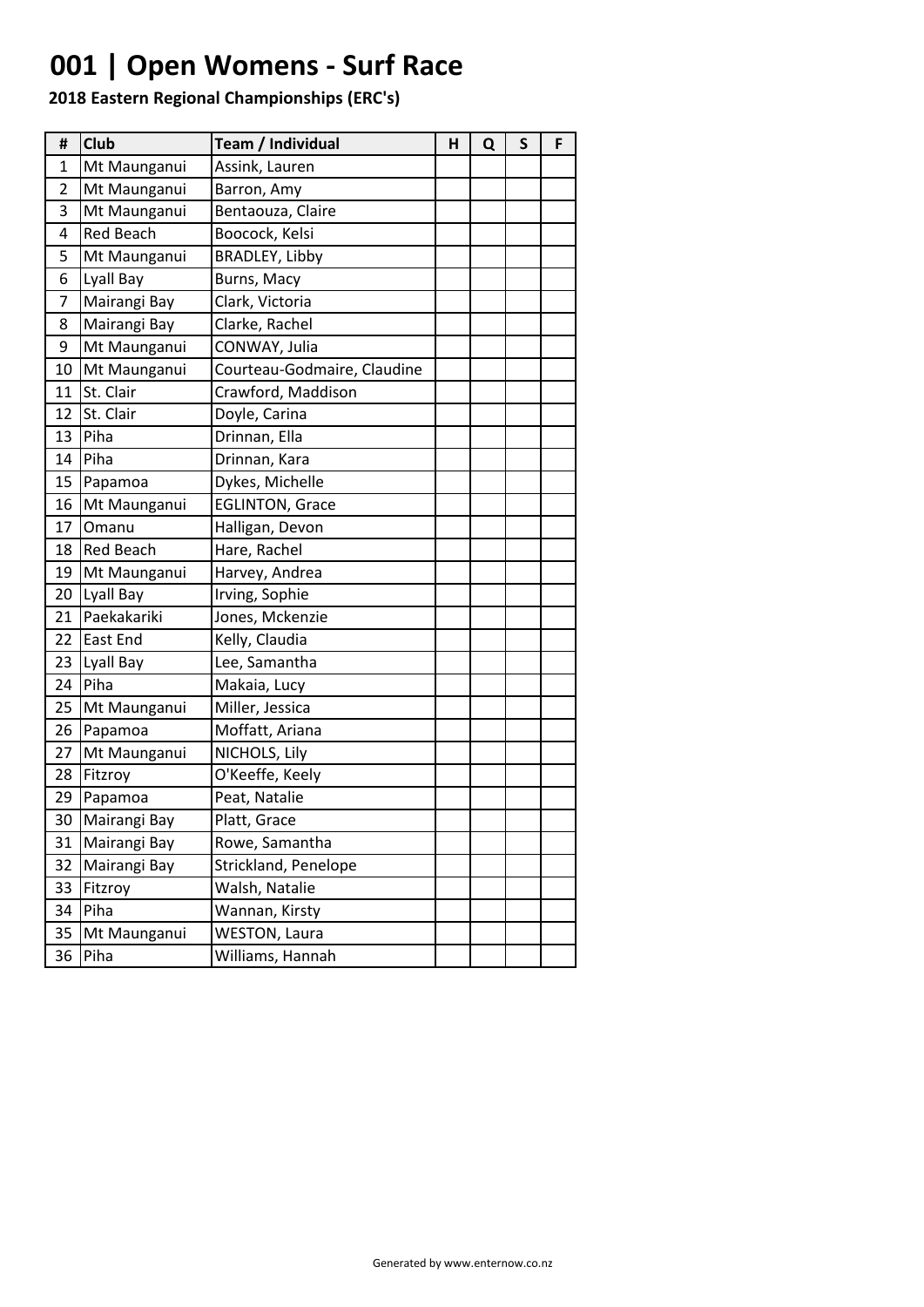### **003 | U16 Womens - Board Race (8 heats)**

| #  | Club             | Team / Individual        | н | Q | S | F |
|----|------------------|--------------------------|---|---|---|---|
| 1  | New Plymouth     | Albers, Evette           |   |   |   |   |
| 2  | Mt Maunganui     | <b>ALTON, Lily</b>       |   |   |   |   |
| 3  | Mt Maunganui     | Anderson, Jaime          |   |   |   |   |
| 4  | St. Clair        | Andrew, Olivia           |   |   |   |   |
| 5  | East End         | Baker, Molly             |   |   |   |   |
| 6  | Lyall Bay        | Barnett-Bates, Gabrielle |   |   |   |   |
| 7  | Orewa            | Benney, Renee            |   |   |   |   |
| 8  | Orewa            | Bester, Cayleen          |   |   |   |   |
| 9  | <b>Red Beach</b> | Bingley, Alexsia         |   |   |   |   |
| 10 | Ocean Beach      | Birkett, Sarah-Kate      |   |   |   |   |
| 11 | Waikanae         | Briant, Libby            |   |   |   |   |
| 12 | Piha             | Brittenden, Molly        |   |   |   |   |
| 13 | Piha             | Brittenden, Niamh        |   |   |   |   |
| 14 | Omanu            | Brown, Rachel            |   |   |   |   |
| 15 | Muriwai          | Burgess, Hazel           |   |   |   |   |
| 16 | Omanu            | Burns, Sarah             |   |   |   |   |
| 17 | Piha             | Cameron, Emily           |   |   |   |   |
| 18 | <b>Red Beach</b> | Campbell, Toni           |   |   |   |   |
| 19 | Piha             | Clark, Sophia            |   |   |   |   |
| 20 | Mairangi Bay     | Clifton, Aotea           |   |   |   |   |
| 21 | Mairangi Bay     | Coldicott, Cassidy       |   |   |   |   |
| 22 | Omanu            | Cook, Lucia              |   |   |   |   |
| 23 | Fitzroy          | Coomber, Georgia         |   |   |   |   |
| 24 | <b>Red Beach</b> | Cornish, Josie           |   |   |   |   |
| 25 | Westshore        | Cotter, Hannah           |   |   |   |   |
| 26 | Westshore        | Cotter, Kaitlin          |   |   |   |   |
| 27 | Mairangi Bay     | Dalton, Tayla            |   |   |   |   |
| 28 | Maranui          | Davis, Taika             |   |   |   |   |
| 29 | Lyall Bay        | Day Ellis, Millie        |   |   |   |   |
| 30 | <b>Red Beach</b> | Dooley, Freya            |   |   |   |   |
| 31 | Paekakariki      | Downs, Sarah             |   |   |   |   |
| 32 | Ocean Beach      | Ebbett-Watt, Frances     |   |   |   |   |
| 33 | Mt Maunganui     | ELLIS, Lucy              |   |   |   |   |
| 34 | New Plymouth     | Feaver, Casey            |   |   |   |   |
| 35 | Fitzroy          | Fraser, Alex             |   |   |   |   |
| 36 | Omanu            | Fraser, Hattie           |   |   |   |   |
| 37 | Orewa            | Gardiner, Sakura         |   |   |   |   |
| 38 | East End         | Godwin, Charlotte        |   |   |   |   |
| 39 | Lyall Bay        | Goldfinch, Gemma         |   |   |   |   |
| 40 | Westshore        | Gray, Olivia             |   |   |   |   |
| 41 | New Plymouth     | Grylls, Jordan           |   |   |   |   |
| 42 | Whiritoa         | Hanner, Jayde            |   |   |   |   |
| 43 | Waihi Beach      | Harray, Jess             |   |   |   |   |
| 44 | Ocean Beach      | Harris, Brianna          |   |   |   |   |
| 45 | Papamoa          | Harris, Caitlin          |   |   |   |   |
| 46 | New Plymouth     | Harrop, Yannika          |   |   |   |   |
| 47 | Waikanae         | Hatwell, Devon           |   |   |   |   |
| 48 | Lyall Bay        | Hikuroa, Ruby            |   |   |   |   |
| 49 | Mairangi Bay     | Holloway, Lucy           |   |   |   |   |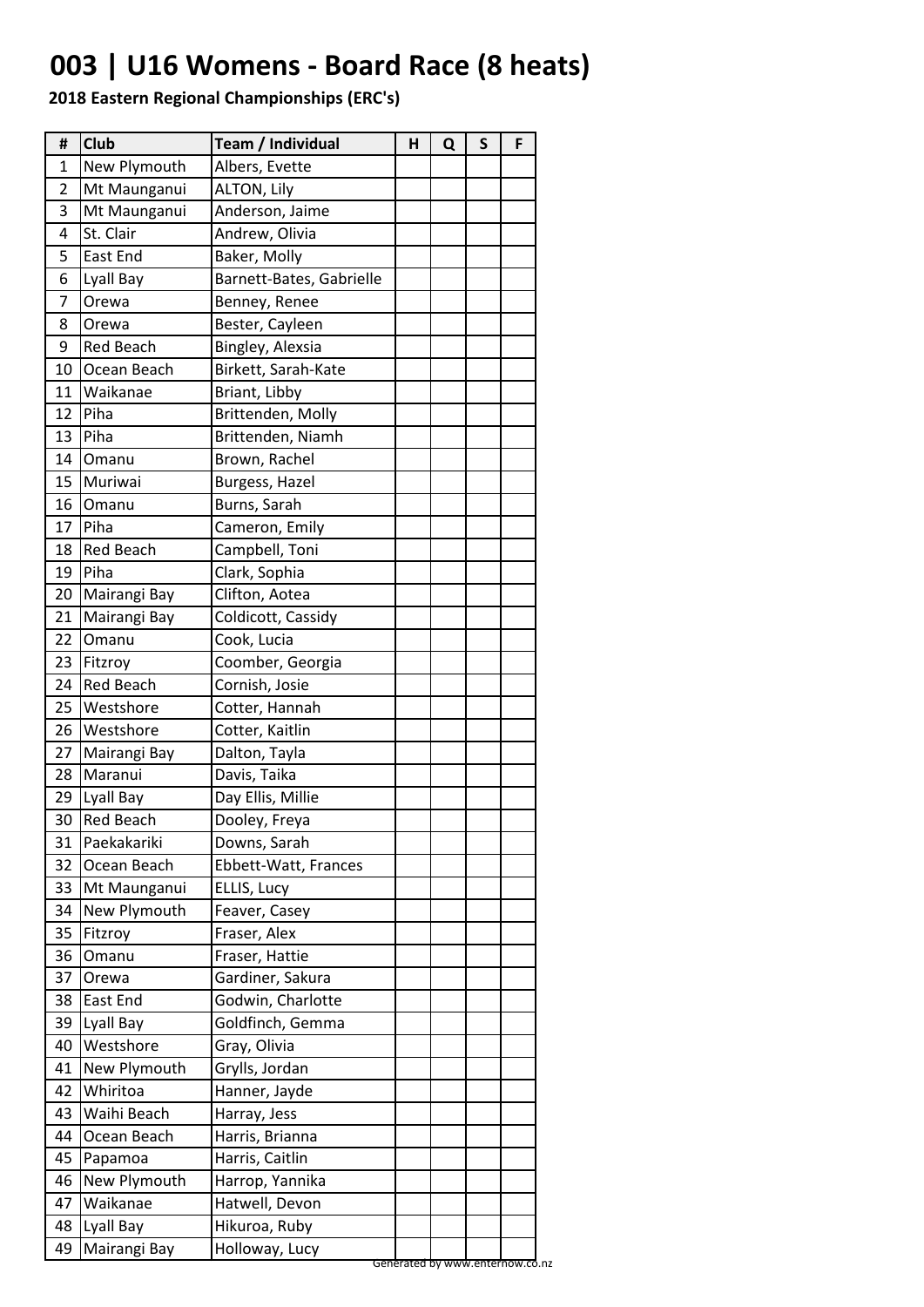| 51<br>Westshore<br>Jefferson, Orla<br>52<br>Whakatane<br>Julian, Emily<br>Kayes, Olivia<br>53<br><b>Red Beach</b><br>54<br>Pukehina<br>Kelly, Eden<br>55<br>Kennedy Atchison, Annie<br>St. Clair<br>56<br>Westshore<br>Kenny, Roisin<br>Kingi, Belle<br>57<br>Mairangi Bay<br><b>Red Beach</b><br>58<br>Kramer, Mary<br>59<br>Langman, Jemma<br>Orewa<br>Lees, Nadine<br>60<br>Mairangi Bay<br>Piha<br>61<br>Lovett, Tyler<br>62<br>Piha<br>MacKenzie, Natalya<br>63<br>Whakatane<br>Manning, Anna<br>64<br>Mano, Lucy<br>Papamoa<br>65<br>Waikuku<br>Marsh, Aria<br>66<br>Ocean Beach<br>Mason, Louisa<br>67<br>Whiritoa<br>McClennan, Alexis<br>Whiritoa<br>68<br>McClennan, Mikayla<br>69<br>Waihi Beach<br>McGirr, Grace<br>McIntosh-Oakley, Clem<br>Lyall Bay<br>70<br>71<br>McLaren, Nicole<br>Papamoa<br>72<br>Omanu<br>McSweeney, Ruby<br>73<br>Waihi Beach<br>Meade, Jessica<br>74<br>Westshore<br>Minor, Charlotte<br>75<br>Mitchell, Joy<br>Omanu<br>76<br>Morgan, Annabel<br>Waimarama<br>77<br>Waikanae<br>Morrison, Brooke<br>78<br>Munro, Milla<br>Mt Maunganui<br><b>East End</b><br>79<br>North, Lucy<br>Old, Scarlett<br>80<br><b>East End</b><br>81<br>Fitzroy<br>Padrutt, Julia<br>Park, Harriet<br>82<br>Waimarama<br>83<br>Pattison, Cydney<br>Waimarama<br>Mt Maunganui<br>Pearce, Olive<br>84<br>Pitkethley, Georgie<br>85<br>Waikanae<br>Pol, Emily<br>86<br>Papamoa<br>Pomare, Ella<br>87<br>Mt Maunganui<br>Quirke, Andie<br>88<br>Piha<br>89<br>Redshaw, Ayla<br>Omanu<br>90<br>Reid, Sasha<br>Fitzroy<br>Whangamata<br>Robinson, Paige<br>91<br>Westshore<br>Ross, Mahina<br>92<br>Russell, Meg<br>93<br>Waimarama<br>Sanko, Bianca<br>94<br>Waimarama<br>Shivnan, Molly<br>95<br>Omanu<br>96<br>Simpson, Bridget<br>Omanu<br>Smith, Ava<br>97<br>Wainui<br>Smith, Olivia<br>98<br>Mairangi Bay<br>99<br>Wainui<br>Smith, Stella<br>100 Papamoa<br>Stephenson, Jenna<br>101 Omaha Beach<br>Stevenson, Claudia<br>102 Orewa<br>Stinson, Kendra | 50 | Whakatane | Jackson, Ashleigh |  |  |
|----------------------------------------------------------------------------------------------------------------------------------------------------------------------------------------------------------------------------------------------------------------------------------------------------------------------------------------------------------------------------------------------------------------------------------------------------------------------------------------------------------------------------------------------------------------------------------------------------------------------------------------------------------------------------------------------------------------------------------------------------------------------------------------------------------------------------------------------------------------------------------------------------------------------------------------------------------------------------------------------------------------------------------------------------------------------------------------------------------------------------------------------------------------------------------------------------------------------------------------------------------------------------------------------------------------------------------------------------------------------------------------------------------------------------------------------------------------------------------------------------------------------------------------------------------------------------------------------------------------------------------------------------------------------------------------------------------------------------------------------------------------------------------------------------------------------------------------------------------------------------------------------------------------------------------------------------------------------------|----|-----------|-------------------|--|--|
|                                                                                                                                                                                                                                                                                                                                                                                                                                                                                                                                                                                                                                                                                                                                                                                                                                                                                                                                                                                                                                                                                                                                                                                                                                                                                                                                                                                                                                                                                                                                                                                                                                                                                                                                                                                                                                                                                                                                                                            |    |           |                   |  |  |
|                                                                                                                                                                                                                                                                                                                                                                                                                                                                                                                                                                                                                                                                                                                                                                                                                                                                                                                                                                                                                                                                                                                                                                                                                                                                                                                                                                                                                                                                                                                                                                                                                                                                                                                                                                                                                                                                                                                                                                            |    |           |                   |  |  |
|                                                                                                                                                                                                                                                                                                                                                                                                                                                                                                                                                                                                                                                                                                                                                                                                                                                                                                                                                                                                                                                                                                                                                                                                                                                                                                                                                                                                                                                                                                                                                                                                                                                                                                                                                                                                                                                                                                                                                                            |    |           |                   |  |  |
|                                                                                                                                                                                                                                                                                                                                                                                                                                                                                                                                                                                                                                                                                                                                                                                                                                                                                                                                                                                                                                                                                                                                                                                                                                                                                                                                                                                                                                                                                                                                                                                                                                                                                                                                                                                                                                                                                                                                                                            |    |           |                   |  |  |
|                                                                                                                                                                                                                                                                                                                                                                                                                                                                                                                                                                                                                                                                                                                                                                                                                                                                                                                                                                                                                                                                                                                                                                                                                                                                                                                                                                                                                                                                                                                                                                                                                                                                                                                                                                                                                                                                                                                                                                            |    |           |                   |  |  |
|                                                                                                                                                                                                                                                                                                                                                                                                                                                                                                                                                                                                                                                                                                                                                                                                                                                                                                                                                                                                                                                                                                                                                                                                                                                                                                                                                                                                                                                                                                                                                                                                                                                                                                                                                                                                                                                                                                                                                                            |    |           |                   |  |  |
|                                                                                                                                                                                                                                                                                                                                                                                                                                                                                                                                                                                                                                                                                                                                                                                                                                                                                                                                                                                                                                                                                                                                                                                                                                                                                                                                                                                                                                                                                                                                                                                                                                                                                                                                                                                                                                                                                                                                                                            |    |           |                   |  |  |
|                                                                                                                                                                                                                                                                                                                                                                                                                                                                                                                                                                                                                                                                                                                                                                                                                                                                                                                                                                                                                                                                                                                                                                                                                                                                                                                                                                                                                                                                                                                                                                                                                                                                                                                                                                                                                                                                                                                                                                            |    |           |                   |  |  |
|                                                                                                                                                                                                                                                                                                                                                                                                                                                                                                                                                                                                                                                                                                                                                                                                                                                                                                                                                                                                                                                                                                                                                                                                                                                                                                                                                                                                                                                                                                                                                                                                                                                                                                                                                                                                                                                                                                                                                                            |    |           |                   |  |  |
|                                                                                                                                                                                                                                                                                                                                                                                                                                                                                                                                                                                                                                                                                                                                                                                                                                                                                                                                                                                                                                                                                                                                                                                                                                                                                                                                                                                                                                                                                                                                                                                                                                                                                                                                                                                                                                                                                                                                                                            |    |           |                   |  |  |
|                                                                                                                                                                                                                                                                                                                                                                                                                                                                                                                                                                                                                                                                                                                                                                                                                                                                                                                                                                                                                                                                                                                                                                                                                                                                                                                                                                                                                                                                                                                                                                                                                                                                                                                                                                                                                                                                                                                                                                            |    |           |                   |  |  |
|                                                                                                                                                                                                                                                                                                                                                                                                                                                                                                                                                                                                                                                                                                                                                                                                                                                                                                                                                                                                                                                                                                                                                                                                                                                                                                                                                                                                                                                                                                                                                                                                                                                                                                                                                                                                                                                                                                                                                                            |    |           |                   |  |  |
|                                                                                                                                                                                                                                                                                                                                                                                                                                                                                                                                                                                                                                                                                                                                                                                                                                                                                                                                                                                                                                                                                                                                                                                                                                                                                                                                                                                                                                                                                                                                                                                                                                                                                                                                                                                                                                                                                                                                                                            |    |           |                   |  |  |
|                                                                                                                                                                                                                                                                                                                                                                                                                                                                                                                                                                                                                                                                                                                                                                                                                                                                                                                                                                                                                                                                                                                                                                                                                                                                                                                                                                                                                                                                                                                                                                                                                                                                                                                                                                                                                                                                                                                                                                            |    |           |                   |  |  |
|                                                                                                                                                                                                                                                                                                                                                                                                                                                                                                                                                                                                                                                                                                                                                                                                                                                                                                                                                                                                                                                                                                                                                                                                                                                                                                                                                                                                                                                                                                                                                                                                                                                                                                                                                                                                                                                                                                                                                                            |    |           |                   |  |  |
|                                                                                                                                                                                                                                                                                                                                                                                                                                                                                                                                                                                                                                                                                                                                                                                                                                                                                                                                                                                                                                                                                                                                                                                                                                                                                                                                                                                                                                                                                                                                                                                                                                                                                                                                                                                                                                                                                                                                                                            |    |           |                   |  |  |
|                                                                                                                                                                                                                                                                                                                                                                                                                                                                                                                                                                                                                                                                                                                                                                                                                                                                                                                                                                                                                                                                                                                                                                                                                                                                                                                                                                                                                                                                                                                                                                                                                                                                                                                                                                                                                                                                                                                                                                            |    |           |                   |  |  |
|                                                                                                                                                                                                                                                                                                                                                                                                                                                                                                                                                                                                                                                                                                                                                                                                                                                                                                                                                                                                                                                                                                                                                                                                                                                                                                                                                                                                                                                                                                                                                                                                                                                                                                                                                                                                                                                                                                                                                                            |    |           |                   |  |  |
|                                                                                                                                                                                                                                                                                                                                                                                                                                                                                                                                                                                                                                                                                                                                                                                                                                                                                                                                                                                                                                                                                                                                                                                                                                                                                                                                                                                                                                                                                                                                                                                                                                                                                                                                                                                                                                                                                                                                                                            |    |           |                   |  |  |
|                                                                                                                                                                                                                                                                                                                                                                                                                                                                                                                                                                                                                                                                                                                                                                                                                                                                                                                                                                                                                                                                                                                                                                                                                                                                                                                                                                                                                                                                                                                                                                                                                                                                                                                                                                                                                                                                                                                                                                            |    |           |                   |  |  |
|                                                                                                                                                                                                                                                                                                                                                                                                                                                                                                                                                                                                                                                                                                                                                                                                                                                                                                                                                                                                                                                                                                                                                                                                                                                                                                                                                                                                                                                                                                                                                                                                                                                                                                                                                                                                                                                                                                                                                                            |    |           |                   |  |  |
|                                                                                                                                                                                                                                                                                                                                                                                                                                                                                                                                                                                                                                                                                                                                                                                                                                                                                                                                                                                                                                                                                                                                                                                                                                                                                                                                                                                                                                                                                                                                                                                                                                                                                                                                                                                                                                                                                                                                                                            |    |           |                   |  |  |
|                                                                                                                                                                                                                                                                                                                                                                                                                                                                                                                                                                                                                                                                                                                                                                                                                                                                                                                                                                                                                                                                                                                                                                                                                                                                                                                                                                                                                                                                                                                                                                                                                                                                                                                                                                                                                                                                                                                                                                            |    |           |                   |  |  |
|                                                                                                                                                                                                                                                                                                                                                                                                                                                                                                                                                                                                                                                                                                                                                                                                                                                                                                                                                                                                                                                                                                                                                                                                                                                                                                                                                                                                                                                                                                                                                                                                                                                                                                                                                                                                                                                                                                                                                                            |    |           |                   |  |  |
|                                                                                                                                                                                                                                                                                                                                                                                                                                                                                                                                                                                                                                                                                                                                                                                                                                                                                                                                                                                                                                                                                                                                                                                                                                                                                                                                                                                                                                                                                                                                                                                                                                                                                                                                                                                                                                                                                                                                                                            |    |           |                   |  |  |
|                                                                                                                                                                                                                                                                                                                                                                                                                                                                                                                                                                                                                                                                                                                                                                                                                                                                                                                                                                                                                                                                                                                                                                                                                                                                                                                                                                                                                                                                                                                                                                                                                                                                                                                                                                                                                                                                                                                                                                            |    |           |                   |  |  |
|                                                                                                                                                                                                                                                                                                                                                                                                                                                                                                                                                                                                                                                                                                                                                                                                                                                                                                                                                                                                                                                                                                                                                                                                                                                                                                                                                                                                                                                                                                                                                                                                                                                                                                                                                                                                                                                                                                                                                                            |    |           |                   |  |  |
|                                                                                                                                                                                                                                                                                                                                                                                                                                                                                                                                                                                                                                                                                                                                                                                                                                                                                                                                                                                                                                                                                                                                                                                                                                                                                                                                                                                                                                                                                                                                                                                                                                                                                                                                                                                                                                                                                                                                                                            |    |           |                   |  |  |
|                                                                                                                                                                                                                                                                                                                                                                                                                                                                                                                                                                                                                                                                                                                                                                                                                                                                                                                                                                                                                                                                                                                                                                                                                                                                                                                                                                                                                                                                                                                                                                                                                                                                                                                                                                                                                                                                                                                                                                            |    |           |                   |  |  |
|                                                                                                                                                                                                                                                                                                                                                                                                                                                                                                                                                                                                                                                                                                                                                                                                                                                                                                                                                                                                                                                                                                                                                                                                                                                                                                                                                                                                                                                                                                                                                                                                                                                                                                                                                                                                                                                                                                                                                                            |    |           |                   |  |  |
|                                                                                                                                                                                                                                                                                                                                                                                                                                                                                                                                                                                                                                                                                                                                                                                                                                                                                                                                                                                                                                                                                                                                                                                                                                                                                                                                                                                                                                                                                                                                                                                                                                                                                                                                                                                                                                                                                                                                                                            |    |           |                   |  |  |
|                                                                                                                                                                                                                                                                                                                                                                                                                                                                                                                                                                                                                                                                                                                                                                                                                                                                                                                                                                                                                                                                                                                                                                                                                                                                                                                                                                                                                                                                                                                                                                                                                                                                                                                                                                                                                                                                                                                                                                            |    |           |                   |  |  |
|                                                                                                                                                                                                                                                                                                                                                                                                                                                                                                                                                                                                                                                                                                                                                                                                                                                                                                                                                                                                                                                                                                                                                                                                                                                                                                                                                                                                                                                                                                                                                                                                                                                                                                                                                                                                                                                                                                                                                                            |    |           |                   |  |  |
|                                                                                                                                                                                                                                                                                                                                                                                                                                                                                                                                                                                                                                                                                                                                                                                                                                                                                                                                                                                                                                                                                                                                                                                                                                                                                                                                                                                                                                                                                                                                                                                                                                                                                                                                                                                                                                                                                                                                                                            |    |           |                   |  |  |
|                                                                                                                                                                                                                                                                                                                                                                                                                                                                                                                                                                                                                                                                                                                                                                                                                                                                                                                                                                                                                                                                                                                                                                                                                                                                                                                                                                                                                                                                                                                                                                                                                                                                                                                                                                                                                                                                                                                                                                            |    |           |                   |  |  |
|                                                                                                                                                                                                                                                                                                                                                                                                                                                                                                                                                                                                                                                                                                                                                                                                                                                                                                                                                                                                                                                                                                                                                                                                                                                                                                                                                                                                                                                                                                                                                                                                                                                                                                                                                                                                                                                                                                                                                                            |    |           |                   |  |  |
|                                                                                                                                                                                                                                                                                                                                                                                                                                                                                                                                                                                                                                                                                                                                                                                                                                                                                                                                                                                                                                                                                                                                                                                                                                                                                                                                                                                                                                                                                                                                                                                                                                                                                                                                                                                                                                                                                                                                                                            |    |           |                   |  |  |
|                                                                                                                                                                                                                                                                                                                                                                                                                                                                                                                                                                                                                                                                                                                                                                                                                                                                                                                                                                                                                                                                                                                                                                                                                                                                                                                                                                                                                                                                                                                                                                                                                                                                                                                                                                                                                                                                                                                                                                            |    |           |                   |  |  |
|                                                                                                                                                                                                                                                                                                                                                                                                                                                                                                                                                                                                                                                                                                                                                                                                                                                                                                                                                                                                                                                                                                                                                                                                                                                                                                                                                                                                                                                                                                                                                                                                                                                                                                                                                                                                                                                                                                                                                                            |    |           |                   |  |  |
|                                                                                                                                                                                                                                                                                                                                                                                                                                                                                                                                                                                                                                                                                                                                                                                                                                                                                                                                                                                                                                                                                                                                                                                                                                                                                                                                                                                                                                                                                                                                                                                                                                                                                                                                                                                                                                                                                                                                                                            |    |           |                   |  |  |
|                                                                                                                                                                                                                                                                                                                                                                                                                                                                                                                                                                                                                                                                                                                                                                                                                                                                                                                                                                                                                                                                                                                                                                                                                                                                                                                                                                                                                                                                                                                                                                                                                                                                                                                                                                                                                                                                                                                                                                            |    |           |                   |  |  |
|                                                                                                                                                                                                                                                                                                                                                                                                                                                                                                                                                                                                                                                                                                                                                                                                                                                                                                                                                                                                                                                                                                                                                                                                                                                                                                                                                                                                                                                                                                                                                                                                                                                                                                                                                                                                                                                                                                                                                                            |    |           |                   |  |  |
|                                                                                                                                                                                                                                                                                                                                                                                                                                                                                                                                                                                                                                                                                                                                                                                                                                                                                                                                                                                                                                                                                                                                                                                                                                                                                                                                                                                                                                                                                                                                                                                                                                                                                                                                                                                                                                                                                                                                                                            |    |           |                   |  |  |
|                                                                                                                                                                                                                                                                                                                                                                                                                                                                                                                                                                                                                                                                                                                                                                                                                                                                                                                                                                                                                                                                                                                                                                                                                                                                                                                                                                                                                                                                                                                                                                                                                                                                                                                                                                                                                                                                                                                                                                            |    |           |                   |  |  |
|                                                                                                                                                                                                                                                                                                                                                                                                                                                                                                                                                                                                                                                                                                                                                                                                                                                                                                                                                                                                                                                                                                                                                                                                                                                                                                                                                                                                                                                                                                                                                                                                                                                                                                                                                                                                                                                                                                                                                                            |    |           |                   |  |  |
|                                                                                                                                                                                                                                                                                                                                                                                                                                                                                                                                                                                                                                                                                                                                                                                                                                                                                                                                                                                                                                                                                                                                                                                                                                                                                                                                                                                                                                                                                                                                                                                                                                                                                                                                                                                                                                                                                                                                                                            |    |           |                   |  |  |
|                                                                                                                                                                                                                                                                                                                                                                                                                                                                                                                                                                                                                                                                                                                                                                                                                                                                                                                                                                                                                                                                                                                                                                                                                                                                                                                                                                                                                                                                                                                                                                                                                                                                                                                                                                                                                                                                                                                                                                            |    |           |                   |  |  |
|                                                                                                                                                                                                                                                                                                                                                                                                                                                                                                                                                                                                                                                                                                                                                                                                                                                                                                                                                                                                                                                                                                                                                                                                                                                                                                                                                                                                                                                                                                                                                                                                                                                                                                                                                                                                                                                                                                                                                                            |    |           |                   |  |  |
|                                                                                                                                                                                                                                                                                                                                                                                                                                                                                                                                                                                                                                                                                                                                                                                                                                                                                                                                                                                                                                                                                                                                                                                                                                                                                                                                                                                                                                                                                                                                                                                                                                                                                                                                                                                                                                                                                                                                                                            |    |           |                   |  |  |
|                                                                                                                                                                                                                                                                                                                                                                                                                                                                                                                                                                                                                                                                                                                                                                                                                                                                                                                                                                                                                                                                                                                                                                                                                                                                                                                                                                                                                                                                                                                                                                                                                                                                                                                                                                                                                                                                                                                                                                            |    |           |                   |  |  |
|                                                                                                                                                                                                                                                                                                                                                                                                                                                                                                                                                                                                                                                                                                                                                                                                                                                                                                                                                                                                                                                                                                                                                                                                                                                                                                                                                                                                                                                                                                                                                                                                                                                                                                                                                                                                                                                                                                                                                                            |    |           |                   |  |  |
|                                                                                                                                                                                                                                                                                                                                                                                                                                                                                                                                                                                                                                                                                                                                                                                                                                                                                                                                                                                                                                                                                                                                                                                                                                                                                                                                                                                                                                                                                                                                                                                                                                                                                                                                                                                                                                                                                                                                                                            |    |           |                   |  |  |
|                                                                                                                                                                                                                                                                                                                                                                                                                                                                                                                                                                                                                                                                                                                                                                                                                                                                                                                                                                                                                                                                                                                                                                                                                                                                                                                                                                                                                                                                                                                                                                                                                                                                                                                                                                                                                                                                                                                                                                            |    |           |                   |  |  |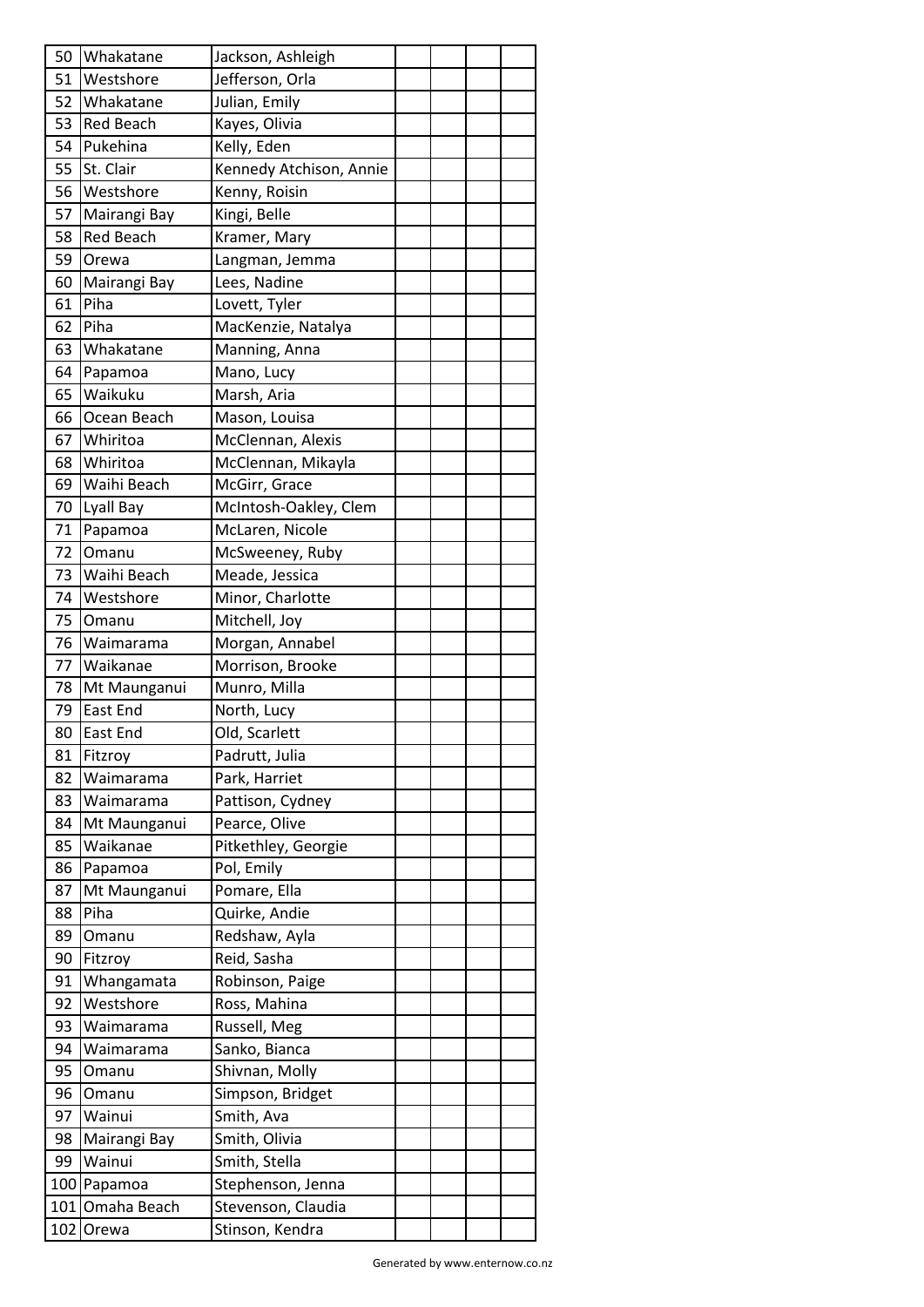| 103 Whangamata   | Sussock, Ruby         |  |  |
|------------------|-----------------------|--|--|
| 104 Orewa        | Sutherland, Emma      |  |  |
| 105 Waikanae     | Tate, Christy         |  |  |
| 106 East End     | Taylor, Sophia        |  |  |
| 107 Mairangi Bay | Teaukura, Astaria     |  |  |
| 108 Red Beach    | Thompson, Aria        |  |  |
| 109 Lyall Bay    | Unsworth, Loredana    |  |  |
| 110 Mt Maunganui | VAN LYE, McKeelie     |  |  |
| 111 Mt Maunganui | Wagner, Siersha       |  |  |
| 112 Mt Maunganui | Waide, Murphy         |  |  |
| 113 Tairua       | Warner, Terri         |  |  |
| 114 Tairua       | Waterworth, Annabelle |  |  |
| 115 Pacific      | Welsh, Charlotte      |  |  |
| 116 Papamoa      | West, Chanelle        |  |  |
| 117 Orewa        | Wignell, Kate         |  |  |
| 118 Waikanae     | Willock, Brooke       |  |  |
| 119 Waimarama    | Wilson, Connie        |  |  |
| 120 Waikanae     | Wilson, Edan          |  |  |
| 121 Waikanae     | Wilson, Madeleine     |  |  |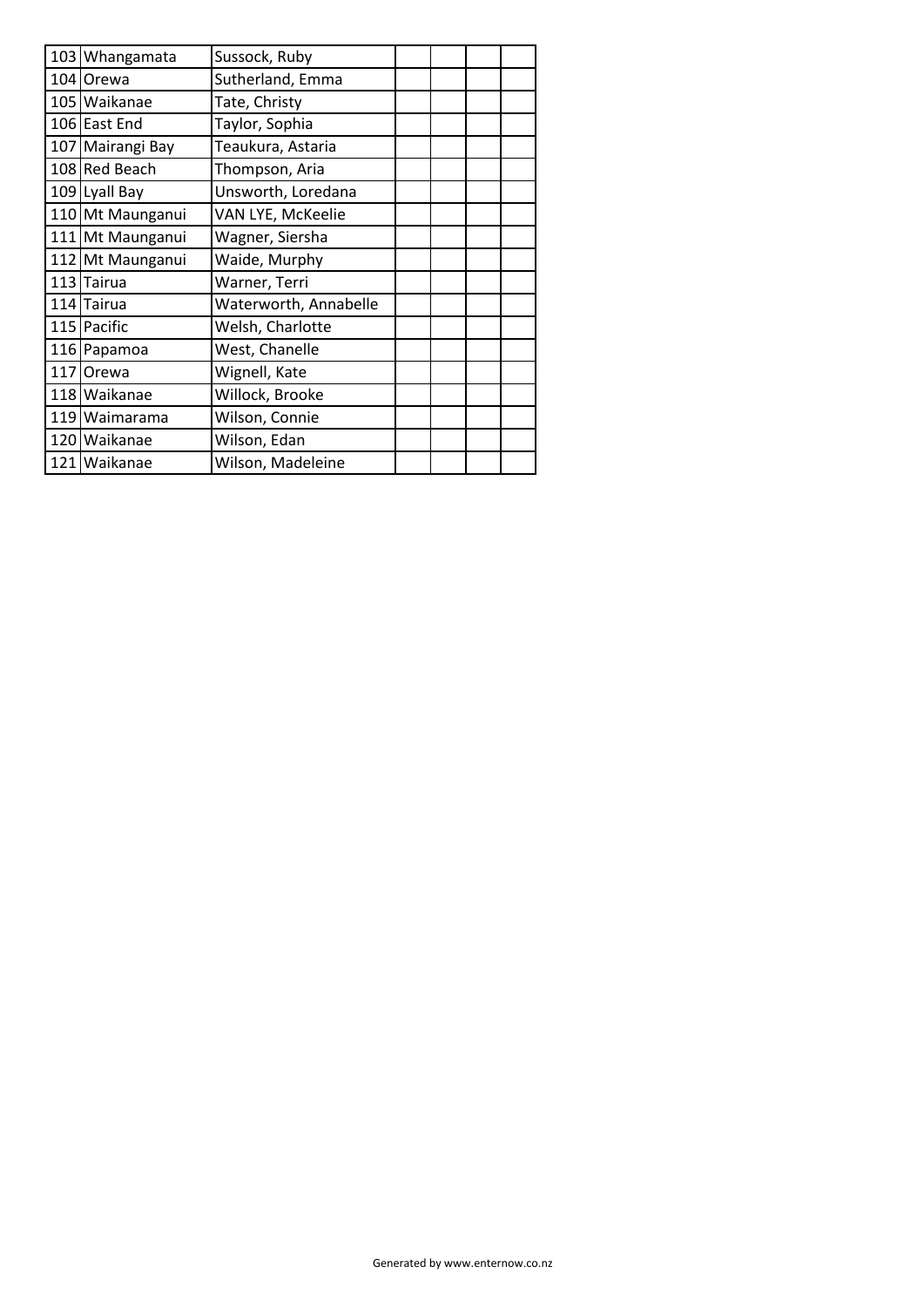# **002 | U19 Womens - Board Race (6 heats)**

| #              | <b>Club</b>      | Team / Individual               | н | Q | S | F |
|----------------|------------------|---------------------------------|---|---|---|---|
| 1              | Lyall Bay        | Albiston, Eva                   |   |   |   |   |
| $\overline{2}$ | South Brighton   | Archer, Ashleigh                |   |   |   |   |
| 3              | <b>East End</b>  | Baker, Hannah                   |   |   |   |   |
| 4              | Mt Maunganui     | BARRON, Rebecca                 |   |   |   |   |
| 5              | Waimarama        | Bassett-Foss, Daisy             |   |   |   |   |
| 6              | Waimarama        | Bassett-Foss, Isabella          |   |   |   |   |
| 7              | Mairangi Bay     | Beamish, Janelle                |   |   |   |   |
| 8              | Midway           | Bermingham, Alex                |   |   |   |   |
| 9              | Midway           | Blakeman, Jessica               |   |   |   |   |
| 10             | Midway           | Blakeman, Kate                  |   |   |   |   |
| 11             | Mt Maunganui     | <b>BRADLEY, Libby</b>           |   |   |   |   |
| 12             | Mt Maunganui     | <b>BRADLEY, Tessa</b>           |   |   |   |   |
| 13             | Mairangi Bay     | Clifton, Samalulu               |   |   |   |   |
| 14             | Omanu            | Cook, Zara                      |   |   |   |   |
| 15             | Midway           | Corrin, Olivia                  |   |   |   |   |
| 16             | Fitzroy          | Crewe, Emma                     |   |   |   |   |
| 17             | East End         | Daniels, Aimee                  |   |   |   |   |
| 18             | Red Beach        | Denvir, Tania                   |   |   |   |   |
| 19             | St. Clair        | Donegan, Carina                 |   |   |   |   |
| 20             | <b>Red Beach</b> | Downey, Brie                    |   |   |   |   |
| 21             | Piha             | Drinnan, Ella                   |   |   |   |   |
| 22             | Piha             | Drinnan, Kara                   |   |   |   |   |
| 23             | Lyall Bay        | Edmonds, Alexandra              |   |   |   |   |
| 24             | Omanu            | Edwardes, Phoebe                |   |   |   |   |
| 25             | Omanu            | Elisara, Grace                  |   |   |   |   |
| 26             | St. Clair        | Familton, Devon                 |   |   |   |   |
| 27             | Mt Maunganui     | FERBER, Lola May                |   |   |   |   |
| 28             | Orewa            | Franich, Macey                  |   |   |   |   |
| 29             | Mt Maunganui     | GADSBEY, Katrina                |   |   |   |   |
| 30             | Mairangi Bay     | Gilbert, Kathryne               |   |   |   |   |
| 31             | East End         | Godwin, Nicola                  |   |   |   |   |
| 32             | St. Clair        | Gold, Olivia                    |   |   |   |   |
| 33             | East End         | Harrop, Claudia                 |   |   |   |   |
| 34             | Papamoa          | Hayden, Sophie                  |   |   |   |   |
| 35             | <b>Red Beach</b> | Hildesley, Emma                 |   |   |   |   |
| 36             | <b>Red Beach</b> | Hildesley, Sophie               |   |   |   |   |
| 37             | Waikanae         | Hope, Holly                     |   |   |   |   |
| 38             | Red Beach        | Hughes, Jade                    |   |   |   |   |
| 39             | <b>Red Beach</b> | Johnston, Shanae                |   |   |   |   |
| 40             | Paekakariki      | Jordan, Charlotte               |   |   |   |   |
| 41             | East End         | Kelly, Claudia                  |   |   |   |   |
| 42             | East End         | Kelly, Isabella                 |   |   |   |   |
| 43             | Mairangi Bay     | Kingi, Belle                    |   |   |   |   |
| 44             | Lyall Bay        | Kingi, Ella                     |   |   |   |   |
| 45             | Lyall Bay        | Kingi, Grace                    |   |   |   |   |
| 46             | Westshore        | Lloyd-Jones, Harriet            |   |   |   |   |
| 47             | Waikanae         | Lockwood, Sarah                 |   |   |   |   |
|                | <b>Red Beach</b> | Lyndon, Emily                   |   |   |   |   |
| 48<br>49       | Piha             | Makaia, Lucy                    |   |   |   |   |
|                |                  | Generated by www.enternow.co.nz |   |   |   |   |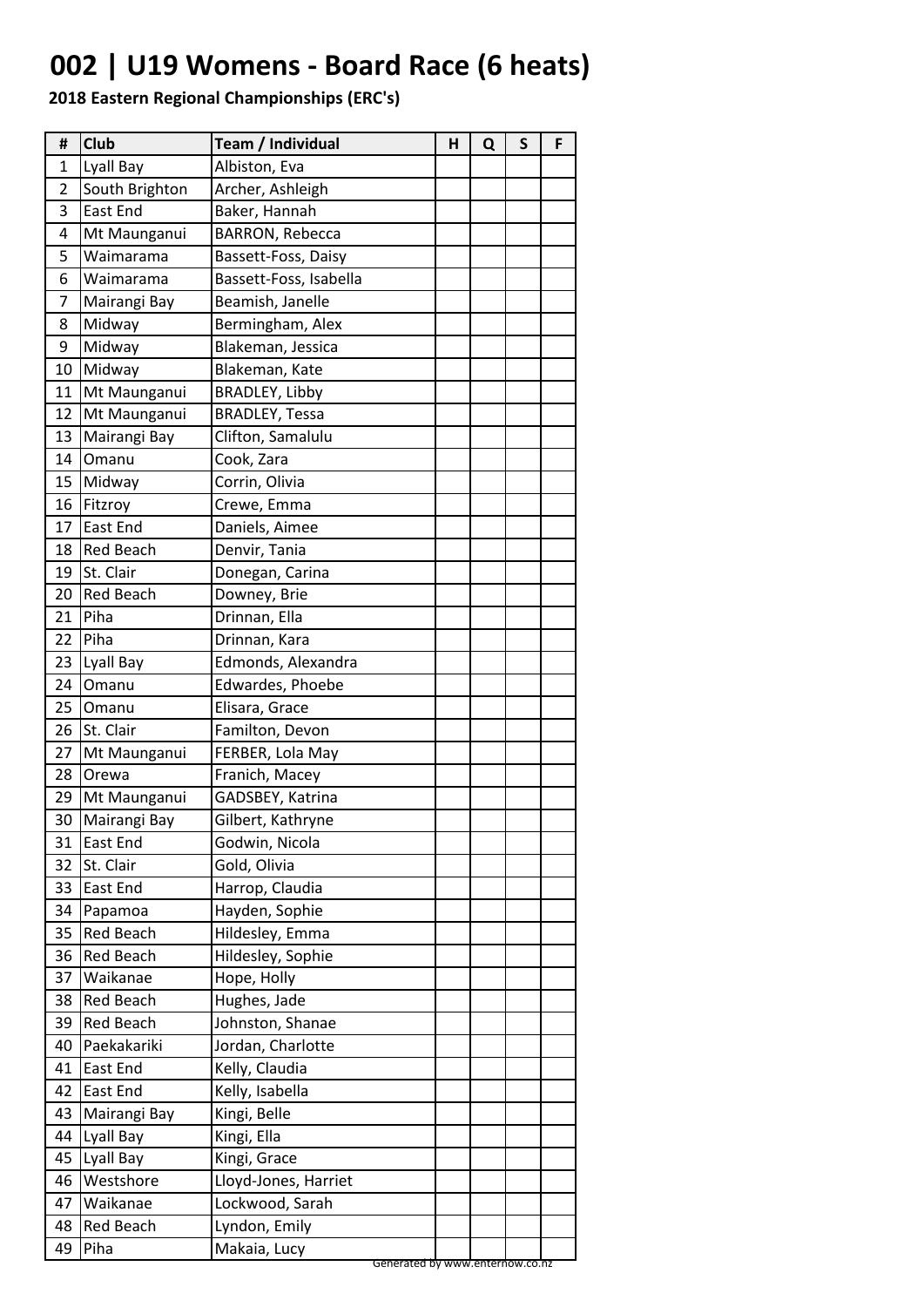| 50 | Mairangi Bay     | Makepeace, Erin              |  |  |
|----|------------------|------------------------------|--|--|
| 51 | Mt Maunganui     | MARSHALL, Tabitha            |  |  |
| 52 | Paekakariki      | Meyer, Charlotte             |  |  |
| 53 | Papamoa          | Miller, Kate                 |  |  |
| 54 | Whakatane        | Moir, Courtney Jane          |  |  |
| 55 | <b>Red Beach</b> | Moratti, Ella                |  |  |
| 56 | Paekakariki      | Norris, Brianna              |  |  |
| 57 | Fitzroy          | Padrutt, Julia               |  |  |
| 58 | Westshore        | Page, Bridget                |  |  |
| 59 | Mairangi Bay     | Phipps, Ashleigh             |  |  |
| 60 | Omanu            | Piceno, Francesca            |  |  |
| 61 | Waikanae         | Pickett, Lauren              |  |  |
| 62 | Mairangi Bay     | Platt, Grace                 |  |  |
| 63 | Omanu            | Pollock, Ella                |  |  |
| 64 | St. Clair        | Rathbone, Georgia            |  |  |
| 65 | South Brighton   | Redmond, Ella                |  |  |
| 66 | Mt Maunganui     | REEDER, Samantha             |  |  |
| 67 | Whakatane        | Reid, Carla                  |  |  |
| 68 | Whakatane        | Reid, Kaitlin                |  |  |
| 69 | Mairangi Bay     | Reiser, Sashenka             |  |  |
| 70 | Fitzroy          | Riddick, Meghan              |  |  |
| 71 | Sumner           | Robberds, Minnie             |  |  |
| 72 | <b>East End</b>  | Robinson, Reebekaa           |  |  |
| 73 | Piha             | Rose, Tyla                   |  |  |
| 74 | South Brighton   | Rowland, Grace               |  |  |
| 75 | Omanu            | Sandford, Sophie             |  |  |
| 76 | Midway           | Scott, Danielle              |  |  |
| 77 | <b>Red Beach</b> | Small, Camille               |  |  |
| 78 | Wainui           | Smith, Ava                   |  |  |
| 79 | Wainui           | Smith, Stella                |  |  |
| 80 | Paekakariki      | Van De Coolwijk, Bayley-Rose |  |  |
| 81 | Waikanae         | Van Kregten, Ella            |  |  |
| 82 | Piha             | Walker, Emma                 |  |  |
| 83 | Fitzroy          | Walsh, Natalie               |  |  |
| 84 | Mairangi Bay     | Wheeler, Cleo                |  |  |
| 85 | Mairangi Bay     | Williamson, Tiana            |  |  |
| 86 | Mt Maunganui     | Wilson, Alicia               |  |  |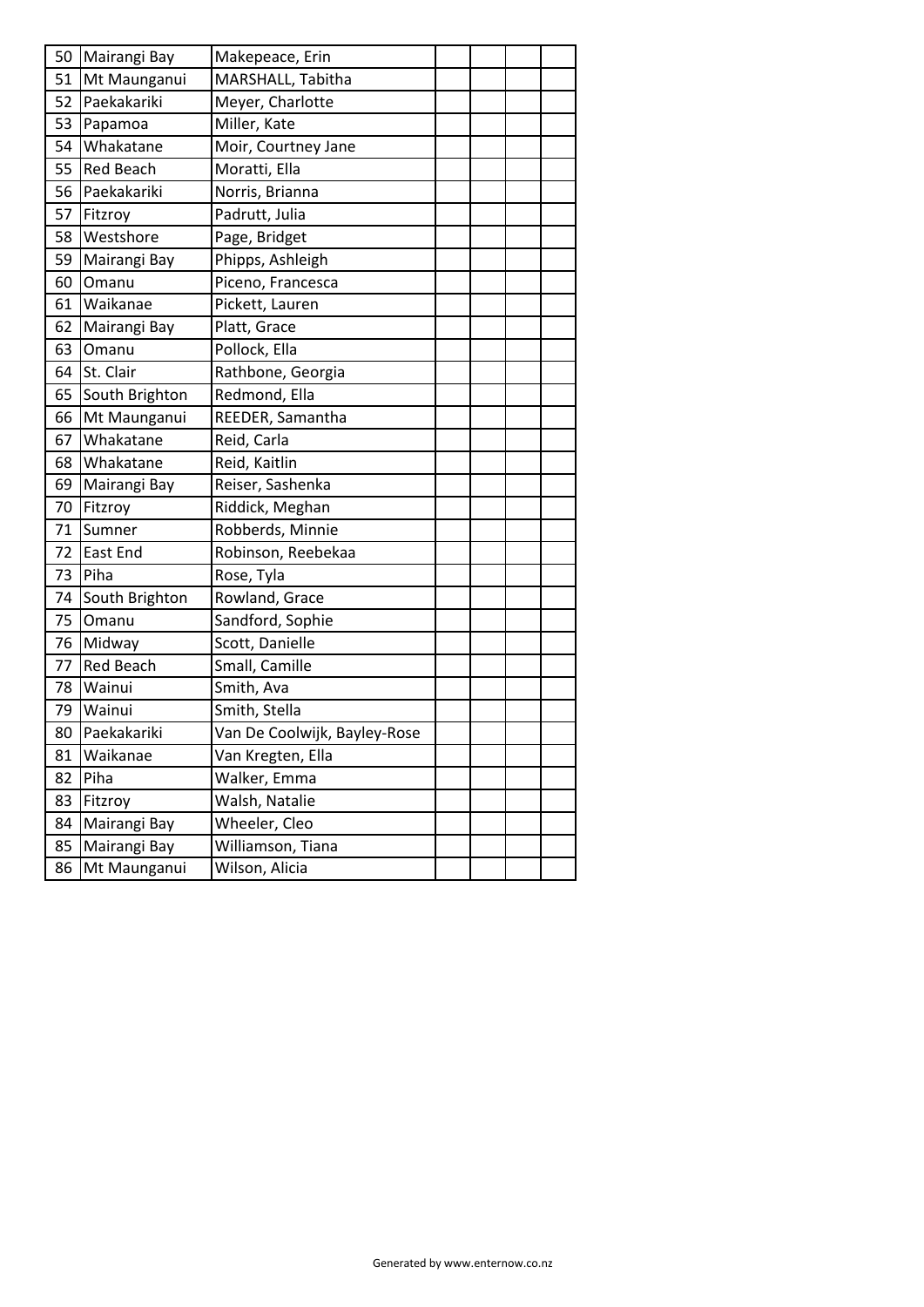### **001 | Open Womens - Board Race (4 heats)**

| #            | Club             | Team / Individual                                 | н | Q | S | F |
|--------------|------------------|---------------------------------------------------|---|---|---|---|
| $\mathbf{1}$ | Sumner           | Andrews, Brittany                                 |   |   |   |   |
| 2            | Mt Maunganui     | Assink, Lauren                                    |   |   |   |   |
| 3            | Mt Maunganui     | Barron, Amy                                       |   |   |   |   |
| 4            | Mairangi Bay     | Bell, Libby                                       |   |   |   |   |
| 5            | Mt Maunganui     | Bentaouza, Claire                                 |   |   |   |   |
| 6            | Mt Maunganui     | BIRD, Adriana                                     |   |   |   |   |
| 7            | <b>Red Beach</b> | Boocock, Kelsi                                    |   |   |   |   |
| 8            | Mt Maunganui     | <b>BRADLEY, Libby</b>                             |   |   |   |   |
| 9            | Mt Maunganui     | CAMPBELL, Emily                                   |   |   |   |   |
| 10           | Mairangi Bay     | Clark, Victoria                                   |   |   |   |   |
| 11           | Mairangi Bay     | Clarke, Rachel                                    |   |   |   |   |
| 12           | Mt Maunganui     | CONWAY, Julia                                     |   |   |   |   |
| 13           | Mt Maunganui     | Corin, Emily                                      |   |   |   |   |
| 14           | Midway           | Corrin, Olivia                                    |   |   |   |   |
| 15           | Mt Maunganui     | Courteau-Godmaire, Claudine                       |   |   |   |   |
| 16           | St. Clair        | Crawford, Maddison                                |   |   |   |   |
| 17           | Orewa            | Crncevic, Stefanie                                |   |   |   |   |
| 18           | St. Clair        | Doyle, Carina                                     |   |   |   |   |
| 19           | Papamoa          | Dykes, Michelle                                   |   |   |   |   |
| 20           | Mt Maunganui     | <b>EGLINTON, Grace</b>                            |   |   |   |   |
| 21           | Orewa            | Franich, Macey                                    |   |   |   |   |
| 22           | Omanu            | Halligan, Devon                                   |   |   |   |   |
| 23           | <b>Red Beach</b> | Hare, Rachel                                      |   |   |   |   |
| 24           | Mt Maunganui     | Harvey, Andrea                                    |   |   |   |   |
| 25           | Piha             | Hatton, Teneale                                   |   |   |   |   |
| 26           | <b>Red Beach</b> | Johnson, Lauren                                   |   |   |   |   |
| 27           | Paekakariki      | Jones, Mckenzie                                   |   |   |   |   |
| 28           | <b>East End</b>  | Kelly, Claudia                                    |   |   |   |   |
| 29           | Fitzroy          | Kereopa, Ariana                                   |   |   |   |   |
| 30           | Waikanae         | Lockwood, Sarah                                   |   |   |   |   |
| 31           | Mt Maunganui     | Majstrovic (nee Wright), Arna                     |   |   |   |   |
| 32           | Mairangi Bay     | McKenzie, Kayla                                   |   |   |   |   |
| 33           | Mt Maunganui     | Miller, Jessica                                   |   |   |   |   |
| 34           | Papamoa          | Moffatt, Ariana                                   |   |   |   |   |
| 35           | Mt Maunganui     | NICHOLS, Lily                                     |   |   |   |   |
| 36           | Fitzroy          | O'Keeffe, Keely                                   |   |   |   |   |
| 37           | Papamoa          | Peat, Natalie                                     |   |   |   |   |
| 38           | Mairangi Bay     | Phipps, Ashleigh                                  |   |   |   |   |
| 39           | Mairangi Bay     | Platt, Grace                                      |   |   |   |   |
| 40           | Fitzroy          | Riddick, Amelia                                   |   |   |   |   |
| 41           | Sumner           | Robberds, Minnie                                  |   |   |   |   |
| 42           | Mt Maunganui     | Rosa-Perotteau, Camille                           |   |   |   |   |
| 43           | Mairangi Bay     | Rowe, Samantha                                    |   |   |   |   |
| 44           | Mt Maunganui     | SHERGOLD, Brooke                                  |   |   |   |   |
| 45           | Wainui           | Smith, Stella                                     |   |   |   |   |
| 46           | Papamoa          | Stewart, Kathryn                                  |   |   |   |   |
| 47           | Mairangi Bay     | Strickland, Penelope                              |   |   |   |   |
| 48           | Waikanae         | Tate, Christy                                     |   |   |   |   |
| 49           | Piha             | Wannan, Kirsty<br>Generated by www.enternow.co.nz |   |   |   |   |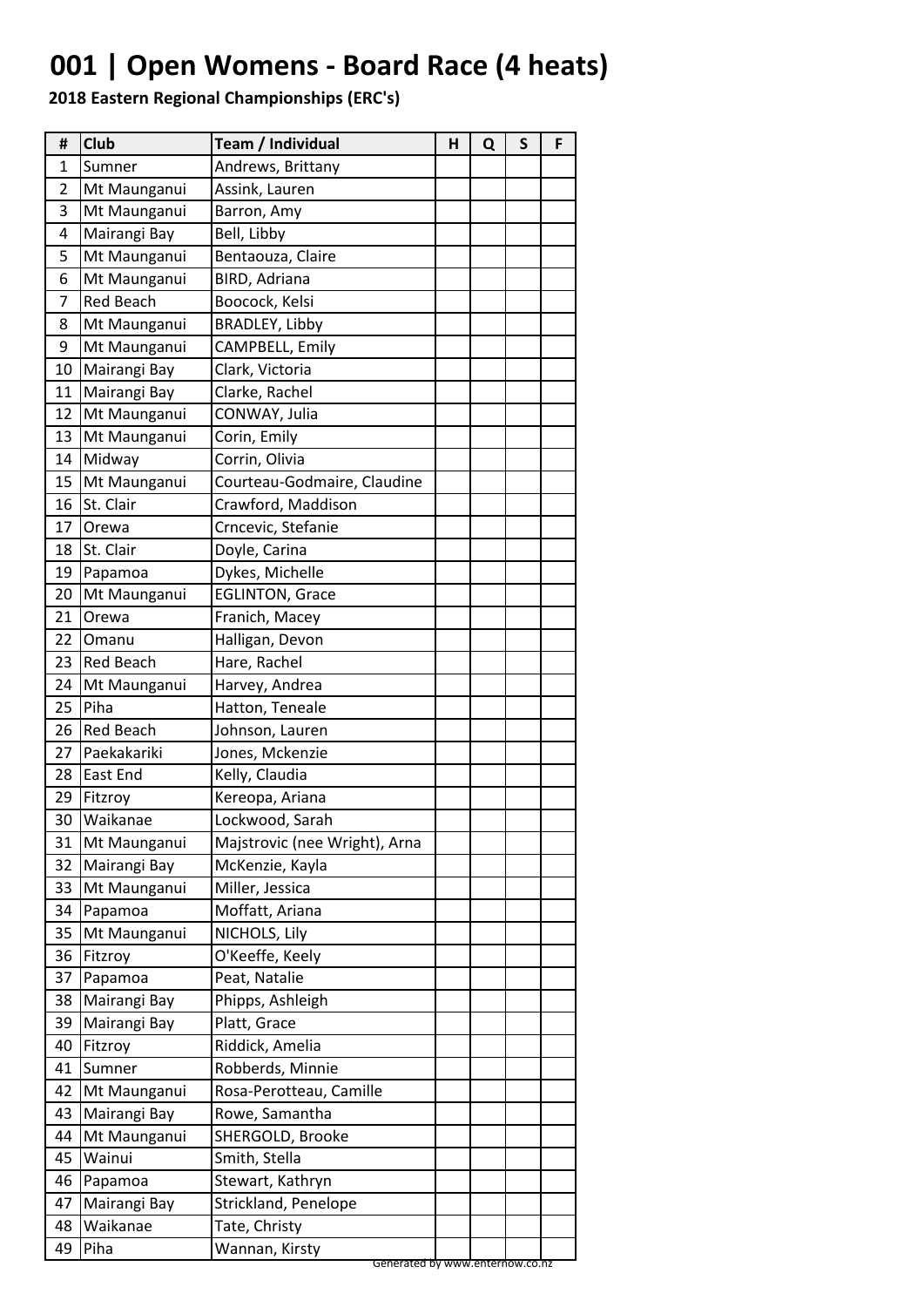| 50 Mt Maunganui | <b>WESTON, Laura</b> |  |  |
|-----------------|----------------------|--|--|
| 51 Piha         | Williams, Hannah     |  |  |
| 52 IFitzrov     | Wilson, Sarah        |  |  |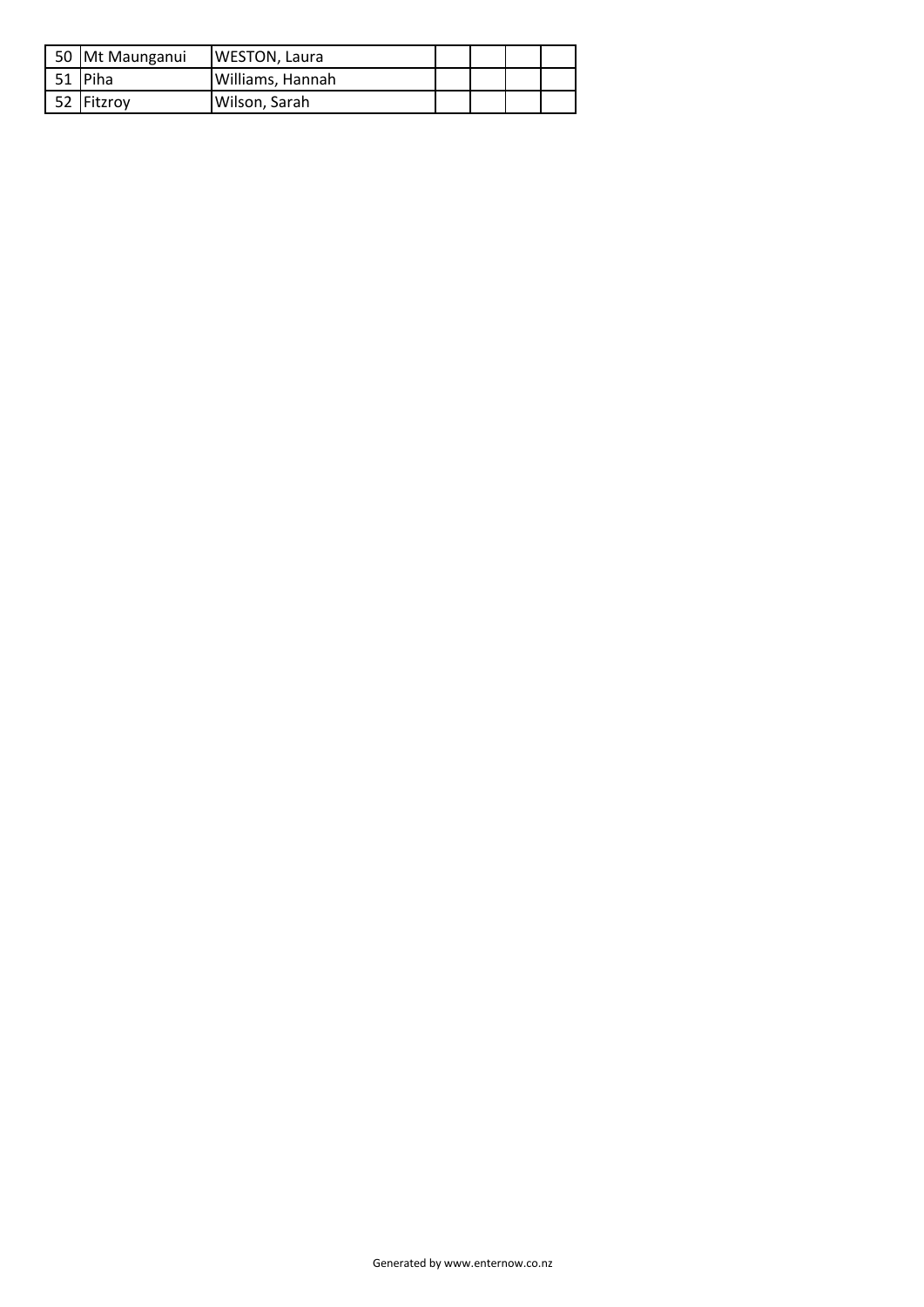### **003 | U16 Womens - Run Swim Run (3 heats)**

| #  | <b>Club</b>      | Team / Individual        | н | Q | S | F |
|----|------------------|--------------------------|---|---|---|---|
| 1  | New Plymouth     | Albers, Evette           |   |   |   |   |
| 2  | St. Clair        | Andrew, Olivia           |   |   |   |   |
| 3  | East End         | Baker, Molly             |   |   |   |   |
| 4  | Lyall Bay        | Barnett-Bates, Gabrielle |   |   |   |   |
| 5  | Orewa            | Benney, Renee            |   |   |   |   |
| 6  | Orewa            | Bester, Cayleen          |   |   |   |   |
| 7  | Red Beach        | Bingley, Alexsia         |   |   |   |   |
| 8  | Ocean Beach      | Birkett, Sarah-Kate      |   |   |   |   |
| 9  | Piha             | Brittenden, Molly        |   |   |   |   |
| 10 | Piha             | Brittenden, Niamh        |   |   |   |   |
| 11 | Omanu            | Brown, Rachel            |   |   |   |   |
| 12 | Muriwai          | Burgess, Hazel           |   |   |   |   |
| 13 | Omanu            | Burns, Sarah             |   |   |   |   |
| 14 | Piha             | Cameron, Emily           |   |   |   |   |
| 15 | Piha             | Clark, Sophia            |   |   |   |   |
| 16 | Mairangi Bay     | Clifton, Aotea           |   |   |   |   |
| 17 | Mairangi Bay     | Coldicott, Cassidy       |   |   |   |   |
| 18 | Omanu            | Cook, Lucia              |   |   |   |   |
| 19 | Fitzroy          | Coomber, Georgia         |   |   |   |   |
| 20 | <b>Red Beach</b> | Cornish, Josie           |   |   |   |   |
| 21 | Westshore        | Cotter, Hannah           |   |   |   |   |
| 22 | Westshore        | Cotter, Kaitlin          |   |   |   |   |
| 23 | Mairangi Bay     | Dalton, Tayla            |   |   |   |   |
| 24 | Maranui          | Davis, Taika             |   |   |   |   |
| 25 | Lyall Bay        | Day Ellis, Millie        |   |   |   |   |
| 26 | <b>Red Beach</b> | Dooley, Freya            |   |   |   |   |
| 27 | Paekakariki      | Downs, Sarah             |   |   |   |   |
| 28 | Ocean Beach      | Ebbett-Watt, Frances     |   |   |   |   |
| 29 | Mt Maunganui     | ELLIS, Lucy              |   |   |   |   |
| 30 | New Plymouth     | Feaver, Casey            |   |   |   |   |
| 31 | Fitzroy          | Fraser, Alex             |   |   |   |   |
| 32 | Omanu            | Fraser, Hattie           |   |   |   |   |
| 33 | Orewa            | Gardiner, Sakura         |   |   |   |   |
| 34 | Lyall Bay        | Goldfinch, Gemma         |   |   |   |   |
| 35 | Westshore        | Gray, Olivia             |   |   |   |   |
| 36 | Whiritoa         | Hanner, Jayde            |   |   |   |   |
| 37 | Ocean Beach      | Harris, Brianna          |   |   |   |   |
| 38 | Papamoa          | Harris, Caitlin          |   |   |   |   |
| 39 | New Plymouth     | Harrop, Yannika          |   |   |   |   |
| 40 | Waikanae         | Hatwell, Devon           |   |   |   |   |
| 41 | Lyall Bay        | Hikuroa, Ruby            |   |   |   |   |
| 42 | Mairangi Bay     | Holloway, Lucy           |   |   |   |   |
| 43 | Lyall Bay        | Irving, Sophie           |   |   |   |   |
| 44 | Westshore        | Jefferson, Orla          |   |   |   |   |
| 45 | Whakatane        | Julian, Emily            |   |   |   |   |
| 46 | Red Beach        | Kayes, Olivia            |   |   |   |   |
| 47 | Pukehina         | Kelly, Eden              |   |   |   |   |
| 48 | St. Clair        | Kennedy Atchison, Annie  |   |   |   |   |
| 49 | Westshore        | Kenny, Roisin            |   |   |   |   |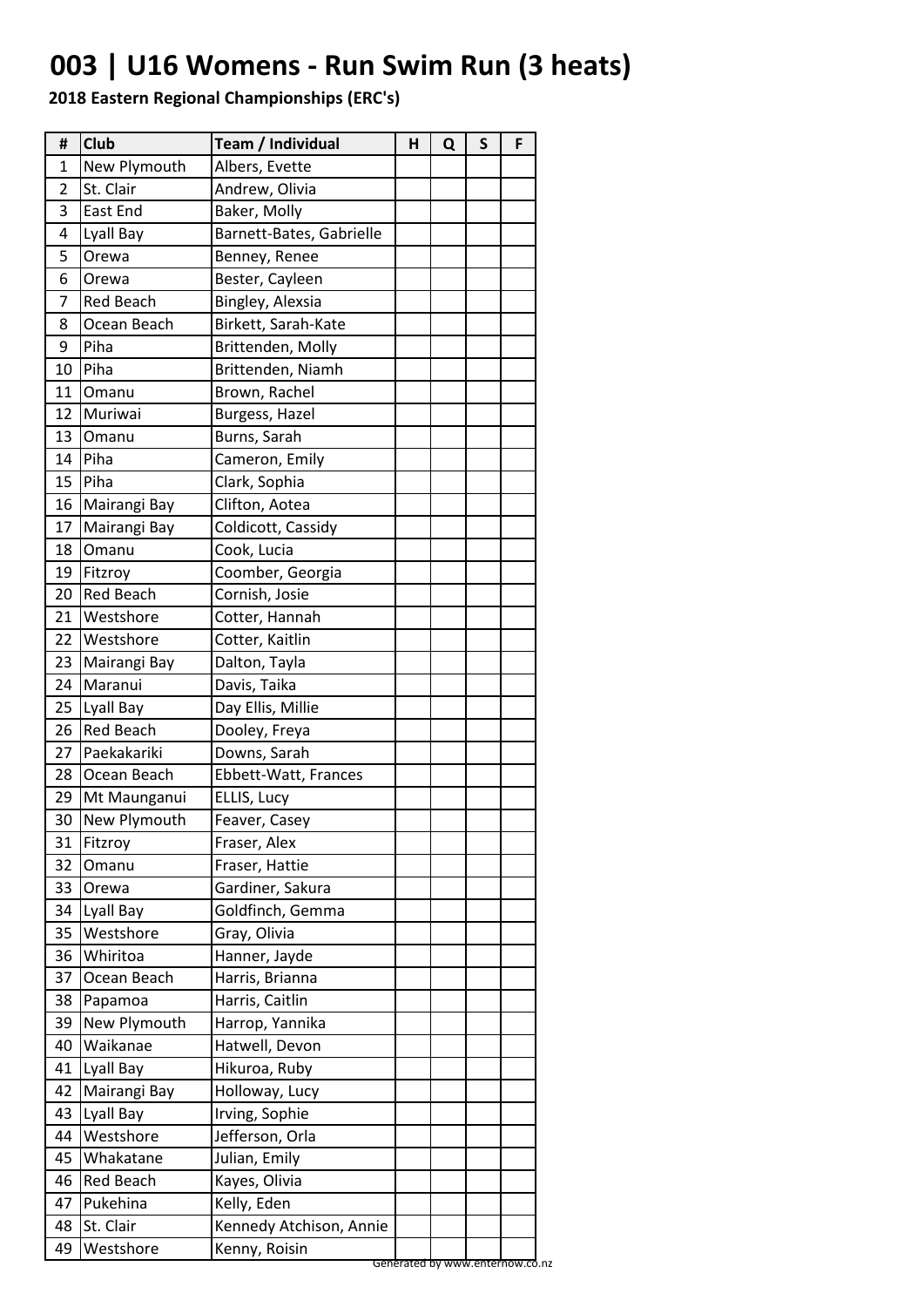| 50       | Mairangi Bay             | Kingi, Belle                   |  |  |
|----------|--------------------------|--------------------------------|--|--|
| 51       | <b>Red Beach</b>         | Kramer, Mary                   |  |  |
| 52       | Orewa                    | Langman, Jemma                 |  |  |
| 53       | Mairangi Bay             | Lees, Nadine                   |  |  |
| 54       | Piha                     | MacKenzie, Natalya             |  |  |
| 55       | Papamoa                  | Mano, Lucy                     |  |  |
| 56       | Waikuku                  | Marsh, Aria                    |  |  |
| 57       | Ocean Beach              | Mason, Louisa                  |  |  |
| 58       | Whiritoa                 | McClennan, Alexis              |  |  |
| 59       | Whiritoa                 | McClennan, Mikayla             |  |  |
| 60       | Waihi Beach              | McGirr, Grace                  |  |  |
| 61       | Lyall Bay                | McIntosh-Oakley, Clem          |  |  |
| 62       | Papamoa                  | McLaren, Nicole                |  |  |
| 63       | Omanu                    | McSweeney, Ruby                |  |  |
| 64       | Westshore                | Minor, Charlotte               |  |  |
| 65       | Omanu                    | Mitchell, Joy                  |  |  |
| 66       | Waimarama                | Morgan, Annabel                |  |  |
| 67       | Waikanae                 | Morrison, Brooke               |  |  |
| 68       | Mt Maunganui             | Munro, Milla                   |  |  |
| 69       | <b>East End</b>          | North, Lucy                    |  |  |
| 70       | Papamoa                  | O'Donnell, Saffron             |  |  |
| 71       | Fitzroy                  | Padrutt, Julia                 |  |  |
| 72       | Waimarama                | Park, Harriet                  |  |  |
| 73       |                          |                                |  |  |
| 74       | Waimarama                | Pattison, Cydney               |  |  |
| 75       | Mt Maunganui<br>Waikanae | Pearce, Olive                  |  |  |
|          |                          | Pitkethley, Georgie            |  |  |
| 76<br>77 | Papamoa<br>Piha          | Pol, Emily                     |  |  |
|          |                          | Quirke, Andie<br>Redshaw, Ayla |  |  |
| 78       | Omanu                    |                                |  |  |
| 79       | Fitzroy                  | Reid, Sasha                    |  |  |
| 80       | Whangamata               | Robinson, Paige                |  |  |
| 81       | Westshore                | Ross, Mahina                   |  |  |
| 82       | Waimarama                | Russell, Meg                   |  |  |
| 83       | Waimarama                | Sanko, Bianca                  |  |  |
| 84       | Omanu                    | Shivnan, Molly                 |  |  |
| 85       | Omanu                    | Simpson, Bridget               |  |  |
| 86       | Wainui                   | Smith, Ava                     |  |  |
| 87       | Mairangi Bay             | Smith, Olivia                  |  |  |
| 88       | Papamoa                  | Stephenson, Jenna              |  |  |
| 89       | Omaha Beach              | Stevenson, Claudia             |  |  |
| 90       | Orewa                    | Stinson, Kendra                |  |  |
| 91       | Whangamata               | Sussock, Ruby                  |  |  |
| 92       | Orewa                    | Sutherland, Emma               |  |  |
| 93       | East End                 | Taylor, Sophia                 |  |  |
| 94       | Mairangi Bay             | Teaukura, Astaria              |  |  |
| 95       | <b>Red Beach</b>         | Thompson, Aria                 |  |  |
| 96       | Lyall Bay                | Unsworth, Loredana             |  |  |
| 97       | Mt Maunganui             | VAN LYE, McKeelie              |  |  |
| 98       | Tairua                   | Warner, Terri                  |  |  |
| 99       | Tairua                   | Waterworth, Annabelle          |  |  |
|          | 100 Papamoa              | West, Chanelle                 |  |  |
|          | 101 Orewa                | Wignell, Kate                  |  |  |
|          | 102 Waimarama            | Wilson, Connie                 |  |  |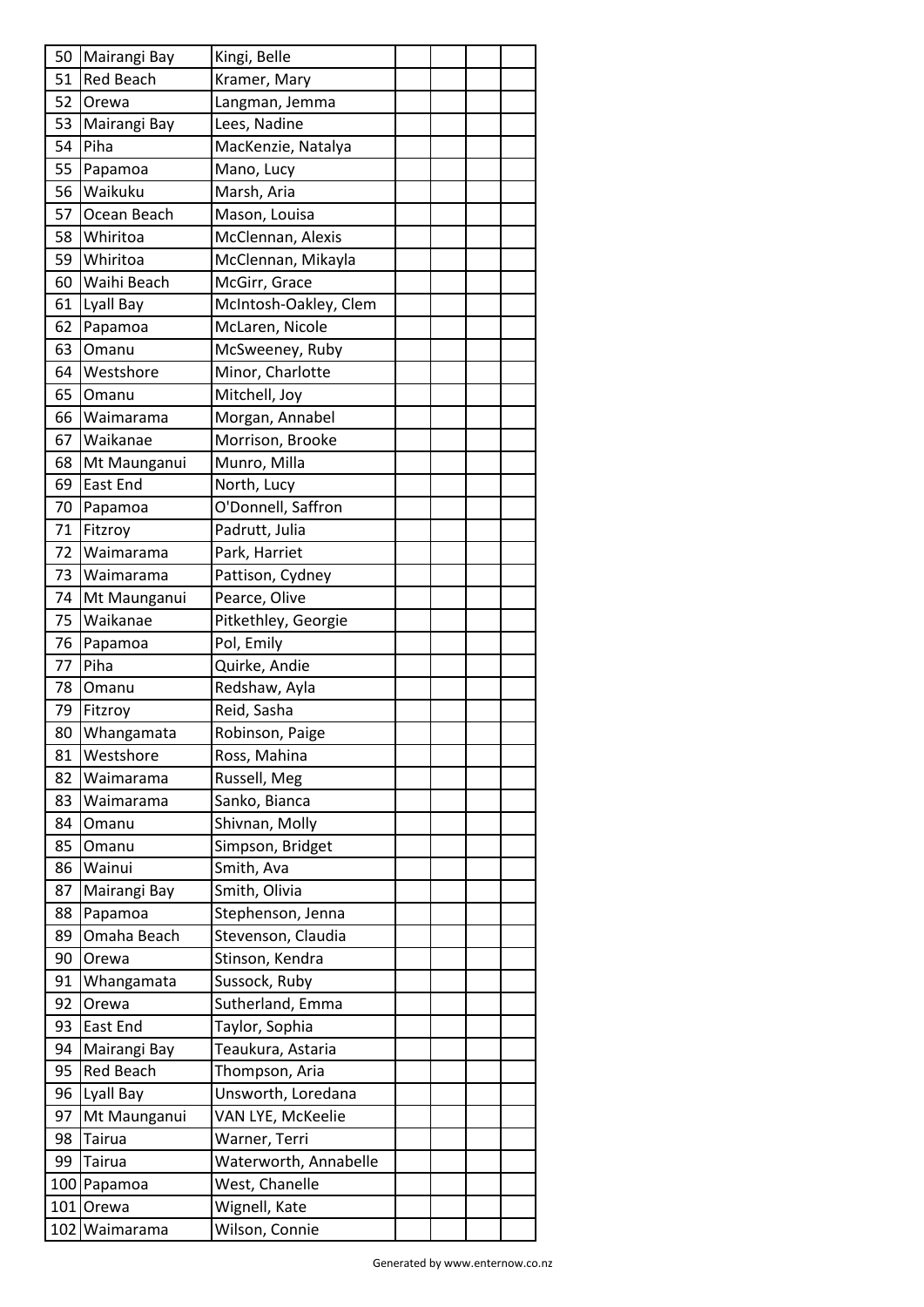|  |  | 103 Waikanae | Wilson,<br>Edan |  |  |  |  |
|--|--|--------------|-----------------|--|--|--|--|
|--|--|--------------|-----------------|--|--|--|--|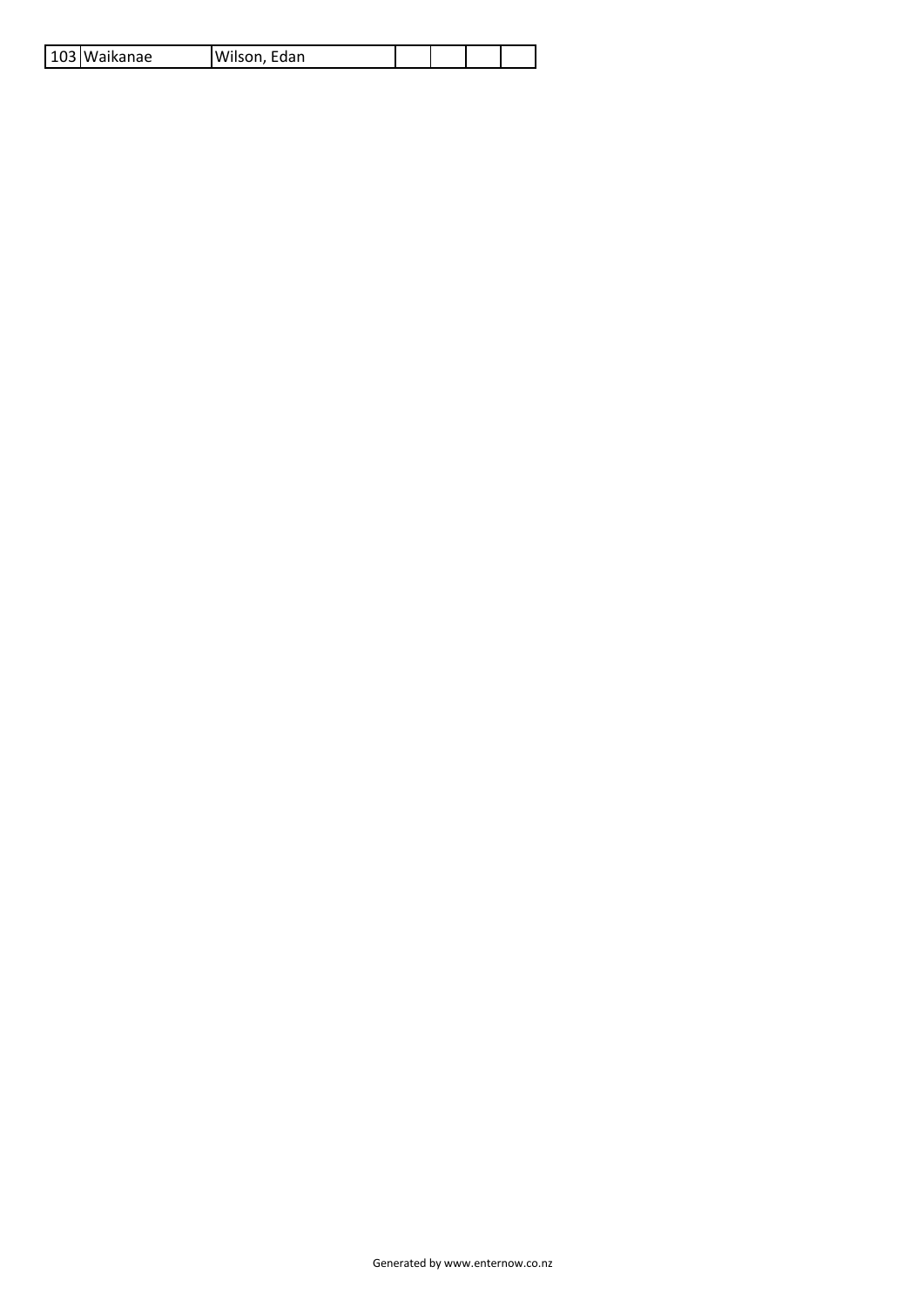### **002 | U19 Womens - Run Swim Run (2 heats)**

| #              | Club             | Team / Individual                             | Н | Q | S | F |
|----------------|------------------|-----------------------------------------------|---|---|---|---|
| 1              | Lyall Bay        | Albiston, Eva                                 |   |   |   |   |
| $\overline{2}$ | Mt Maunganui     | ALTON, Molly                                  |   |   |   |   |
| 3              | East End         | Baker, Hannah                                 |   |   |   |   |
| 4              | Mt Maunganui     | <b>BARRON, Rebecca</b>                        |   |   |   |   |
| 5              | Waimarama        | Bassett-Foss, Daisy                           |   |   |   |   |
| 6              | Waimarama        | Bassett-Foss, Isabella                        |   |   |   |   |
| 7              | Midway           | Bermingham, Alex                              |   |   |   |   |
| 8              | Midway           | Blakeman, Jessica                             |   |   |   |   |
| 9              | Midway           | Blakeman, Kate                                |   |   |   |   |
| 10             | Mt Maunganui     | BRADLEY, Libby                                |   |   |   |   |
| 11             | Mt Maunganui     | <b>BRADLEY, Tessa</b>                         |   |   |   |   |
| 12             | Lyall Bay        | Burns, Macy                                   |   |   |   |   |
| 13             | Omanu            | Cook, Zara                                    |   |   |   |   |
| 14             | Midway           | Corrin, Olivia                                |   |   |   |   |
| 15             | <b>East End</b>  | Daniels, Aimee                                |   |   |   |   |
| 16             | <b>Red Beach</b> | Denvir, Tania                                 |   |   |   |   |
| 17             | St. Clair        | Donegan, Carina                               |   |   |   |   |
| 18             | Piha             | Drinnan, Ella                                 |   |   |   |   |
| 19             | Piha             | Drinnan, Kara                                 |   |   |   |   |
| 20             | Lyall Bay        | Edmonds, Alexandra                            |   |   |   |   |
| 21             | Omanu            | Edwardes, Phoebe                              |   |   |   |   |
| 22             | Omanu            | Elisara, Grace                                |   |   |   |   |
| 23             | St. Clair        | Familton, Devon                               |   |   |   |   |
| 24             | Orewa            | Franich, Macey                                |   |   |   |   |
| 25             | St. Clair        | Gold, Olivia                                  |   |   |   |   |
| 26             | <b>East End</b>  | Harrop, Claudia                               |   |   |   |   |
| 27             | <b>Red Beach</b> | Johnston, Shanae                              |   |   |   |   |
| 28             | Paekakariki      | Jordan, Charlotte                             |   |   |   |   |
| 29             | <b>East End</b>  | Kelly, Claudia                                |   |   |   |   |
| 30             | <b>East End</b>  | Kelly, Isabella                               |   |   |   |   |
| 31             | Papamoa          | Kerr-Aim, Islah                               |   |   |   |   |
| 32             | Lyall Bay        | Kingi, Ella                                   |   |   |   |   |
| 33             | Lyall Bay        | Kingi, Grace                                  |   |   |   |   |
| 34             | Westshore        | Lloyd-Jones, Harriet                          |   |   |   |   |
| 35             | Red Beach        | Lyndon, Emily                                 |   |   |   |   |
| 36             | Mt Maunganui     | Magner, Anais                                 |   |   |   |   |
| 37             | Piha             | Makaia, Lucy                                  |   |   |   |   |
| 38             | Mt Maunganui     | MARSHALL, Tabitha                             |   |   |   |   |
| 39             | Paekakariki      | Meyer, Charlotte                              |   |   |   |   |
| 40             | Paekakariki      | Norris, Brianna                               |   |   |   |   |
| 41             | Westshore        | Page, Bridget                                 |   |   |   |   |
| 42             | Omanu            | Piceno, Francesca                             |   |   |   |   |
| 43             | Waikanae         | Pickett, Lauren                               |   |   |   |   |
| 44             | Mairangi Bay     | Platt, Grace                                  |   |   |   |   |
| 45             | Omanu            | Pollock, Ella                                 |   |   |   |   |
| 46             | Mt Maunganui     | REEDER, Samantha                              |   |   |   |   |
| 47             | Fitzroy          | Reid, Sasha                                   |   |   |   |   |
| 48             | East End         | Robinson, Reebekaa                            |   |   |   |   |
| 49             | Piha             | Rose, Tyla<br>Generated by www.enternow.co.nz |   |   |   |   |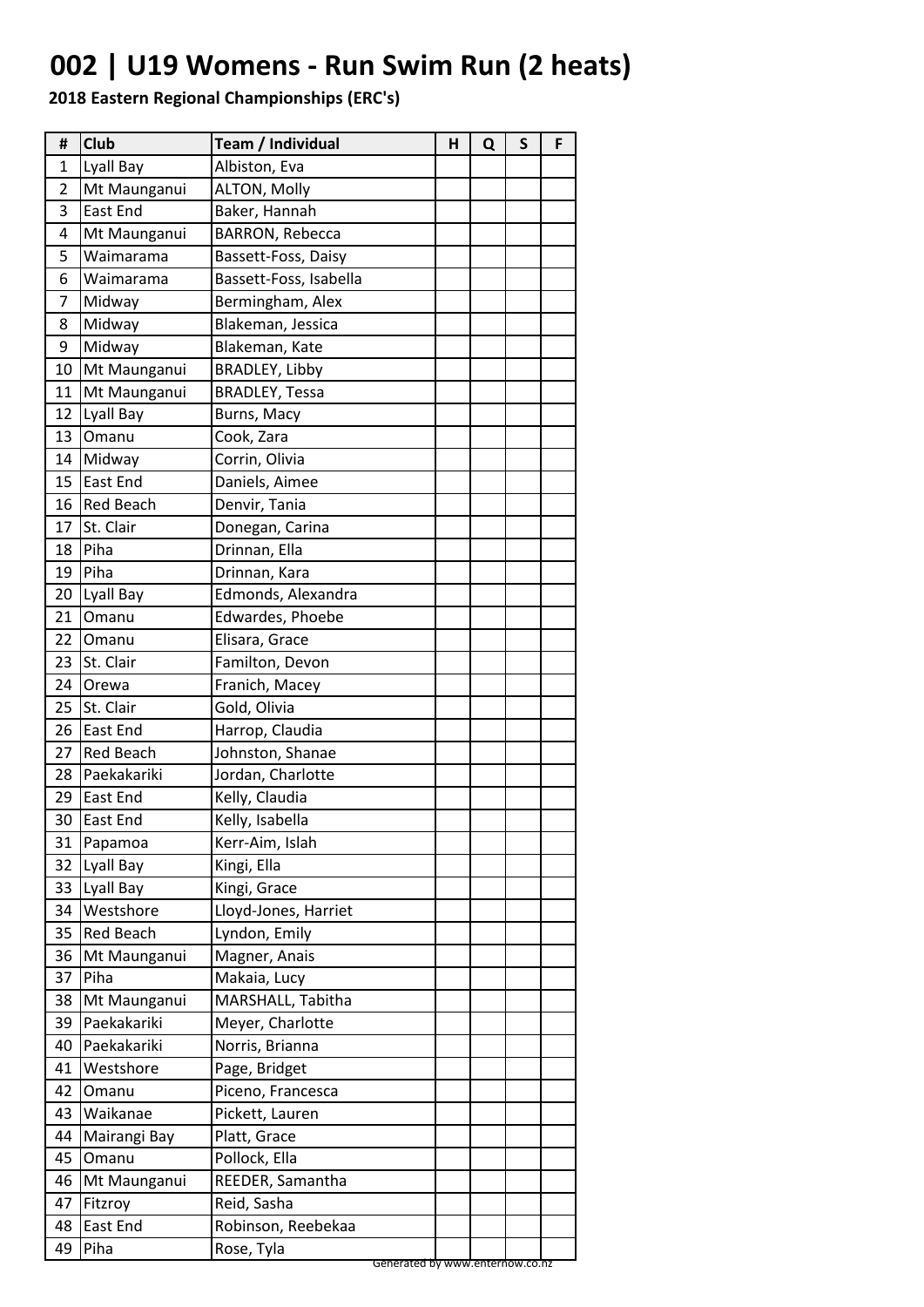|    | 50 South Brighton | Rowland, Grace               |  |  |
|----|-------------------|------------------------------|--|--|
| 51 | Midway            | Scott, Danielle              |  |  |
|    | Red Beach         | Small, Camille               |  |  |
| 53 | Paekakariki       | Van De Coolwijk, Bayley-Rose |  |  |
|    | Piha              | Walker, Emma                 |  |  |
| 55 | Fitzroy           | Walsh, Natalie               |  |  |
| 56 | Mairangi Bay      | Wheeler, Cleo                |  |  |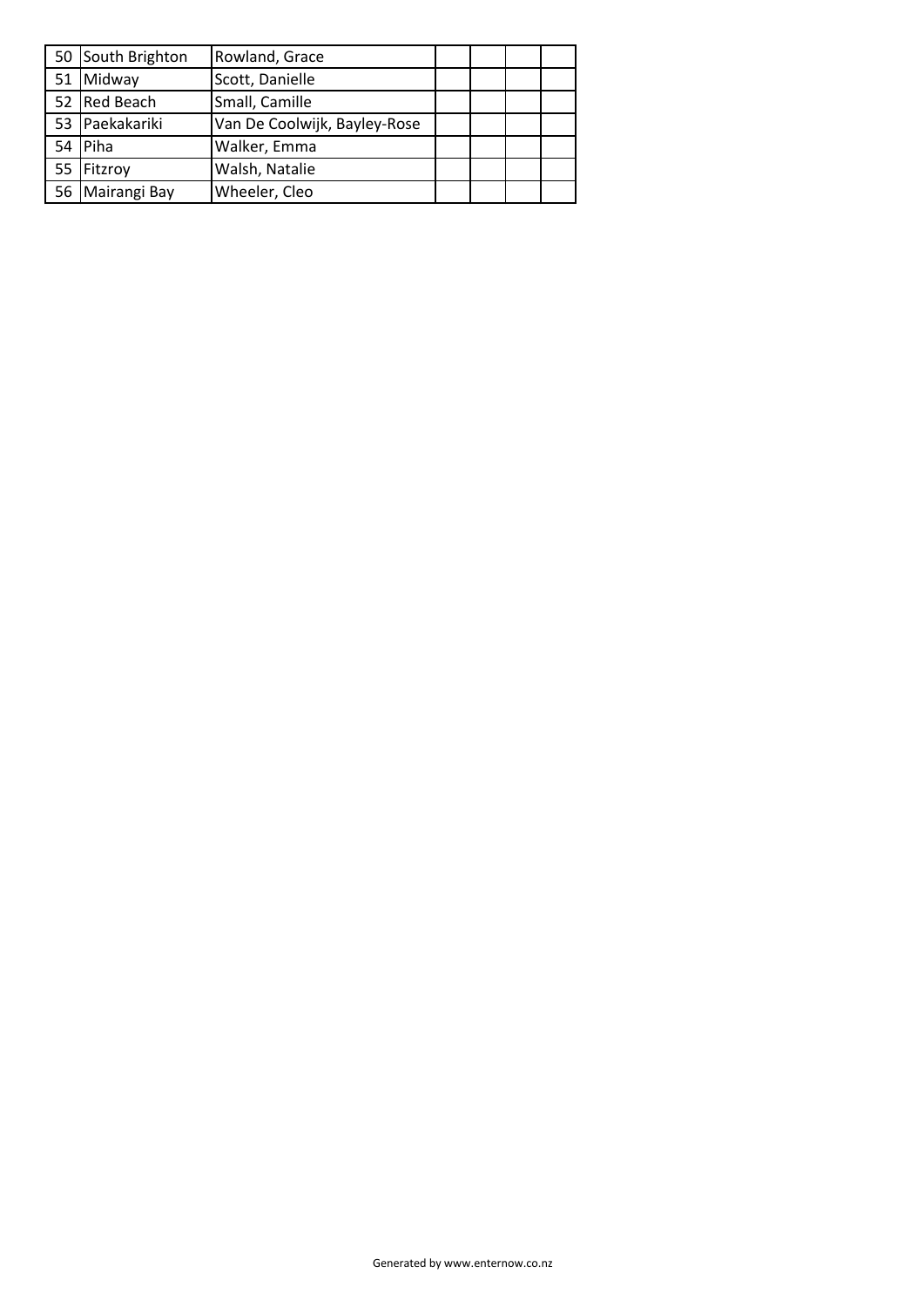### **001 | Open Womens - Run Swim Run**

| #              | Club             | Team / Individual           | н | Q | S | F |
|----------------|------------------|-----------------------------|---|---|---|---|
| 1              | Mt Maunganui     | Assink, Lauren              |   |   |   |   |
| $\overline{2}$ | Mt Maunganui     | Barron, Amy                 |   |   |   |   |
| 3              | Mt Maunganui     | Bentaouza, Claire           |   |   |   |   |
| 4              | <b>Red Beach</b> | Boocock, Kelsi              |   |   |   |   |
| 5              | Lyall Bay        | Burns, Macy                 |   |   |   |   |
| 6              | Mairangi Bay     | Clark, Victoria             |   |   |   |   |
| 7              | Mairangi Bay     | Clarke, Rachel              |   |   |   |   |
| 8              | Mt Maunganui     | CONWAY, Julia               |   |   |   |   |
| 9              | Mt Maunganui     | Courteau-Godmaire, Claudine |   |   |   |   |
| 10             | St. Clair        | Crawford, Maddison          |   |   |   |   |
| 11             | St. Clair        | Doyle, Carina               |   |   |   |   |
| 12             | Piha             | Drinnan, Ella               |   |   |   |   |
| 13             | Papamoa          | Dykes, Michelle             |   |   |   |   |
| 14             | Mt Maunganui     | <b>EGLINTON, Grace</b>      |   |   |   |   |
| 15             | Omanu            | Halligan, Devon             |   |   |   |   |
| 16             | <b>Red Beach</b> | Hare, Rachel                |   |   |   |   |
| 17             | Mt Maunganui     | Harvey, Andrea              |   |   |   |   |
| 18             | Lyall Bay        | Irving, Sophie              |   |   |   |   |
| 19             | Paekakariki      | Jones, Mckenzie             |   |   |   |   |
| 20             | Lyall Bay        | Lee, Samantha               |   |   |   |   |
| 21             | Mt Maunganui     | Miller, Jessica             |   |   |   |   |
| 22             | Papamoa          | Moffatt, Ariana             |   |   |   |   |
| 23             | Mt Maunganui     | NICHOLS, Lily               |   |   |   |   |
| 24             | Fitzroy          | O'Keeffe, Keely             |   |   |   |   |
| 25             | Papamoa          | Peat, Natalie               |   |   |   |   |
| 26             | Mairangi Bay     | Platt, Grace                |   |   |   |   |
| 27             | Mairangi Bay     | Rowe, Samantha              |   |   |   |   |
| 28             | Fitzroy          | Walsh, Natalie              |   |   |   |   |
| 29             | Piha             | Wannan, Kirsty              |   |   |   |   |
| 30             | Piha             | Williams, Hannah            |   |   |   |   |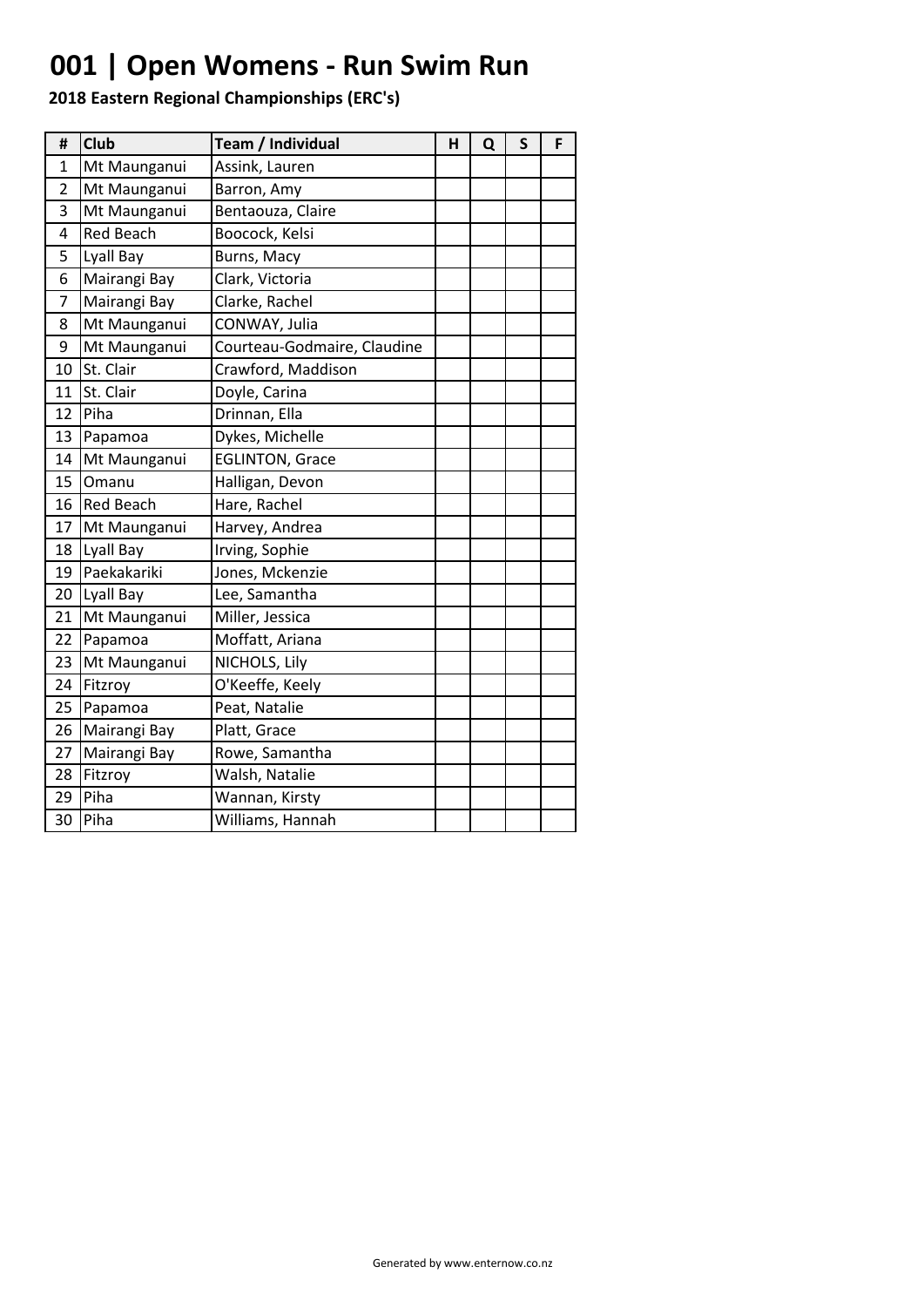### **003 | U16 Womens - Board Relay**

| #              | <b>Club</b>     | Team / Individual                                                |  | Q | $\mathsf{S}$ | F. |
|----------------|-----------------|------------------------------------------------------------------|--|---|--------------|----|
| $\mathbf{1}$   | <b>East End</b> | East End Gold   Lucy NORTH, Molly BAKER, Scarlett OLD            |  |   |              |    |
| $\mathbf{2}$   | Fitzroy         | Fitzroy Blue   Georgia COOMBER, Julia PADRUTT, Alex FRASER       |  |   |              |    |
|                |                 | Lyall Bay U16 Womens A   Gabrielle BARNETT-BATES, Loredana       |  |   |              |    |
| 3              | Lyall Bay       | UNSWORTH, Ruby HIKUROA                                           |  |   |              |    |
|                |                 | Lyall Bay U16 Womens B   Millie DAY ELLIS, Gemma GOLDFINCH, Clem |  |   |              |    |
|                | 4 Lyall Bay     | MCINTOSH-OAKLEY                                                  |  |   |              |    |
| 5              | Mairangi Bay    | Mairangi Bay A   Nadine LEES, Astaria TEAUKURA, Belle KINGI      |  |   |              |    |
|                |                 |                                                                  |  |   |              |    |
| 6              | Mairangi Bay    | Mairangi Bay B   Cassidy COLDICOTT, Aotea CLIFTON, Tayla DALTON  |  |   |              |    |
| $\overline{7}$ | Mairangi Bay    | Mairangi Bay C   Lucy HOLLOWAY, Olivia SMITH, Zoe MACREADY       |  |   |              |    |
| 8              | Mt Maunganui    | Mt Maunganui A   Ella POMARE, McKeelie VAN LYE, Olive PEARCE     |  |   |              |    |
| 9              | Mt Maunganui    | Mt Maunganui B   Lily ALTON, Milla MUNRO, Murphy WAIDE           |  |   |              |    |
|                | 10 Mt Maunganui | Mt Maunganui C   Lucy ELLIS, Siersha WAGNER, Jaime ANDERSON      |  |   |              |    |
|                | 11 New Plymouth | New Plymouth   Jordan GRYLLS, Casey FEAVER, Yannika HARROP       |  |   |              |    |
|                |                 |                                                                  |  |   |              |    |
|                | 12 Ocean Beach  | Ocean Beach   Louisa MASON, Brianna HARRIS, Frances EBBETT-WATT  |  |   |              |    |
| 13             | Omanu           | Omanu A   Molly SHIVNAN, Hattie FRASER, Joy MITCHELL             |  |   |              |    |
|                | 14 Omanu        | Omanu B   Lucia COOK, Sarah BURNS, Ruby MCSWEENEY                |  |   |              |    |
|                | 15 Omanu        | Omanu C   Bridget SIMPSON, Rachel BROWN, Ayla REDSHAW            |  |   |              |    |
|                | 16 Orewa        | Orewa A   Cayleen BESTER, Kate WIGNELL, Sakura GARDINER          |  |   |              |    |
| 17             | Orewa           | Orewa B   Emma SUTHERLAND, Renee BENNEY, Jemma LANGMAN           |  |   |              |    |
|                | 18 Papamoa      | Papamoa A   Chanelle WEST, Jenna STEPHENSON, Lucy MANO           |  |   |              |    |
|                | 19 Papamoa      | Papamoa B   Emily POL, Caitlin HARRIS, Nicole MCLAREN            |  |   |              |    |
|                |                 |                                                                  |  |   |              |    |
|                | 20 Piha         | Piha A   Natalya MACKENZIE, Molly BRITTENDEN, Niamh BRITTENDEN   |  |   |              |    |
| 21             | Piha            | Piha B   Tyler LOVETT, Emily CAMERON, Andie QUIRKE               |  |   |              |    |
|                | 22 Red Beach    | Red Beach A   Alexsia BINGLEY, Aria THOMPSON, Mary KRAMER        |  |   |              |    |
|                | 23 Red Beach    | Red Beach B   Josie CORNISH, Olivia KAYES, Toni CAMPBELL         |  |   |              |    |
|                | 24 Waihi Beach  | Waihi Beach   Jess HARRAY, Grace MCGIRR                          |  |   |              |    |
|                | 25 Waikanae     | Waikanae A   Edan WILSON, Christy TATE, Georgie PITKETHLEY       |  |   |              |    |
|                |                 | Waikanae B   Brooke MORRISON, Madeleine WILSON, Brooke           |  |   |              |    |
| 26             | Waikanae        | <b>WILLOCK</b>                                                   |  |   |              |    |
| 27             | Waimarama       | Waimarama   Cydney PATTISON, Bianca SANKO, Connie WILSON         |  |   |              |    |
| 28             | Wainui          | Wainui A   Ava SMITH, Stella SMITH, Bonnie GREALISH              |  |   |              |    |
| 29             | Westshore       | Westshore A   Orla JEFFERSON, Kaitlin COTTER, Mahina ROSS        |  |   |              |    |
| 30             | Westshore       | Olivia GRAY, Charlotte MINOR, Hannah COTTER<br>Westshore B       |  |   |              |    |
| 31             | Whakatane       | Whakatane   Anna MANNING, Ashleigh JACKSON, Emily JULIAN         |  |   |              |    |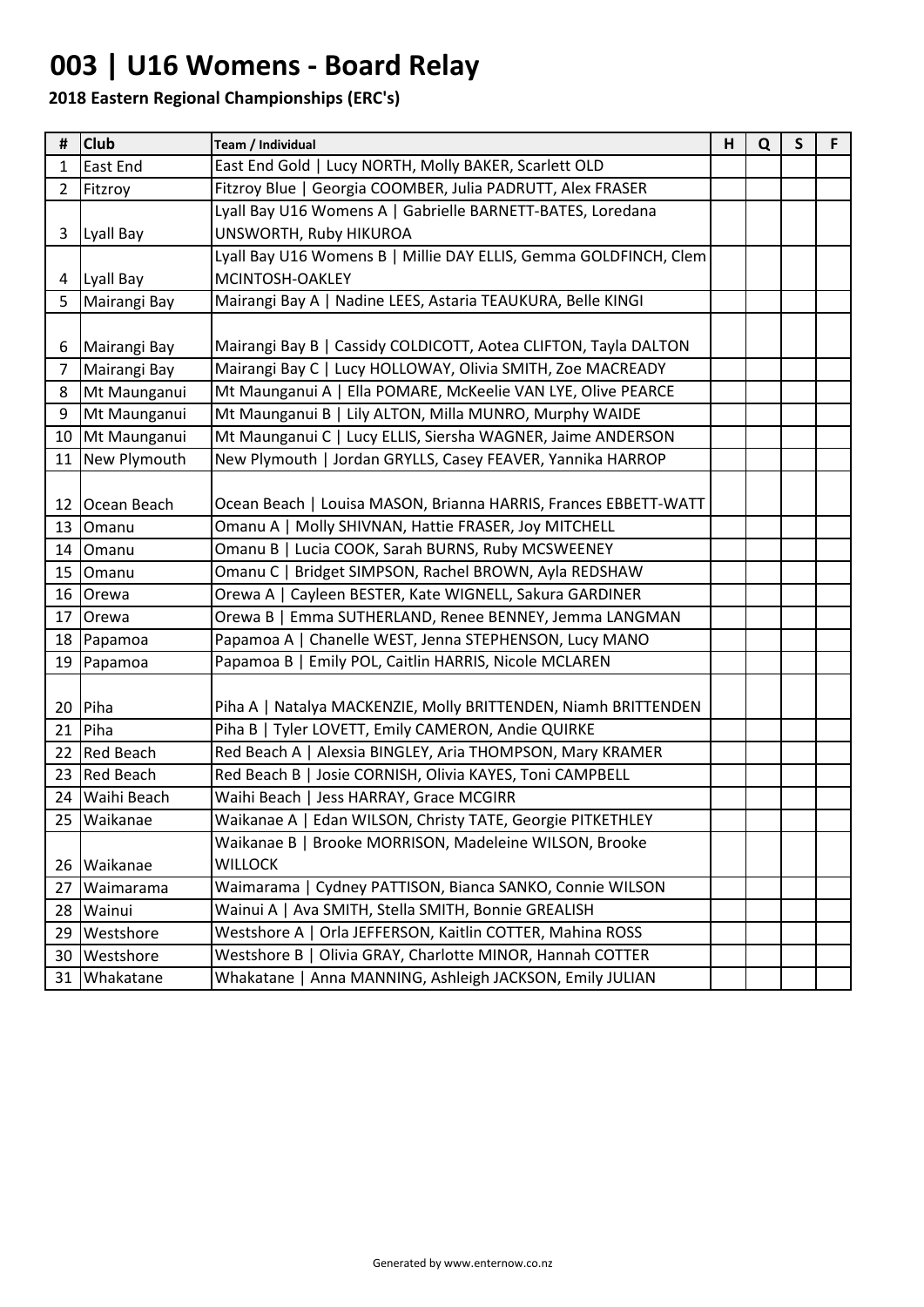### **002 | U19 Womens - Board Relay**

| #               | <b>Club</b>       | Team / Individual                                                 | H | Q | $\mathsf{S}$ | F |
|-----------------|-------------------|-------------------------------------------------------------------|---|---|--------------|---|
| $\mathbf{1}$    | East End          | East End Gold   Aimee DANIELS, Nicola GODWIN, Claudia HARROP      |   |   |              |   |
| $\overline{2}$  | <b>East End</b>   | East End Red   Claudia KELLY, Hannah BAKER, Reebekaa ROBINSON     |   |   |              |   |
| 3               | Fitzroy           | Fitzroy Blue   Georgia COOMBER, Julia PADRUTT, Natalie WALSH      |   |   |              |   |
|                 |                   | Lyall Bay U19 Womens A   Eva ALBISTON, Alexandra EDMONDS, Shiraz  |   |   |              |   |
| 4               | Lyall Bay         | MULHOLLAND                                                        |   |   |              |   |
| 5               | Mairangi Bay      | Mairangi Bay A   Ashleigh PHIPPS, Samalulu CLIFTON, Grace PLATT   |   |   |              |   |
|                 |                   |                                                                   |   |   |              |   |
| 6               | Mairangi Bay      | Mairangi Bay B   Tiana WILLIAMSON, Sashenka REISER, Cleo WHEELER  |   |   |              |   |
|                 |                   | Mairangi Bay C   Erin MAKEPEACE, Kathryne GILBERT, Janelle        |   |   |              |   |
| 7 <sup>1</sup>  | Mairangi Bay      | <b>BEAMISH</b>                                                    |   |   |              |   |
|                 |                   | Midway Green   Alex BERMINGHAM, Kate BLAKEMAN, Kirby              |   |   |              |   |
| 8               | Midway            | <b>SCAMMELL</b>                                                   |   |   |              |   |
| 9               | Midway            | Midway Red   Olivia CORRIN, Danielle SCOTT, Jessica BLAKEMAN      |   |   |              |   |
|                 |                   |                                                                   |   |   |              |   |
|                 | 10 Mt Maunganui   | Mt Maunganui A   Libby BRADLEY, Tessa BRADLEY, Rebecca BARRON     |   |   |              |   |
|                 |                   | Mt Maunganui B   Katrina GADSBEY, Alicia WILSON, Tabitha          |   |   |              |   |
|                 | 11 Mt Maunganui   | <b>MARSHALL</b>                                                   |   |   |              |   |
|                 |                   |                                                                   |   |   |              |   |
|                 | 12 Mt Maunganui   | Mt Maunganui C   Lola May FERBER, Samantha REEDER, Molly ALTON    |   |   |              |   |
| 13              | Omanu             | Omanu A   Ella POLLOCK, Grace ELISARA, Sophie SANDFORD            |   |   |              |   |
| 14              | Omanu             | Omanu B   Phoebe EDWARDES, Francesca PICENO, Zara COOK            |   |   |              |   |
|                 | 15 Paekakariki    | Pae Red   Brianna NORRIS, Charlotte JORDAN, Charlotte MEYER       |   |   |              |   |
|                 | 16 Papamoa        | Papamoa   Sophie HAYDEN, Kate MILLER, Chanelle WEST               |   |   |              |   |
| 17              | Piha              | Piha A   Lucy MAKAIA, Kara DRINNAN, Ella DRINNAN                  |   |   |              |   |
| 18              | Piha              | Piha B   Emma WALKER, Tyla ROSE, Sophia CLARK                     |   |   |              |   |
|                 | 19 Red Beach      | Red Beach A   Brie DOWNEY, Ella MORATTI, Jade HUGHES              |   |   |              |   |
|                 | 20 Red Beach      | Red Beach B   Sophie HILDESLEY, Camille SMALL, Emily LYNDON       |   |   |              |   |
|                 | 21 Red Beach      | Red Beach C   Emma HILDESLEY, Tania DENVIR, Shanae JOHNSTON       |   |   |              |   |
|                 |                   |                                                                   |   |   |              |   |
|                 | 22 South Brighton | South Brighton   Grace ROWLAND, Ella REDMOND, Ashleigh ARCHER     |   |   |              |   |
|                 |                   | St. Clair Black   Devon FAMILTON, Georgia RATHBONE, Carina        |   |   |              |   |
|                 | 23 St. Clair      | <b>DONEGAN</b>                                                    |   |   |              |   |
|                 |                   | St. Clair White   Olivia GOLD, Olivia ANDREW, Annie KENNEDY       |   |   |              |   |
|                 | 24 St. Clair      | <b>ATCHISON</b>                                                   |   |   |              |   |
|                 |                   |                                                                   |   |   |              |   |
| 25              | Waikanae          | Waikanae A   Lauren PICKETT, Ella VAN KREGTEN, Georgie PITKETHLEY |   |   |              |   |
| 26              | Waikanae          | Waikanae B   Sarah LOCKWOOD, Holly HOPE, Madeleine WILSON         |   |   |              |   |
|                 |                   | Waimarama   Isabella BASSETT-FOSS, Cydney PATTISON, Daisy         |   |   |              |   |
| 27              | Waimarama         | <b>BASSETT-FOSS</b>                                               |   |   |              |   |
| 28 <sub>1</sub> | Wainui            | Wainui A   Stella SMITH, Bonnie GREALISH, Ava SMITH               |   |   |              |   |
|                 | 29   Westshore    | Westshore A   Bridget PAGE, Harriet LLOYD-JONES, Roisin KENNY     |   |   |              |   |
|                 | 30 Whakatane      | Whakatane   Carla REID, Kaitlin REID, Courtney Jane MOIR          |   |   |              |   |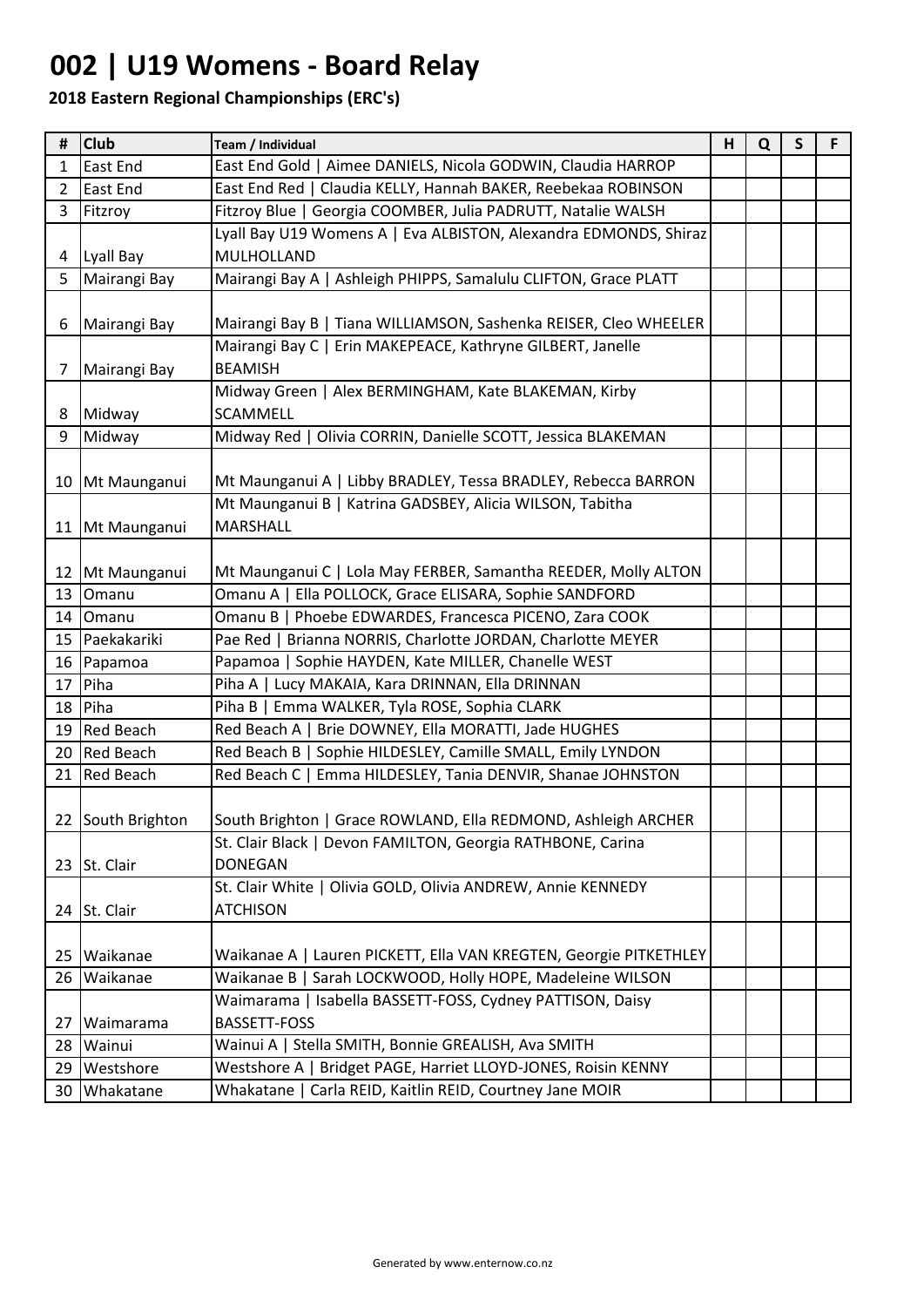### **001 | Open Womens - Board Relay**

| #                       | <b>Club</b>    | Team / Individual                                                | н | Q | S | F |
|-------------------------|----------------|------------------------------------------------------------------|---|---|---|---|
| $\mathbf{1}$            | Fitzroy        | Fitzroy Blue   Ariana KEREOPA, Natalie WALSH, Keely O'KEEFFE     |   |   |   |   |
|                         |                |                                                                  |   |   |   |   |
| $\mathbf{2}$            | Mairangi Bay   | Mairangi Bay A   Rachel CLARKE, Kayla MCKENZIE, Georgia NEWMAN   |   |   |   |   |
| $\overline{\mathbf{3}}$ | Mairangi Bay   | Mairangi Bay B   Libby BELL, Victoria CLARK, Penelope STRICKLAND |   |   |   |   |
| 4                       | Midway         | Midway   Olivia CORRIN, Danielle SCOTT, Jessica BLAKEMAN         |   |   |   |   |
|                         |                | Mt Maunganui A   Jessica MILLER, Emily CORIN, Camille ROSA-      |   |   |   |   |
| 5                       | Mt Maunganui   | PEROTTEAU                                                        |   |   |   |   |
| 6                       | Mt Maunganui   | Mt Maunganui B   Brooke SHERGOLD, Lily NICHOLS, Amy BARRON       |   |   |   |   |
| $\overline{7}$          | Mt Maunganui   | Mt Maunganui C   Emily CAMPBELL, Julia CONWAY, Adriana BIRD      |   |   |   |   |
|                         |                | Mt Maunganui D   Claire BENTAOUZA, Andrea HARVEY, Laura          |   |   |   |   |
| 8                       | Mt Maunganui   | <b>WESTON</b>                                                    |   |   |   |   |
|                         |                | Mt Maunganui E   Claudine COURTEAU-GODMAIRE, Grace EGLINTON,     |   |   |   |   |
| 9                       | Mt Maunganui   | Arna MAJSTROVIC (NEE WRIGHT)                                     |   |   |   |   |
|                         | 10 Omanu       | Omanu A   Devon HALLIGAN, Grace ELISARA, Ella POLLOCK            |   |   |   |   |
|                         | 11 Orewa       | Orewa A   Macey FRANICH, Stefanie CRNCEVIC, Kathryn ONLEY        |   |   |   |   |
|                         | 12 Paekakariki | Pae Green   Charlotte JORDAN, Mckenzie JONES, Brianna NORRIS     |   |   |   |   |
|                         | 13 Papamoa     | Papamoa A   Sophie HAYDEN, Natalie PEAT, Chanelle WEST           |   |   |   |   |
|                         | 14 Papamoa     | Papamoa B   Ariana MOFFATT, Michelle DYKES, Kathryn STEWART      |   |   |   |   |
|                         | $15$ Piha      | Piha A   Kirsty WANNAN, Hannah WILLIAMS, Teneale HATTON          |   |   |   |   |
|                         | 16 Red Beach   | Red Beach   Lauren JOHNSON, Kelsi BOOCOCK, Brie DOWNEY           |   |   |   |   |
| 17                      | Wainui         | Wainui A   Stella SMITH, Ava SMITH, Bonnie GREALISH              |   |   |   |   |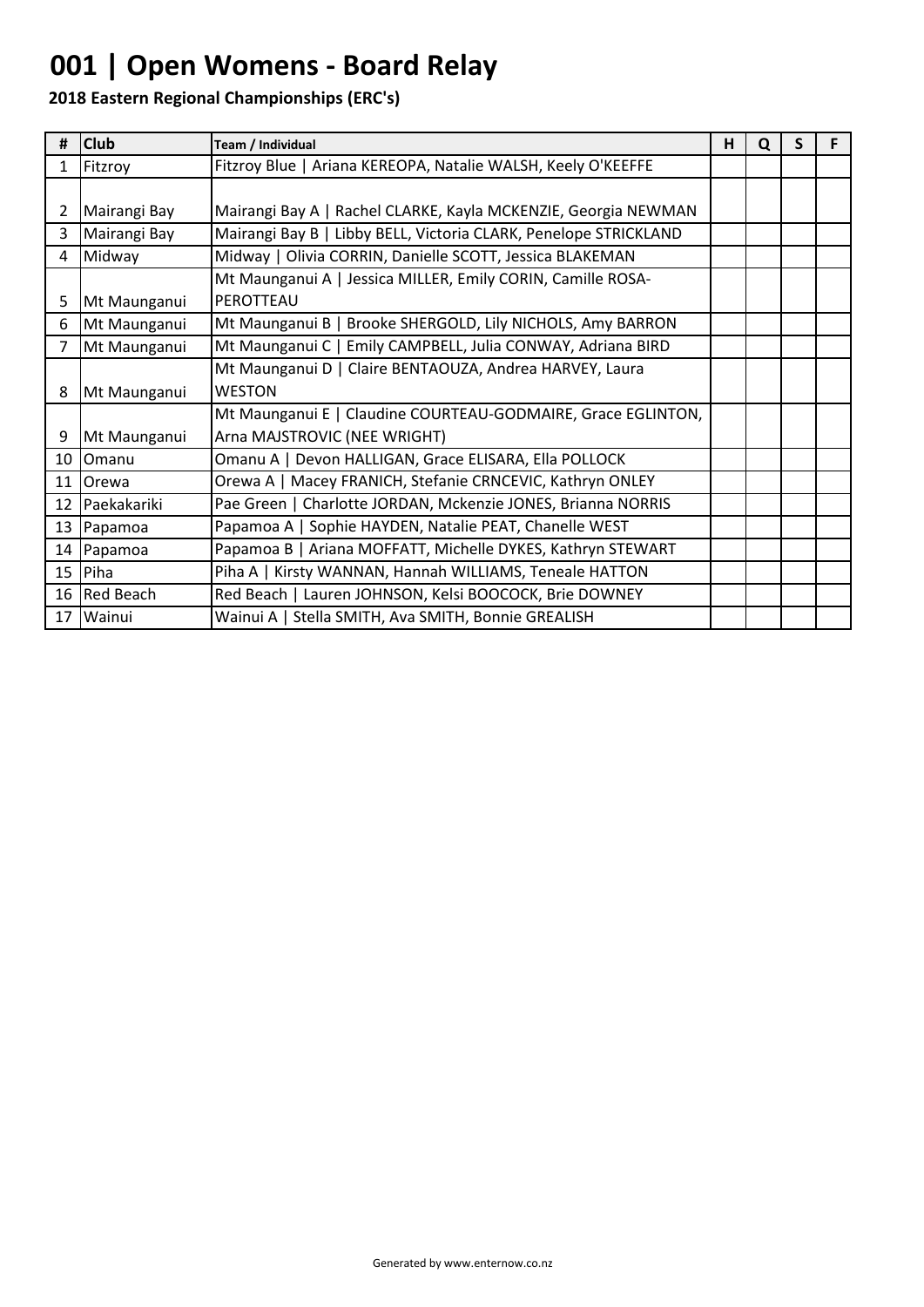### **003 | U16 Womens - Board Rescue**

| #              | <b>Club</b>       | Team / Individual                                                                 | н | Q | S | F |
|----------------|-------------------|-----------------------------------------------------------------------------------|---|---|---|---|
| 1              | <b>East End</b>   | East End Gold   Molly BAKER, Scarlett OLD                                         |   |   |   |   |
| $\overline{2}$ | <b>East End</b>   | East End Red   Sophia TAYLOR, Lucy NORTH                                          |   |   |   |   |
| 3              | Fitzroy           | Fitzroy Blue   Sasha REID, Julia PADRUTT                                          |   |   |   |   |
| 4              | Fitzroy           | Fitzroy White   Alex FRASER, Georgia COOMBER                                      |   |   |   |   |
| 5              | Lyall Bay         | Lyall Bay U16 Womens A   Loredana UNSWORTH, Ruby HIKUROA                          |   |   |   |   |
|                |                   | Lyall Bay U16 Womens B   Gabrielle BARNETT-BATES, Clem MCINTOSH-                  |   |   |   |   |
| 6              | Lyall Bay         | <b>OAKLEY</b>                                                                     |   |   |   |   |
| $\overline{7}$ | Lyall Bay         | Lyall Bay U16 Womens C   Gemma GOLDFINCH, Millie DAY ELLIS                        |   |   |   |   |
|                | 8 Mairangi Bay    | Mairangi Bay A   Astaria TEAUKURA, Nadine LEES                                    |   |   |   |   |
| 9              | Mairangi Bay      | Mairangi Bay B   Cassidy COLDICOTT, Belle KINGI                                   |   |   |   |   |
|                | 10 Mairangi Bay   | Mairangi Bay C   Lucy HOLLOWAY, Tayla DALTON                                      |   |   |   |   |
|                | 11   Mairangi Bay | Mairangi Bay D   Olivia SMITH, Aotea CLIFTON                                      |   |   |   |   |
|                | 12 Mt Maunganui   | Mt Maunganui A   McKeelie VAN LYE, Milla MUNRO                                    |   |   |   |   |
|                | 13 Mt Maunganui   | Mt Maunganui B   Olive PEARCE, Ella POMARE                                        |   |   |   |   |
|                | 14 Mt Maunganui   | Mt Maunganui C   Lucy ELLIS, Murphy WAIDE                                         |   |   |   |   |
|                | 15 Mt Maunganui   | Mt Maunganui D   Siersha WAGNER, Jaime ANDERSON                                   |   |   |   |   |
|                | 16 New Plymouth   | New Plymouth   Evette ALBERS, Casey FEAVER                                        |   |   |   |   |
|                | 17 New Plymouth   | New Plymouth B   Jordan GRYLLS, Yannika HARROP                                    |   |   |   |   |
|                | 18 Ocean Beach    | Ocean Beach A   Louisa MASON, Brianna HARRIS                                      |   |   |   |   |
|                | 19 Ocean Beach    | Ocean Beach B   Sarah-Kate BIRKETT, Frances EBBETT-WATT                           |   |   |   |   |
|                | 20 Omanu          | Omanu A   Molly SHIVNAN, Joy MITCHELL                                             |   |   |   |   |
|                | 21 Omanu          | Omanu B   Hattie FRASER, Lucia COOK                                               |   |   |   |   |
|                | 22 Omanu          | Omanu C   Ayla REDSHAW, Sarah BURNS                                               |   |   |   |   |
| 23             | Omanu             | Omanu D   Bridget SIMPSON, Ruby MCSWEENEY                                         |   |   |   |   |
| 24             | Orewa             | Orewa A   Kate WIGNELL, Sakura GARDINER                                           |   |   |   |   |
| 25             | Orewa             | Orewa B   Emma SUTHERLAND, Cayleen BESTER                                         |   |   |   |   |
|                | 26 Orewa          | Orewa C   Jemma LANGMAN, Kendra STINSON                                           |   |   |   |   |
|                | 27 Papamoa        | Papamoa A   Jenna STEPHENSON, Chanelle WEST                                       |   |   |   |   |
|                | 28 Papamoa        | Papamoa B   Saffron O'DONNELL, Emily POL                                          |   |   |   |   |
|                | 29 Papamoa        | Papamoa C   Nicole MCLAREN, Lucy MANO                                             |   |   |   |   |
|                | 30   Piha         | Piha A   Emily CAMERON, Natalya MACKENZIE                                         |   |   |   |   |
|                | 31 Piha           | Piha B   Andie QUIRKE, Molly BRITTENDEN                                           |   |   |   |   |
|                | 32 Piha           | Piha C   Niamh BRITTENDEN, Tyler LOVETT                                           |   |   |   |   |
|                | 33 Red Beach      | Red Beach A   Alexsia BINGLEY, Aria THOMPSON                                      |   |   |   |   |
|                | 34 Red Beach      | Red Beach B   Josie CORNISH, Mary KRAMER                                          |   |   |   |   |
|                | 35 Red Beach      | Red Beach C   Olivia KAYES, Toni CAMPBELL                                         |   |   |   |   |
|                | 36 St. Clair      | St. Clair   Olivia ANDREW, Annie KENNEDY ATCHISON                                 |   |   |   |   |
|                | 37 Tairua         | Tairua   Annabelle WATERWORTH, Terri WARNER                                       |   |   |   |   |
|                | 38 Waihi Beach    | Waihi Beach B   Grace MCGIRR                                                      |   |   |   |   |
|                | 39 Waihi Beach    | Waihi Beach Blue   Jess HARRAY, Jessica MEADE                                     |   |   |   |   |
| 40             | Waikanae          | Waikanae A   Brooke WILLOCK, Georgie PITKETHLEY                                   |   |   |   |   |
|                | 41   Waikanae     | Waikanae B   Edan WILSON, Christy TATE                                            |   |   |   |   |
| 42             | Waikanae          | Waikanae C   Brooke MORRISON, Madeleine WILSON                                    |   |   |   |   |
|                | 43   Waikanae     | Waikanae D   devon HATWELL, Libby BRIANT                                          |   |   |   |   |
| 44             | Waimarama         | Waimarama Black   Harriet PARK, Meg RUSSELL                                       |   |   |   |   |
| 45             | Waimarama         | Waimarama Red   Connie WILSON, Cydney PATTISON                                    |   |   |   |   |
|                | 46 Wainui         | Wainui A   Ava SMITH, Stella SMITH                                                |   |   |   |   |
| 47             | Whangamata        | Whangamata   Paige ROBINSON, Ruby SUSSOCK                                         |   |   |   |   |
|                | 48 Whiritoa       | Whiritoa   Alexis MCCLENNAN, Mikayla MCCLENNAN<br>Generated by www.enternow.co.nz |   |   |   |   |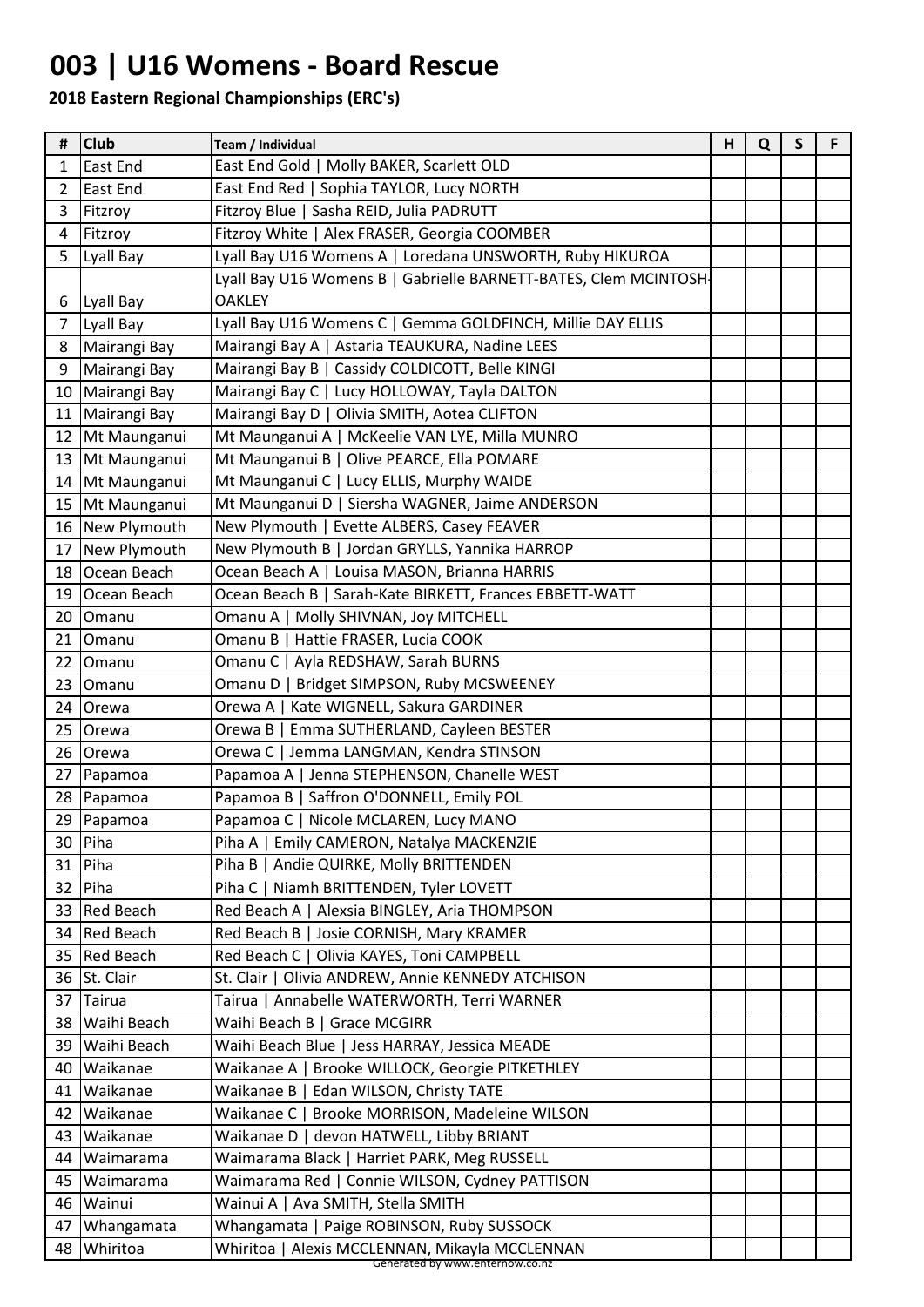### **002 | U19 Womens - Board Rescue**

| #              | <b>Club</b>       | Team / Individual                                         | н | Q | S | F |
|----------------|-------------------|-----------------------------------------------------------|---|---|---|---|
| 1              | <b>East End</b>   | East End Black   Claudia HARROP, Nicola GODWIN            |   |   |   |   |
| $\overline{2}$ | <b>East End</b>   | East End Gold   Aimee DANIELS, Reebekaa ROBINSON          |   |   |   |   |
| 3              | East End          | East End Red   Claudia KELLY, Hannah BAKER                |   |   |   |   |
| 4              | Fitzroy           | Fitzroy Blue   Sasha REID, Julia PADRUTT                  |   |   |   |   |
| 5              | Fitzroy           | Fitzroy White   Natalie WALSH, Georgia COOMBER            |   |   |   |   |
| 6              | Lyall Bay         | Lyall Bay U19 Womens A   Macy BURNS, Ella KINGI           |   |   |   |   |
| $\overline{7}$ | Lyall Bay         | Lyall Bay U19 Womens B   Shiraz MULHOLLAND, Grace KINGI   |   |   |   |   |
| 8              | Lyall Bay         | Lyall Bay U19 Womens C   Alexandra EDMONDS, Eva ALBISTON  |   |   |   |   |
| 9              | Mairangi Bay      | Mairangi Bay A   Tiana WILLIAMSON, Ashleigh PHIPPS        |   |   |   |   |
|                | 10 Mairangi Bay   | Mairangi Bay B   Grace PLATT, Samalulu CLIFTON            |   |   |   |   |
|                | 11 Mairangi Bay   | Mairangi Bay C   Sashenka REISER, Cleo WHEELER            |   |   |   |   |
|                | 12 Mairangi Bay   | Mairangi Bay D   Kathryne GILBERT, Erin MAKEPEACE         |   |   |   |   |
|                | 13 Midway         | Midway Green   Kate BLAKEMAN, Danielle SCOTT              |   |   |   |   |
|                | 14 Midway         | Midway Red   Olivia CORRIN, Jessica BLAKEMAN              |   |   |   |   |
|                | 15 Mt Maunganui   | Mt Maunganui A   Libby BRADLEY, Tessa BRADLEY             |   |   |   |   |
|                | 16 Mt Maunganui   | Mt Maunganui B   Rebecca BARRON, Alicia WILSON            |   |   |   |   |
| 17             | Mt Maunganui      | Mt Maunganui C   Tabitha MARSHALL, Katrina GADSBEY        |   |   |   |   |
|                | 18 Mt Maunganui   | Mt Maunganui D   Samantha REEDER, Lola May FERBER         |   |   |   |   |
|                | 19 Ocean Beach    | Ocean Beach   Frances EBBETT-WATT, Zoe BAKER              |   |   |   |   |
| 20             | Omanu             | Omanu A   Grace ELISARA, Ella POLLOCK                     |   |   |   |   |
| 21             | Omanu             | Omanu B   Phoebe EDWARDES, Francesca PICENO               |   |   |   |   |
| 22             | Omanu             | Omanu C   Zara COOK, Sophie SANDFORD                      |   |   |   |   |
|                | 23 Orewa          | Orewa A   Kathryn ONLEY, Macey FRANICH                    |   |   |   |   |
|                | 24 Paekakariki    | Pae Orange   Bayley-Rose VAN DE COOLWIJK, Brianna NORRIS  |   |   |   |   |
| 25             | Paekakariki       | Pae Red   Charlotte MEYER, Charlotte JORDAN               |   |   |   |   |
|                | 26 Papamoa        | Papamoa   Sophie HAYDEN, Jenna STEPHENSON                 |   |   |   |   |
|                | 27 Papamoa        | Papamoa B   Kate MILLER, Islah KERR-AIM                   |   |   |   |   |
|                | 28 Piha           | Piha A   Ella DRINNAN, Lucy MAKAIA                        |   |   |   |   |
| 29             | Piha              | Piha B   Emma WALKER, Kara DRINNAN                        |   |   |   |   |
|                | 30 Piha           | Piha C   Tyla ROSE, Sophia CLARK                          |   |   |   |   |
|                | 31 Red Beach      | Red Beach A   Camille SMALL, Brie DOWNEY                  |   |   |   |   |
|                | 32 Red Beach      | Red Beach B   Emily LYNDON, Ella MORATTI                  |   |   |   |   |
|                | 33 Red Beach      | Red Beach C   Tania DENVIR, Jade HUGHES                   |   |   |   |   |
|                | 34 Red Beach      | Red Beach D   Emma HILDESLEY, Sophie HILDESLEY            |   |   |   |   |
|                | 35 South Brighton | South Brighton   Ella REDMOND, Ashleigh ARCHER            |   |   |   |   |
|                | 36 St. Clair      | St. Clair Black   Carina DONEGAN, Georgia RATHBONE        |   |   |   |   |
| 37             | St. Clair         | Devon FAMILTON, Annie KENNEDY ATCHISON<br>St. Clair White |   |   |   |   |
|                | 38   Waikanae     | Waikanae A   Lauren PICKETT, Ella VAN KREGTEN             |   |   |   |   |
| 39             | Waikanae          | Waikanae B  <br>devon HATWELL, Sarah LOCKWOOD             |   |   |   |   |
| 40             | Waimarama         | Daisy BASSETT-FOSS, Isabella BASSETT-FOSS<br>Waimarama    |   |   |   |   |
| 41             | Westshore         | Westshore A   Harriet LLOYD-JONES, Bridget PAGE           |   |   |   |   |
| 42             | Whakatane         | Whakatane green   Carla REID, Ashleigh JACKSON            |   |   |   |   |
| 43             | Whakatane         | Whakatane yellow   Kaitlin REID, Courtney Jane MOIR       |   |   |   |   |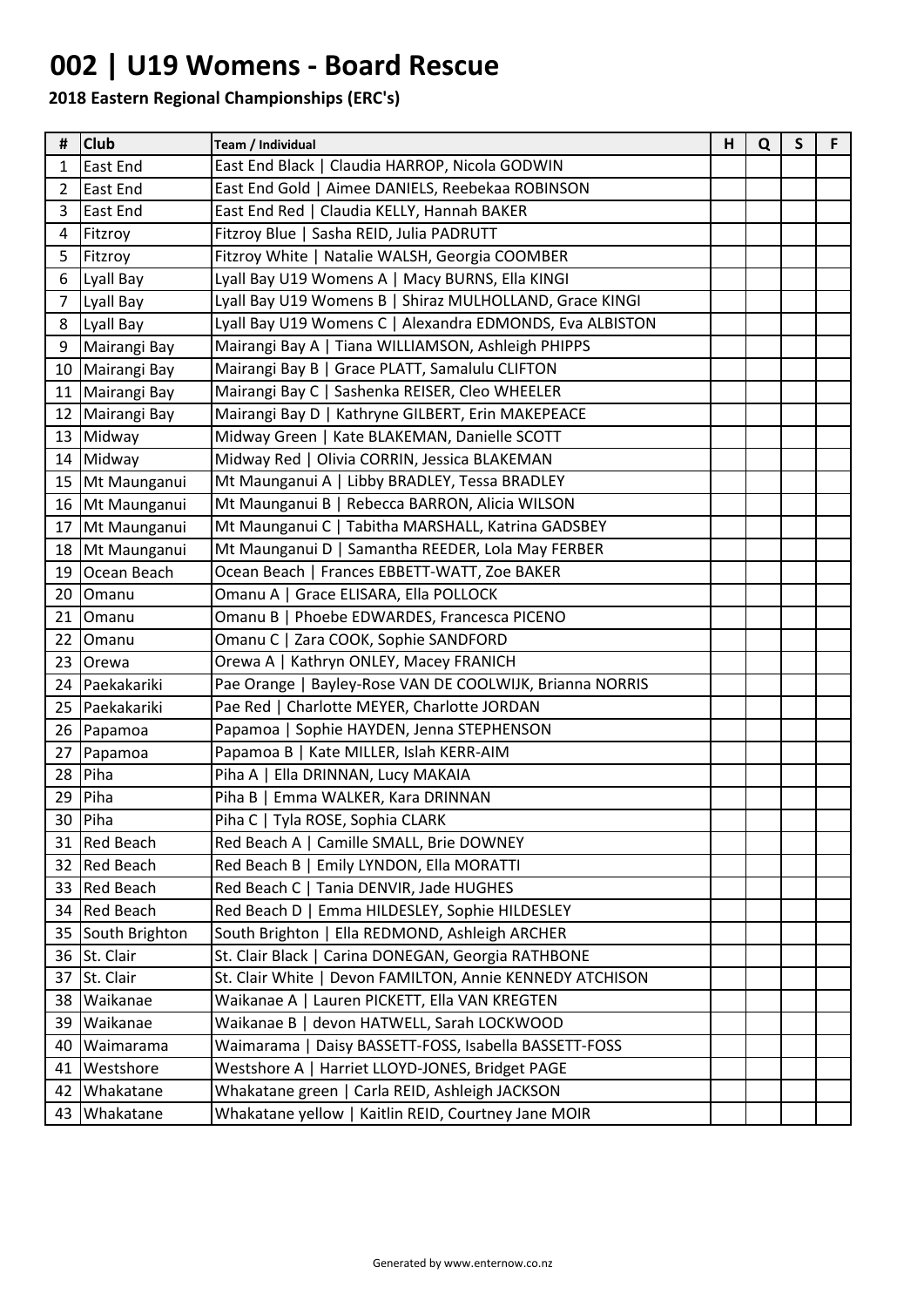### **001 | Open Womens - Board Rescue**

| #              | <b>Club</b>     | Team / Individual                                         | H | Q | S | F |
|----------------|-----------------|-----------------------------------------------------------|---|---|---|---|
| 1              | Fitzroy         | Fitzroy Blue   Natalie WALSH, Keely O'KEEFFE              |   |   |   |   |
| $\overline{2}$ | Lyall Bay       | Lyall Bay   Samantha LEE, Ella KINGI                      |   |   |   |   |
| $\overline{3}$ | Mairangi Bay    | Mairangi Bay A   Rachel CLARKE, Kayla MCKENZIE            |   |   |   |   |
| 4              | Mairangi Bay    | Mairangi Bay B   Victoria CLARK, Samantha ROWE            |   |   |   |   |
| 5              | Mairangi Bay    | Mairangi Bay C   Penelope STRICKLAND, Libby BELL          |   |   |   |   |
| 6              | Mt Maunganui    | Mt Maunganui A   Jessica MILLER, Camille ROSA-PEROTTEAU   |   |   |   |   |
| $\overline{7}$ | Mt Maunganui    | Mt Maunganui B   Lily NICHOLS, Emily CORIN                |   |   |   |   |
| 8              | Mt Maunganui    | Mt Maunganui C   Grace EGLINTON, Brooke SHERGOLD          |   |   |   |   |
| 9              | Mt Maunganui    | Mt Maunganui D   Amy BARRON, Julia CONWAY                 |   |   |   |   |
|                | 10 Mt Maunganui | Mt Maunganui E   Claire BENTAOUZA, Emily CAMPBELL         |   |   |   |   |
| 11             | Mt Maunganui    | Mt Maunganui F   Andrea HARVEY, Adriana BIRD              |   |   |   |   |
|                | 12 Mt Maunganui | Mt Maunganui G   Laura WESTON, Claudine COURTEAU-GODMAIRE |   |   |   |   |
| 13             | Omanu           | Omanu A   Grace ELISARA, Devon HALLIGAN                   |   |   |   |   |
|                | 14 Orewa        | Orewa   Macey FRANICH, Stefanie CRNCEVIC                  |   |   |   |   |
|                | 15 Paekakariki  | Pae Green   Bayley-Rose VAN DE COOLWIJK, Mckenzie JONES   |   |   |   |   |
|                | 16 Papamoa      | Papamoa A   Ariana MOFFATT, Michelle DYKES                |   |   |   |   |
|                | 17 Papamoa      | Papamoa B   Natalie PEAT, Sophie HAYDEN                   |   |   |   |   |
|                | 18 Papamoa      | Papamoa C   Kathryn STEWART, Kate MILLER                  |   |   |   |   |
|                | $19$ Piha       | Piha A   Kirsty WANNAN, Hannah WILLIAMS                   |   |   |   |   |
|                | 20 Piha         | Piha B   Ella DRINNAN, Teneale HATTON                     |   |   |   |   |
|                | 21 Red Beach    | Red Beach A   Kelsi BOOCOCK, Lauren JOHNSON               |   |   |   |   |
|                | 22 Red Beach    | Red Beach B   Rachel HARE, Camille SMALL                  |   |   |   |   |
| 23             | St. Clair       | St. Clair Black   Carina DONEGAN, Maddison CRAWFORD       |   |   |   |   |
|                | 24 St. Clair    | St. Clair White   Carina DOYLE, Olivia GOLD               |   |   |   |   |
| 25             | Sumner          | Sumner   Brittany ANDREWS, Minnie ROBBERDS                |   |   |   |   |
| 26             | Waikanae        | Waikanae   Lauren PICKETT, Georgie PITKETHLEY             |   |   |   |   |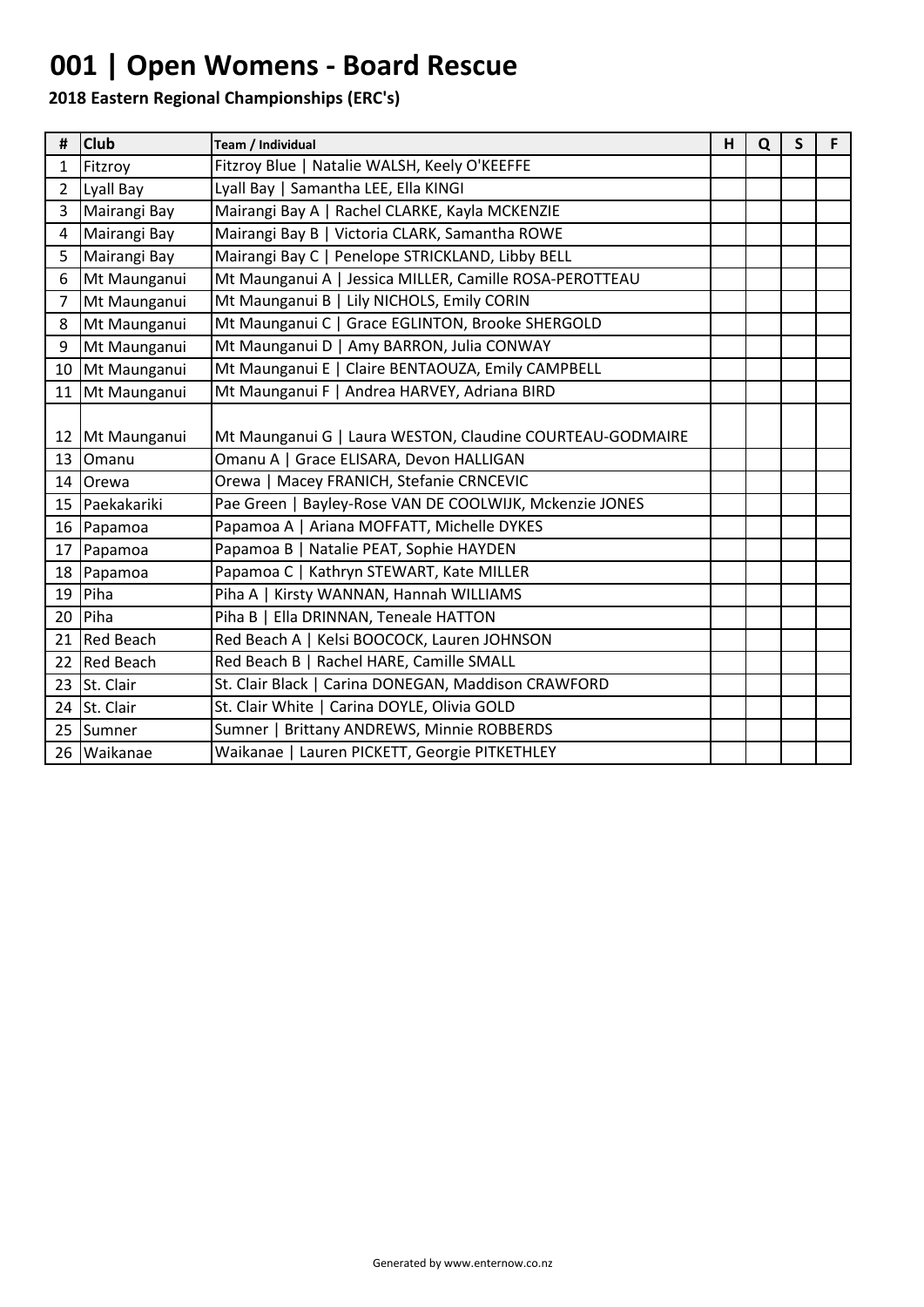### **002 | U19 Womens - Ski Relay**

| #              | <b>Club</b>      | Team / Individual                                               | H | Q | $\mathsf{S}$ | F |
|----------------|------------------|-----------------------------------------------------------------|---|---|--------------|---|
| 1              | <b>East End</b>  | East End Black   Reebekaa ROBINSON, Scarlett OLD, Molly BAKER   |   |   |              |   |
| $\overline{2}$ | <b>East End</b>  | East End Red   Hannah BAKER, Nicola GODWIN, Claudia KELLY       |   |   |              |   |
| 3              | Fitzroy          | Fitzroy Blue   Georgia COOMBER, Julia PADRUTT, Natalie WALSH    |   |   |              |   |
|                |                  | Lyall Bay U19 Womens A   Ella KINGI, Eva ALBISTON, Alexandra    |   |   |              |   |
| 4              | Lyall Bay        | <b>EDMONDS</b>                                                  |   |   |              |   |
|                |                  | Lyall Bay U19 Womens B   Grace KINGI, Gabrielle BARNETT-BATES,  |   |   |              |   |
| 5              | Lyall Bay        | Ruby HIKUROA                                                    |   |   |              |   |
|                |                  | Lyall Bay U19 Womens C   Loredana UNSWORTH, Gemma               |   |   |              |   |
| 6              | Lyall Bay        | GOLDFINCH, Clem MCINTOSH-OAKLEY                                 |   |   |              |   |
|                |                  | Mairangi Bay A   Samalulu CLIFTON, Tiana WILLIAMSON, Aotea      |   |   |              |   |
| 7              | Mairangi Bay     | <b>CLIFTON</b>                                                  |   |   |              |   |
| 8              | Mairangi Bay     | Mairangi Bay B   Ashleigh PHIPPS, Nadine LEES, Kathryne GILBERT |   |   |              |   |
| 9              | Mairangi Bay     | Mairangi Bay C   Sashenka REISER, Belle KINGI, Lucy HOLLOWAY    |   |   |              |   |
|                |                  | Mairangi Bay D   Astaria TEAUKURA, Cassidy COLDICOTT, Cleo      |   |   |              |   |
|                | 10 Mairangi Bay  | WHEELER                                                         |   |   |              |   |
|                |                  |                                                                 |   |   |              |   |
|                | 11 Midway        | Midway Green   Kirby SCAMMELL, Danielle SCOTT, Jessica BLAKEMAN |   |   |              |   |
|                |                  |                                                                 |   |   |              |   |
|                | 12 Midway        | Midway Red   Alex BERMINGHAM, Annabel HIGGINS, Olivia CORRIN    |   |   |              |   |
| 13             | Mt Maunganui     | Mt Maunganui A   Molly ALTON, Katrina GADSBEY, Libby BRADLEY    |   |   |              |   |
| 14             | Mt Maunganui     | Mt Maunganui B   Lily ALTON, Rebecca BARRON, Alicia WILSON      |   |   |              |   |
|                | 15 Mt Maunganui  | Mt Maunganui C   Jaime ANDERSON, Lucy ELLIS, Lola May FERBER    |   |   |              |   |
|                |                  |                                                                 |   |   |              |   |
|                | 16 Mt Maunganui  | Mt Maunganui D   Olive PEARCE, Samantha REEDER, Tessa BRADLEY   |   |   |              |   |
| 17             | Omanu            | Omanu A  <br>Ella POLLOCK, Grace ELISARA, Phoebe EDWARDES       |   |   |              |   |
| 18             | Omanu            | Omanu B   Francesca PICENO, Joy MITCHELL, Hattie FRASER         |   |   |              |   |
| 19             | Omanu            | Omanu C   Bridget SIMPSON, Sarah BURNS, Lucia COOK              |   |   |              |   |
|                | 20 Orewa         | Macey FRANICH, Cayleen BESTER, Kathryn ONLEY<br>Orewa A         |   |   |              |   |
| 21             | Orewa            | Orewa B   Renee BENNEY, Sakura GARDINER, Jemma LANGMAN          |   |   |              |   |
|                | 22 Papamoa       | Papamoa   Kate MILLER, Sophie HAYDEN, Chanelle WEST             |   |   |              |   |
| 23             | Piha             | Piha A   Lucy MAKAIA, Emma WALKER, Sophia CLARK                 |   |   |              |   |
| 24             | Piha             | Piha B   Molly BRITTENDEN, Niamh BRITTENDEN, Tyler LOVETT       |   |   |              |   |
| 25             | Piha             | Piha C   Kara DRINNAN, Ella DRINNAN, Natalya MACKENZIE          |   |   |              |   |
|                | 26 Red Beach     | Red Beach A   Brie DOWNEY, Jade HUGHES, Ella MORATTI            |   |   |              |   |
| 27             | <b>Red Beach</b> | Red Beach B   Emma HILDESLEY, Camille SMALL, Alexsia BINGLEY    |   |   |              |   |
| 28             | Waikanae         | Waikanae A   Christy TATE, Holly HOPE, Lauren PICKETT           |   |   |              |   |
|                |                  | Waikanae B   Georgie PITKETHLEY, Brooke WILLOCK, Ella VAN       |   |   |              |   |
| 29             | Waikanae         | <b>KREGTEN</b>                                                  |   |   |              |   |
|                |                  | Waimarama   Isabella BASSETT-FOSS, Cydney PATTISON, Bianca      |   |   |              |   |
|                | 30 Waimarama     | SANKO                                                           |   |   |              |   |
| 31             | Whakatane        | Whakatane  <br>Carla REID, Kaitlin REID, Anna MANNING           |   |   |              |   |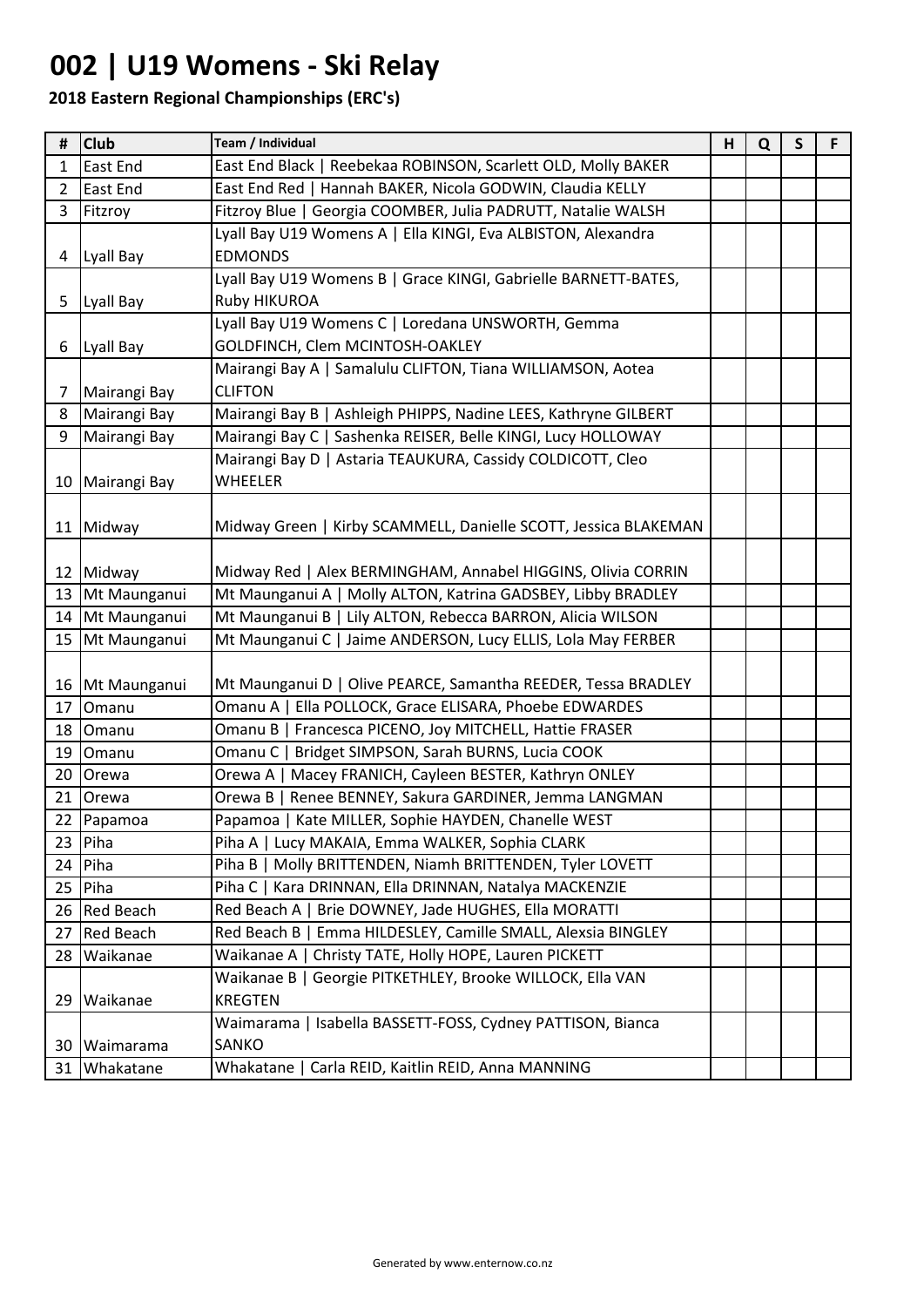### **001 | Open Womens - Ski Relay**

| #            | <b>Club</b>  | Team / Individual                                                | н | Q | S |  |
|--------------|--------------|------------------------------------------------------------------|---|---|---|--|
| $\mathbf{1}$ | Fitzroy      | Fitzroy Blue   Ariana KEREOPA, Keely O'KEEFFE, Julia PADRUTT     |   |   |   |  |
|              |              |                                                                  |   |   |   |  |
| $\mathbf{2}$ | Mairangi Bay | Mairangi Bay A   Rachel CLARKE, Samalulu CLIFTON, Kayla MCKENZIE |   |   |   |  |
|              |              |                                                                  |   |   |   |  |
| 3            | Mairangi Bay | Mairangi Bay B   Libby BELL, Samantha ROWE, Penelope STRICKLAND  |   |   |   |  |
| 4            | Midway       | Midway   Alex BERMINGHAM, Annabel HIGGINS, Olivia CORRIN         |   |   |   |  |
|              |              | Mt Maunganui A   Emily CORIN, Brooke SHERGOLD, Camille ROSA-     |   |   |   |  |
| 5            | Mt Maunganui | PEROTTEAU                                                        |   |   |   |  |
| 6            | Mt Maunganui | Mt Maunganui B   Jessica MILLER, Amy BARRON, Adriana BIRD        |   |   |   |  |
|              |              | Mt Maunganui C   Emily CAMPBELL, Kaydi O'CONNOR-STRATTON,        |   |   |   |  |
| 7            | Mt Maunganui | <b>Claudine COURTEAU-GODMAIRE</b>                                |   |   |   |  |
|              |              | Mt Maunganui D   Andrea HARVEY, Laura WESTON, Claire             |   |   |   |  |
| 8            | Mt Maunganui | <b>BENTAOUZA</b>                                                 |   |   |   |  |
| 9            | Omanu        | Omanu A   Devon HALLIGAN, Ella POLLOCK, Grace ELISARA            |   |   |   |  |
| 10           | <b>Orewa</b> | Orewa A   Macey FRANICH, Kathryn ONLEY, Stefanie CRNCEVIC        |   |   |   |  |
| 11           | Papamoa      | Papamoa A   Kathryn STEWART, Kate MILLER, Natalie PEAT           |   |   |   |  |
| 12           | Papamoa      | Papamoa B   Ariana MOFFATT, Sophie HAYDEN, Michelle DYKES        |   |   |   |  |
|              | $13$   Piha  | Piha A   Kirsty WANNAN, Hannah WILLIAMS, Teneale HATTON          |   |   |   |  |
|              | 14 Red Beach | Red Beach   Lauren JOHNSON, Brie DOWNEY, Emma HILDESLEY          |   |   |   |  |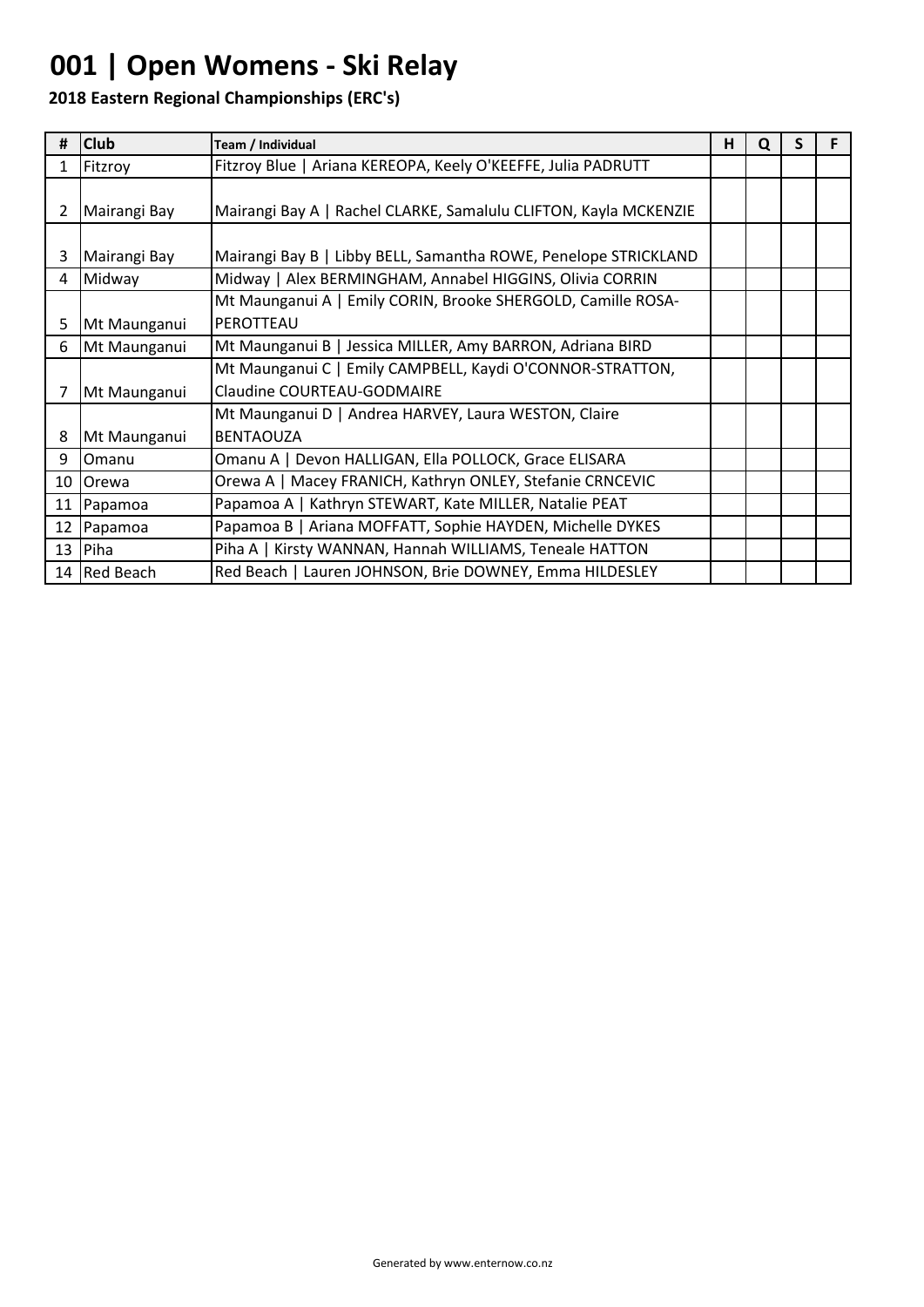## **003 | U16 Womens - Beach Flags (4 heats)**

| #  | Club             | Team / Individual  | н | Q | $\mathsf{s}$ | F |
|----|------------------|--------------------|---|---|--------------|---|
| 1  | New Plymouth     | Albers, Evette     |   |   |              |   |
| 2  | East End         | Baker, Molly       |   |   |              |   |
| 3  | Orewa            | Benney, Renee      |   |   |              |   |
| 4  | Orewa            | Bester, Cayleen    |   |   |              |   |
| 5  | East End         | Birdsall, Sophia   |   |   |              |   |
| 6  | Waikanae         | Briant, Libby      |   |   |              |   |
| 7  | Omanu            | Burns, Sarah       |   |   |              |   |
| 8  | Piha             | Clark, Sophia      |   |   |              |   |
| 9  | Omanu            | Cook, Lucia        |   |   |              |   |
| 10 | Fitzroy          | Coomber, Georgia   |   |   |              |   |
| 11 | Westshore        | Cotter, Hannah     |   |   |              |   |
| 12 | Westshore        | Cotter, Kaitlin    |   |   |              |   |
| 13 | Mairangi Bay     | Dalton, Tayla      |   |   |              |   |
| 14 | Maranui          | Davis, Taika       |   |   |              |   |
| 15 | <b>Red Beach</b> | Dooley, Freya      |   |   |              |   |
| 16 | New Plymouth     | Feaver, Casey      |   |   |              |   |
| 17 | Fitzroy          | Fraser, Alex       |   |   |              |   |
| 18 | Omanu            | Fraser, Hattie     |   |   |              |   |
| 19 | Orewa            | Gardiner, Sakura   |   |   |              |   |
| 20 | East End         | Godwin, Charlotte  |   |   |              |   |
| 21 | Westshore        | Gray, Olivia       |   |   |              |   |
| 22 | New Plymouth     | Grylls, Jordan     |   |   |              |   |
| 23 | Whiritoa         | Hanner, Jayde      |   |   |              |   |
| 24 | Papamoa          | Harris, Caitlin    |   |   |              |   |
| 25 | New Plymouth     | Harrop, Yannika    |   |   |              |   |
| 26 | Waikanae         | Irving, Briana     |   |   |              |   |
| 27 | Westshore        | Jefferson, Orla    |   |   |              |   |
| 28 | Ocean Beach      | Johnson, Laura     |   |   |              |   |
| 29 | Whakatane        | Julian, Emily      |   |   |              |   |
| 30 | Pukehina         | Kelly, Eden        |   |   |              |   |
| 31 | Westshore        | Kenny, Roisin      |   |   |              |   |
| 32 | Mairangi Bay     | Kingi, Belle       |   |   |              |   |
| 33 | Piha             | MacKenzie, Natalya |   |   |              |   |
| 34 | Whakatane        | Manning, Anna      |   |   |              |   |
| 35 | Whiritoa         | McClennan, Alexis  |   |   |              |   |
| 36 | Whiritoa         | McClennan, Mikayla |   |   |              |   |
| 37 | Waihi Beach      | McGirr, Grace      |   |   |              |   |
| 38 | Papamoa          | McLaren, Nicole    |   |   |              |   |
| 39 | Omanu            | McSweeney, Ruby    |   |   |              |   |
| 40 | Waihi Beach      | Meade, Jessica     |   |   |              |   |
| 41 | Westshore        | Minor, Charlotte   |   |   |              |   |
| 42 | East End         | Old, Scarlett      |   |   |              |   |
| 43 | Fitzroy          | Padrutt, Julia     |   |   |              |   |
| 44 | Waimarama        | Park, Harriet      |   |   |              |   |
| 45 | Ocean Beach      | Paterson, Georgia  |   |   |              |   |
| 46 | Mt Maunganui     | Pearce, Olive      |   |   |              |   |
| 47 | Mt Maunganui     | Pomare, Ella       |   |   |              |   |
| 48 | Fitzroy          | Reid, Sasha        |   |   |              |   |
|    |                  |                    |   |   |              |   |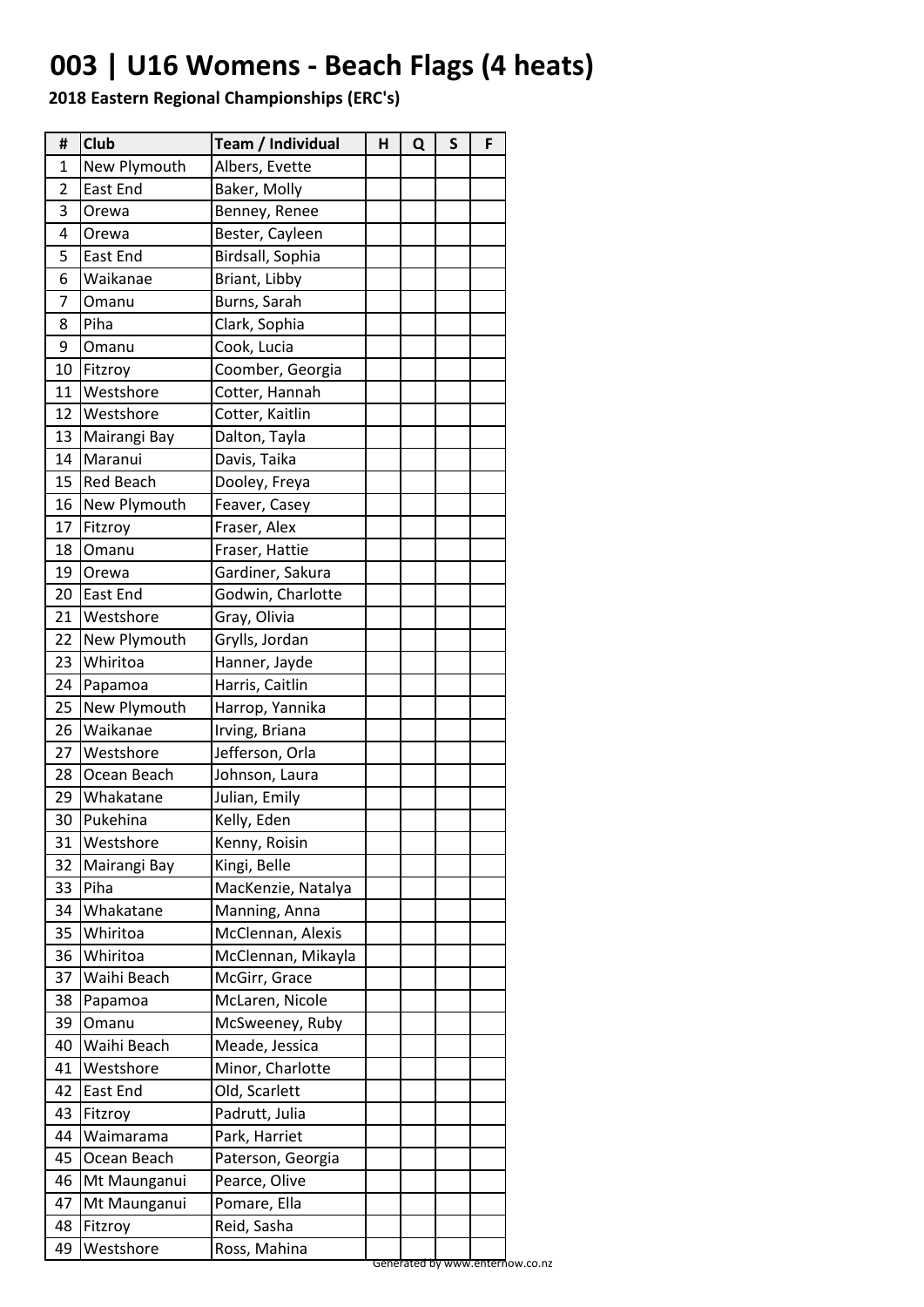| 50 | Waimarama    | Russell, Meg      |  |  |
|----|--------------|-------------------|--|--|
| 51 | Wainui       | Smith, Ava        |  |  |
| 52 | Mairangi Bay | Smith, Olivia     |  |  |
| 53 | Ocean Beach  | Swanwick, Tayla   |  |  |
| 54 | East End     | Taylor, Sophia    |  |  |
| 55 | Mairangi Bay | Teaukura, Astaria |  |  |
| 56 | Ocean Beach  | Tucker, Jess      |  |  |
| 57 | Mt Maunganui | Wagner, Siersha   |  |  |
| 58 | Mt Maunganui | Waide, Murphy     |  |  |
| 59 | Pacific      | Welsh, Charlotte  |  |  |
| 60 | Waikanae     | Wilson, Madeleine |  |  |
| 61 | Westshore    | Winiata, Manaia   |  |  |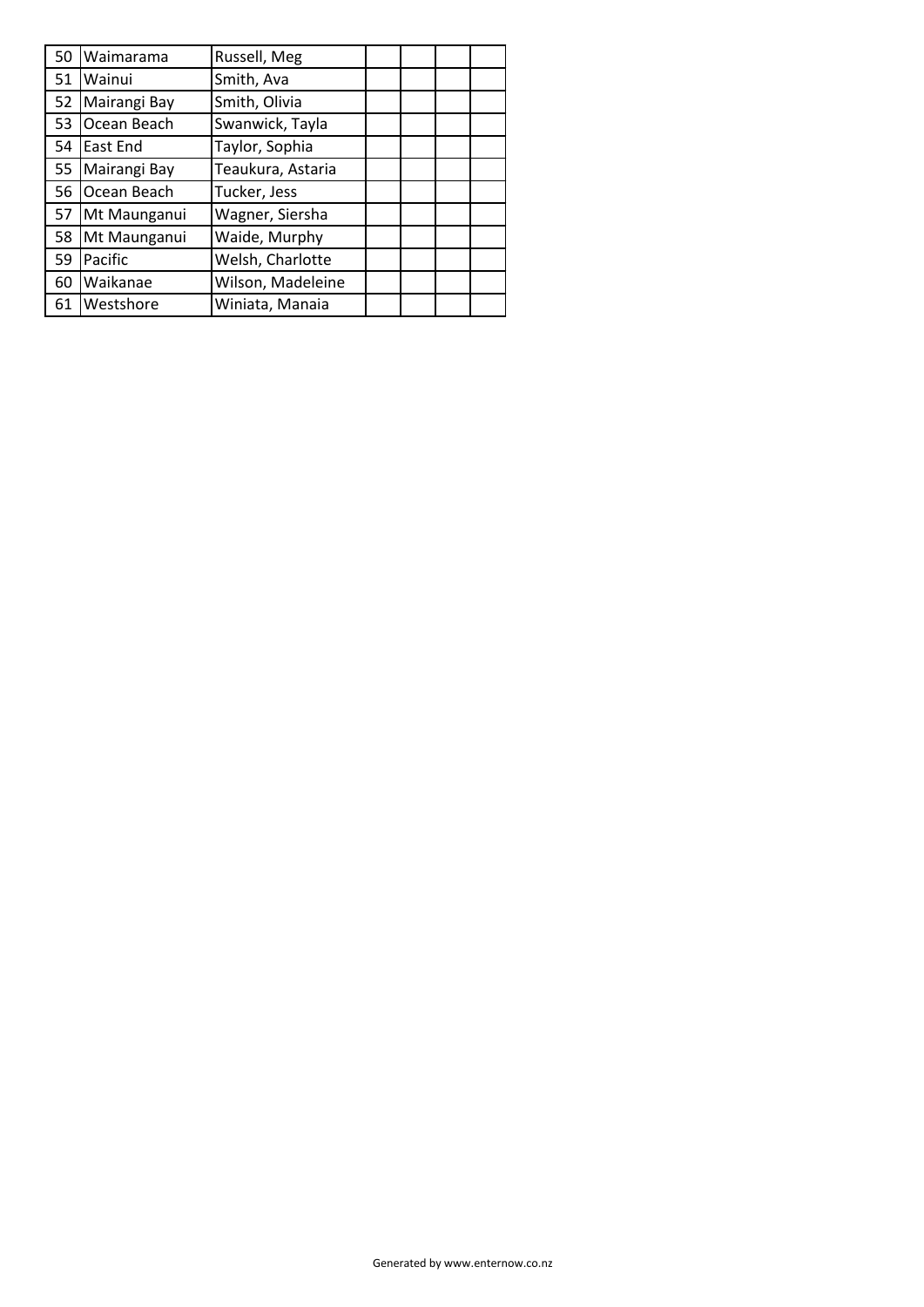# **002 | U19 Womens - Beach Flags (3 heats)**

| #            | <b>Club</b>      | Team / Individual            | н | Q | S | F |
|--------------|------------------|------------------------------|---|---|---|---|
| $\mathbf{1}$ | Mt Maunganui     | Apps, Ella                   |   |   |   |   |
| 2            | South Brighton   | Archer, Ashleigh             |   |   |   |   |
| 3            | Ocean Beach      | Bates, Amiria                |   |   |   |   |
| 4            | Mairangi Bay     | Beamish, Janelle             |   |   |   |   |
| 5            | East End         | Birdsall, Sophia             |   |   |   |   |
| 6            | Papamoa          | Bogdanovas Epapara, Sophia   |   |   |   |   |
| 7            | Mt Maunganui     | <b>BRADLEY, Tessa</b>        |   |   |   |   |
| 8            | Omanu            | Cook, Zara                   |   |   |   |   |
| 9            | Fitzroy          | Crewe, Emma                  |   |   |   |   |
| 10           | Mairangi Bay     | Dalton, Tayla                |   |   |   |   |
| 11           | <b>Red Beach</b> | Dooley, Freya                |   |   |   |   |
| 12           | <b>Red Beach</b> | Grant, Chelsea               |   |   |   |   |
| 13           | New Plymouth     | Grylls, Jordan               |   |   |   |   |
| 14           | <b>East End</b>  | Harrop, Claudia              |   |   |   |   |
| 15           | Waimarama        | Herbison, Bella              |   |   |   |   |
| 16           | <b>Red Beach</b> | Hildesley, Sophie            |   |   |   |   |
| 17           | Waikanae         | Hope, Holly                  |   |   |   |   |
| 18           | Paekakariki      | Jordan, Charlotte            |   |   |   |   |
| 19           | Westshore        | Lloyd-Jones, Harriet         |   |   |   |   |
| 20           | Piha             | Makaia, Lucy                 |   |   |   |   |
| 21           | Westshore        | McKenzie, Lucy               |   |   |   |   |
| 22           | Paekakariki      | Meyer, Charlotte             |   |   |   |   |
| 23           | Whakatane        | Moir, Courtney Jane          |   |   |   |   |
| 24           | Waimarama        | Nel, Carolyne                |   |   |   |   |
| 25           | Paekakariki      | Norris, Brianna              |   |   |   |   |
| 26           | Westshore        | Page, Bridget                |   |   |   |   |
| 27           | Mairangi Bay     | Platt, Grace                 |   |   |   |   |
| 28           | Omanu            | Pollock, Ella                |   |   |   |   |
| 29           | St. Clair        | Rathbone, Georgia            |   |   |   |   |
| 30           | Whakatane        | Reid, Carla                  |   |   |   |   |
| 31           | Fitzroy          | Riddick, Meghan              |   |   |   |   |
| 32           | Omanu            | Sandford, Sophie             |   |   |   |   |
| 33           | Paekakariki      | Van De Coolwijk, Bayley-Rose |   |   |   |   |
| 34           | Mairangi Bay     | Wheeler, Cleo                |   |   |   |   |
| 35           | Mt Maunganui     | Wilson, Alicia               |   |   |   |   |
| 36           | Ocean Beach      | Young, Emily                 |   |   |   |   |